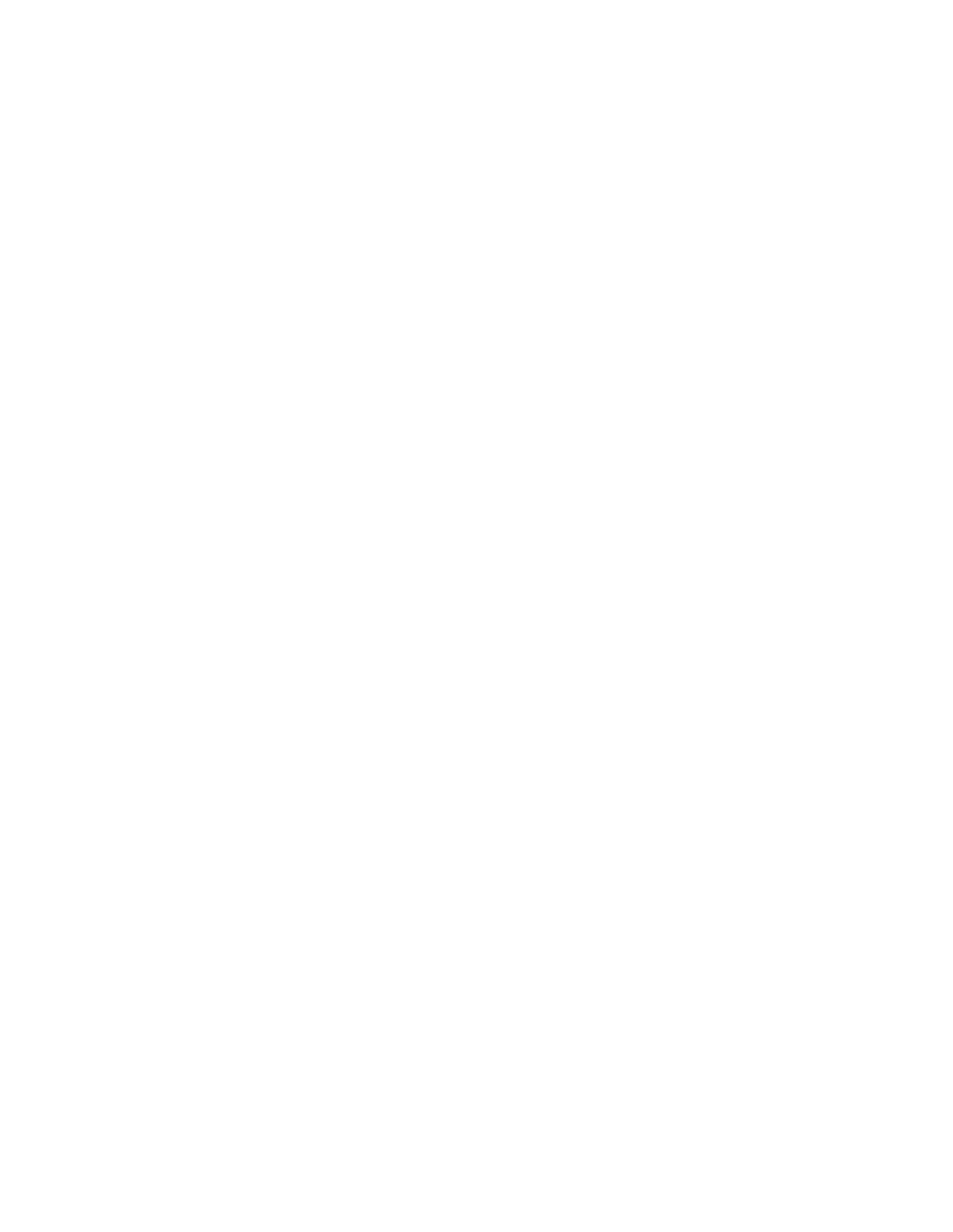# BROOKINGS

The Brookings Institution is a private non-profit organization. Its mission is to conduct high-quality, independent research and, based on that research, to provide innovative, practical recommendations for policymakers and the public. The conclusions and recommendations of any Brookings publication are solely those of its author(s) and do not reflect the views of the Institution, its management, or its other scholars. Brookings recognizes that the value it provides to any supporter is in its absolute commitment to quality, independence, and impact. Activities supported by its donors reflect this commitment and the analysis and recommendations are not determined by any donation.

> 1775 Massachusetts Avenue, N.W., Washington, D.C. 20036 www.brookings.edu

> > © 2014 Brookings Institution

We are grateful to the Australian Civil-Military Centre – Department of Defence for providing critical research support. Brookings maintains the highest standards of quality and independence in its research, analysis and prescriptions. This publication is solely a reflection of the author views.

Front Cover Photograph: Centers for Disease Control and Prevention, "Colombia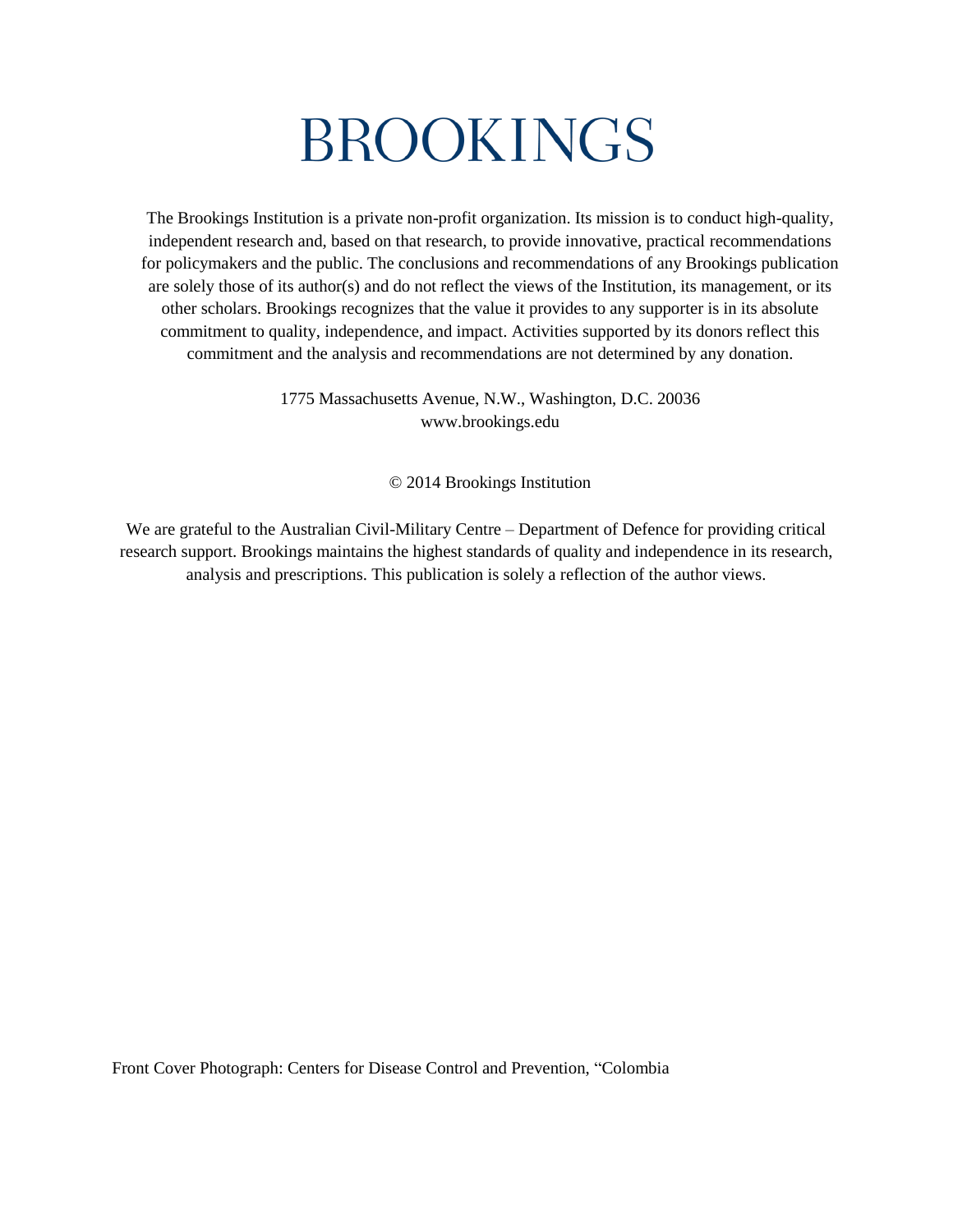| EXECUTIVE SUMMARY 1                                                               |     |
|-----------------------------------------------------------------------------------|-----|
|                                                                                   |     |
| INTRODUCTION <sub>1</sub>                                                         |     |
|                                                                                   |     |
|                                                                                   |     |
|                                                                                   |     |
|                                                                                   |     |
| BACRIM <sup>5</sup>                                                               |     |
|                                                                                   |     |
|                                                                                   |     |
|                                                                                   |     |
|                                                                                   |     |
| EFFORTS TO BUILD PEACE AND SECURITY 14                                            |     |
| Disarmament, Demobilization and Reintegration 15                                  |     |
|                                                                                   | 17  |
|                                                                                   | 18  |
| Consolidation – an attempt at integrated action_________________________________  | 20  |
|                                                                                   | 22  |
| IDP security: police effectiveness and legitimacy________________________________ | 23  |
|                                                                                   | 24  |
|                                                                                   | .25 |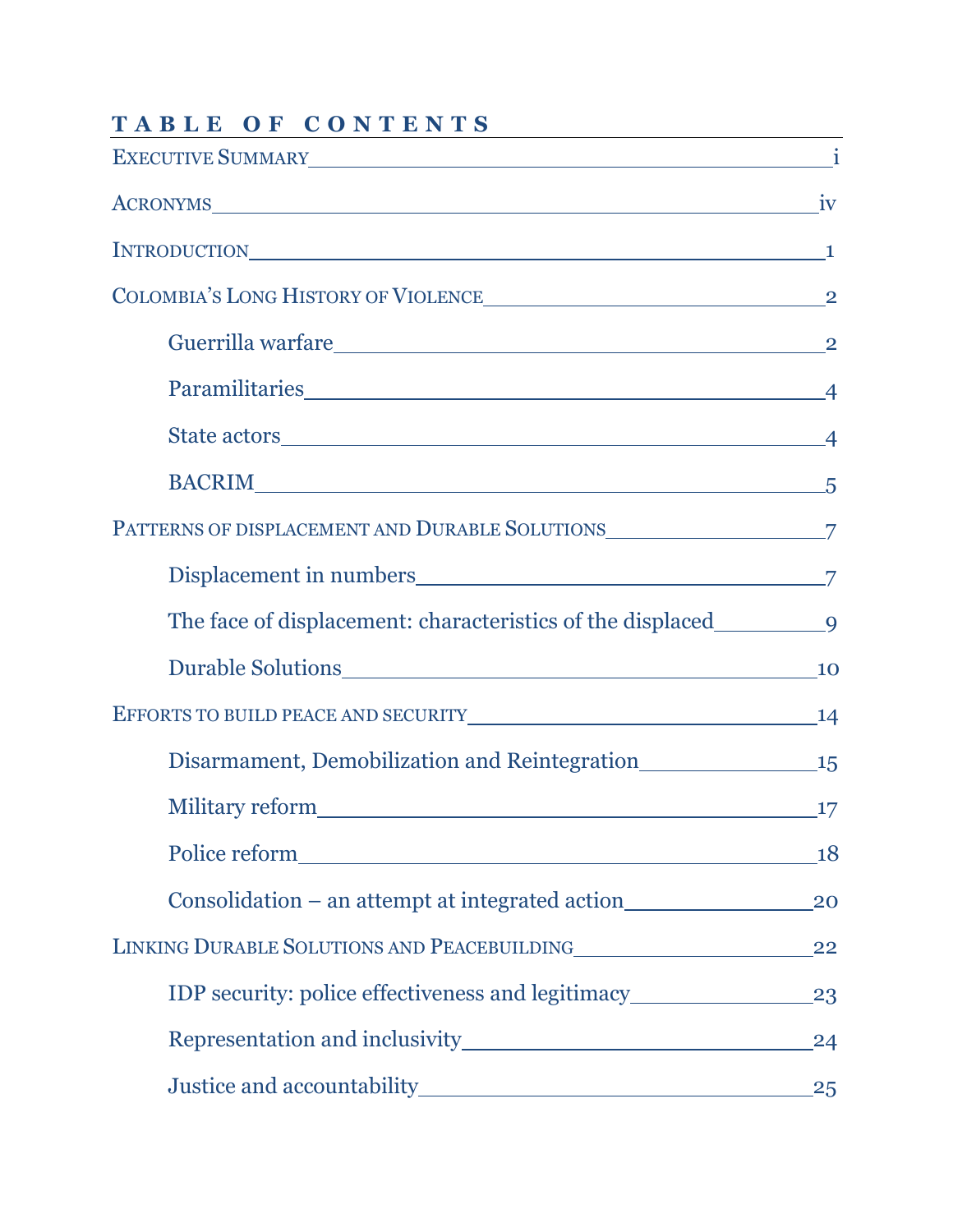| <b>Voluntary Principles on Security and Human Rights</b> |    |
|----------------------------------------------------------|----|
| <b>CONCLUSION</b>                                        |    |
| <b>REFERENCES</b>                                        | 3Ο |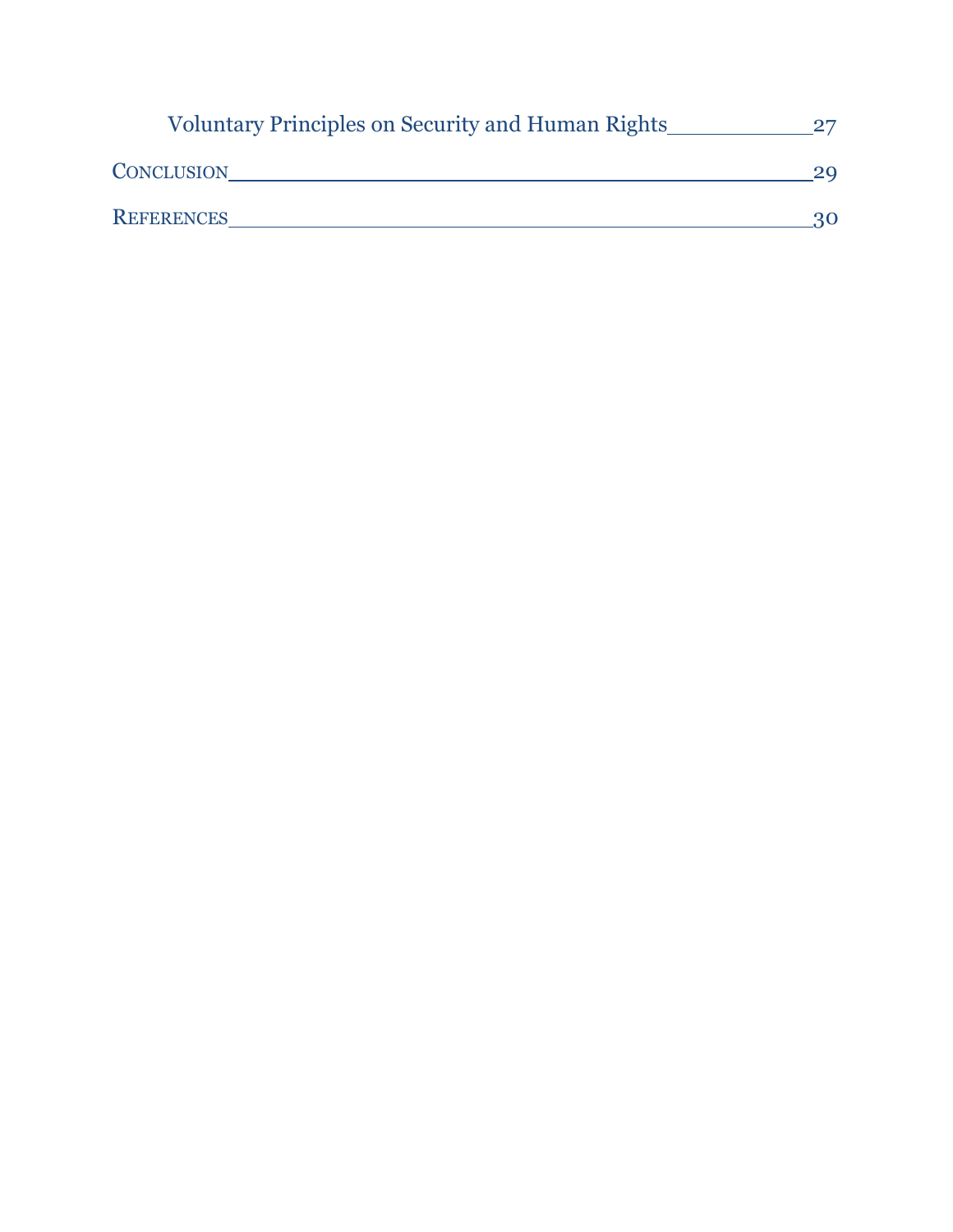## **E X E C U T I V E S U M M A R Y**

Half a century of violence in Colombia has left hundreds of thousands of people dead and millions displaced. The complex conflict involves a complicated mix of political motivations, crime (especially drug-related), and economic activity, as guerrillas (the *Fuerzas Armadas Revolucionarias de Colombia – FARC* and the *Ejército de Liberación Nacional – ELN*), paramilitaries, state security forces, and criminal gangs (BACRIM as per the Spanish acronym) all use violence to reach their goals. Each of these groups has committed human rights abuses, some using this as a specific tactic in their operations, of which minority and vulnerable groups such as indigenous and Afrocolombian communities have borne the brunt. Though peace negotiations with the FARC are ongoing at the time of writing, it is unlikely that a peace agreement will end the cycle of violence, as such an agreement will not include all actors implicated in the violence, nor will it remove all the drivers of violence, such as drug-related crime. In fact, some expect the violence to get worse in the aftermath of a peace agreement with the FARC, as other actors will seek to fill the void left by the FARC.

An estimated 5.4 to 5.9 million people have been internally displaced because of the violence. Though most people fled because of guerrilla and paramilitary activity, in recent years BACRIM activity has become a main cause of displacement. Presently, displacement is also on the rise from land-grabbing for resource extraction and mass-scale agricultural projects. Most people flee from rural areas to cities, but recently intra-urban displacement (and secondary displacement) has increased. Only three percent of IDPs say they would like to return to their community of origin. Reparations and especially land restitution and compensation for lost property are primary concerns for durable solutions.

In spite of Colombia's well-developed support framework for internally displaced persons (IDPs), including laws and justice mechanisms, dedicated social services, substantial resource allocation, and a large international response, most displaced people find themselves in very vulnerable positions. Most live on the dangerous margins of cities in inadequate housing, far away from both income opportunities and basic services such as schools and health care. This gap between a well-thought out institutional framework and practice on the ground can be attributed to a top-down approach to planning that leaves local implementers and their concerns and needs out of the planning process. Weaknesses in local implementation are due to a lack of capacity and resources, sometimes further complicated by a lack of political will, resulting from cooptation or intimidation by violent actors.

Even amidst the ongoing violence, Colombia has made impressive efforts on peace and security. This has included a massive Disarmament, Demobilization and Reintegration (DDR) program; a military reform process to improve the military's capacity to combat guerrilla forces; police reform programs, including a focus on community policing to address ineffectiveness, corruption and police brutality; and a consolidation plan to bring security and state control to areas of the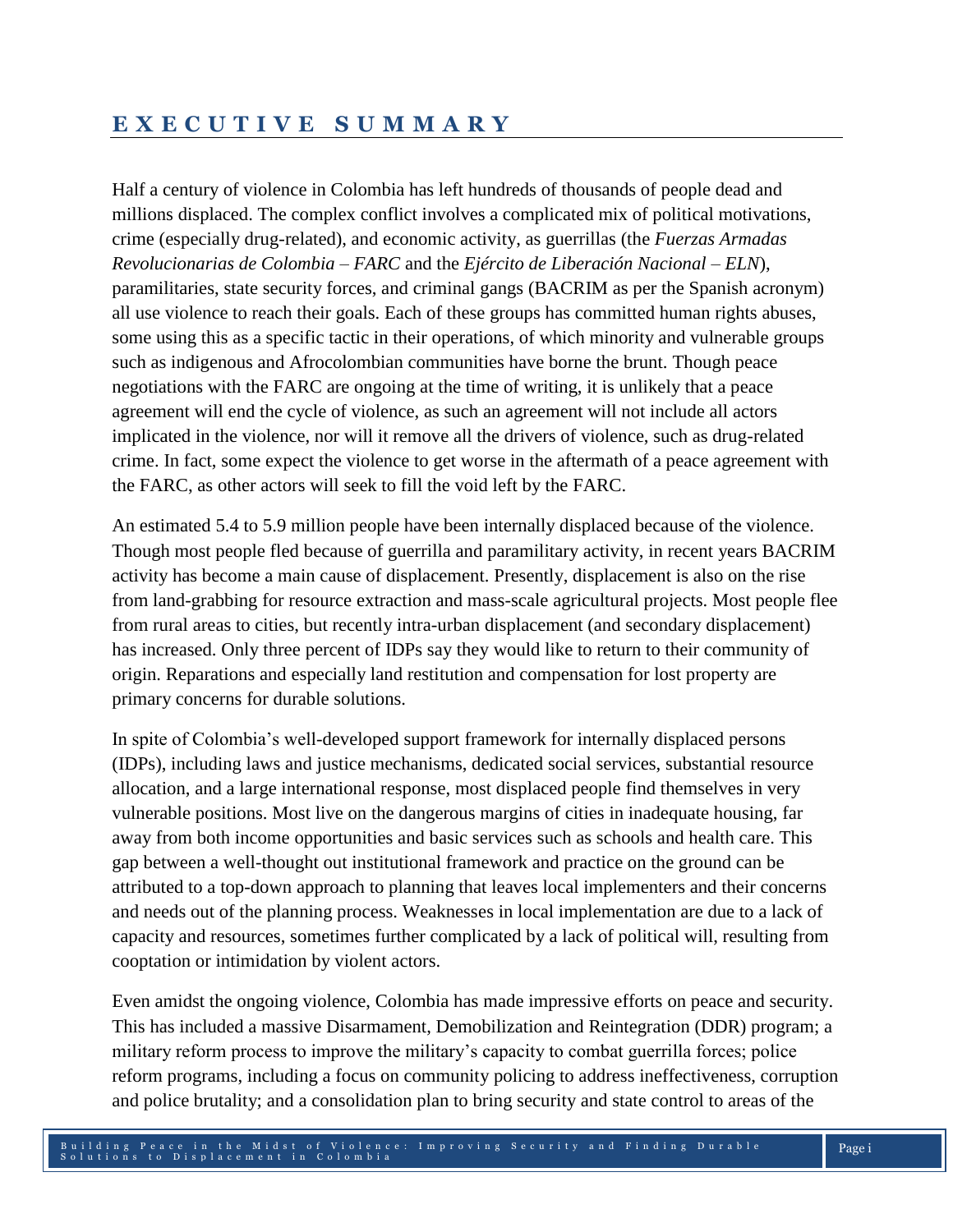country where this has been absent. Unfortunately, similar to the IDP policies and programs, implementation of such plans is often less than perfect due to shortfalls in local capacity, will and resources.

The Colombia case demonstrates that what happens – or what does not happen – in Security Sector Reform (SSR) impacts opportunities for durable solutions to displacement. In general, trust building elements of SSR, such as inclusiveness, representation, accountability measures and vetting, can assuage the mistrust IDPs feel of the security sector. By overcoming this mistrust, IDPs' sense of security can increase and thus their possibility of finding durable solutions. However, Colombia's SSR efforts have focused very much on effectiveness of the security sector to combat guerrillas and (to a lesser extent) criminal actors, at the expense of accountability, oversight and vetting. In fact, impunity is rampant and security actors are often seen as collaborating with criminal actors. Consequently trust in the security sector is low. In addition, the focus on effectiveness to end the conflict – through an attempt to bring peace in the long-term and thereby contribute to durable solutions – has increased insecurity and displacement in the short-term. As such, the Colombia case demonstrates the challenges of trying to ensure that SSR contributes to durable solutions for internal displacement in a context of ongoing violence.

At the same time, the Columbia case exemplifies some positive examples of how SSR can contribute to durable solutions. Efforts focused on building trust with communities – such as community-policing and working with local community security teams in unsafe neighborhoods to reintroduce police presence – have had some positive effects on building legitimacy of the security sector, including among IDPs. Moreover, Colombia's system of legal pluralism – by which certain groups, such as indigenous and Afrocolombian communities, are constitutionally allowed to run their own (parallel) administrations – allows for an alternative way of representation and inclusiveness, which could contribute to durable solutions. Such a system opens opportunities for building trustworthy security and justice services in communities that are particularly affected by violence and displacement. Colombia is also trying to address insecurity around economic activities, in particular extractive operations, as evidenced by the development of a policy (in 2014) to ensure that human rights are observed when protecting such operations. However, this policy, based on the *Voluntary Principles on Security and Human Rights*, is a recent development and it is too soon to tell what impact this will have on displacement and durable solutions.

Overall, the case of Colombia demonstrates that if SSR efforts are to reduce some of the negative impacts security forces and their activities have had on displacement and improve prospects for durable solutions, they need to address IDP security concerns specifically. Addressing impunity within the security sector itself is one important component of this. Another component is ensuring that local security needs are taken into account in security operations in order to limit further displacement. Including local voices – of those who implement SSR and IDP policies as well as of the communities that are supposed to benefit from them – is essential to ensuring that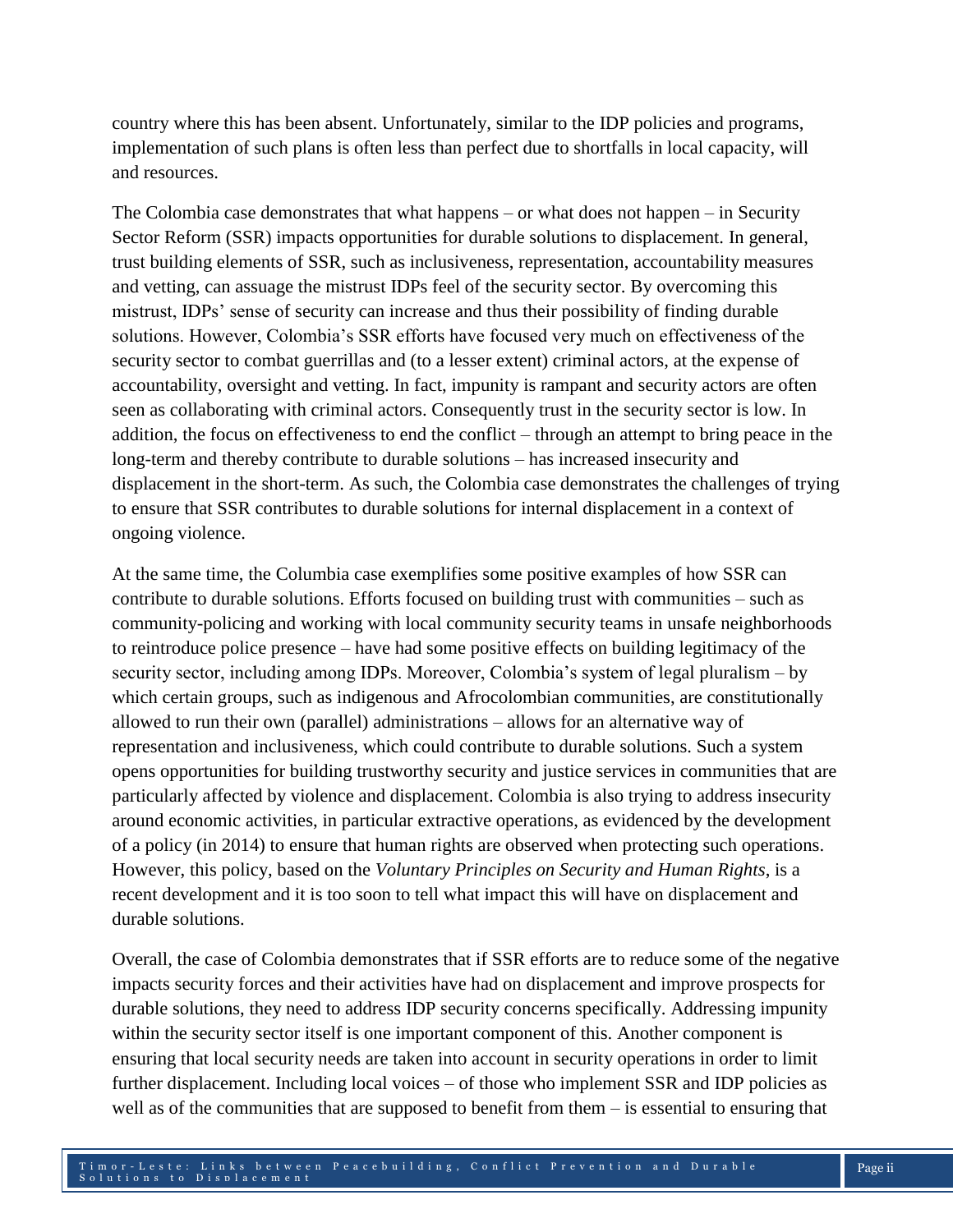national-level plans adequately address local issues, and have the appropriate resources, capacity and support to be effectively implemented. Finally, to ensure that programs and policies for SSR and durable solutions contribute to sustainable peace, actors working on these issues, both international and national, need to overcome their tendency to work in silos – and their mistrust of each other – to ensure effective coordination and collaboration.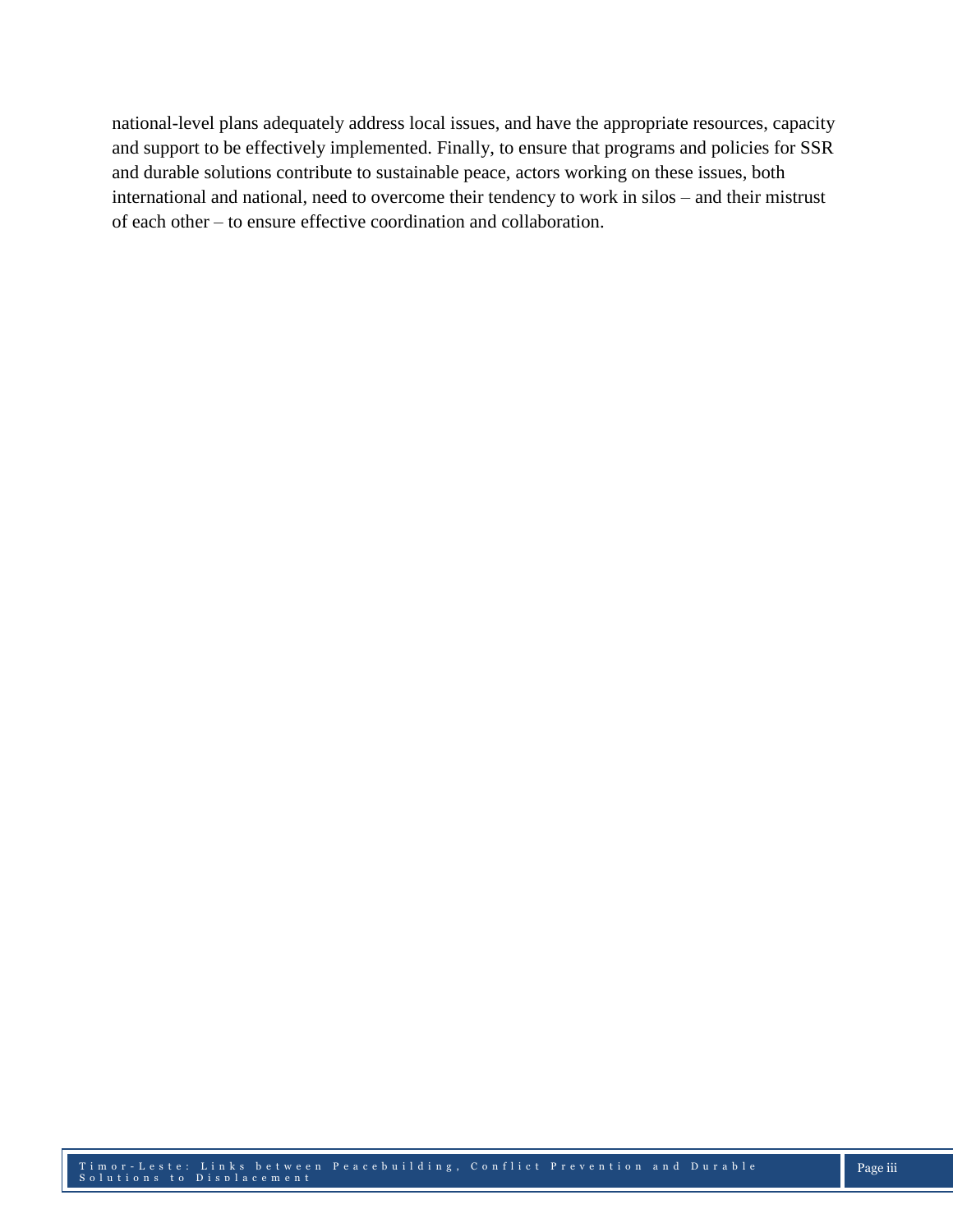## **A C R O N Y M S**

| <b>ACR</b>      | Alta Consejeria para la Reintegración / Agencia Colombiana<br>para la Reintegración (Colombian Agency for Reintegration)                               |
|-----------------|--------------------------------------------------------------------------------------------------------------------------------------------------------|
| <b>AUC</b>      | Autodefensas Unidas de Colombia (United Self-Defense Forces<br>of Colombia)                                                                            |
| <b>BACRIM</b>   | "Bandas Criminales" or "criminal bands"                                                                                                                |
| <b>CME</b>      | Comité Minero Energético de Seguridad y Derechos Humanos<br>(Mining and Energy Committee for Security and Human Rights)                                |
| <b>CNRR</b>     | Comisión Nacional de Reparación y Reconciliación (National<br><b>Commission for Reparation and Reconciliation</b> )                                    |
| <b>CODHES</b>   | Consultoría para los Derechos Humanos y el Desplazamiento<br>(Consultancy for Human Rights and Displacement)                                           |
| <b>DDR</b>      | Disarmament, Demobilization and Reintegration                                                                                                          |
| <b>ELN</b>      | Ejército de Liberación Nacional (National Liberation Army)                                                                                             |
| <b>FARC</b>     | Fuerzas Armadas Revolucionarias de Colombia (Revolutionary<br>Armed Forces of Colombia)                                                                |
| <b>IDP</b>      | <b>Internally Displaced Person</b>                                                                                                                     |
| <b>MAPP-OEA</b> | Misión al Apoyo del Proceso de Paz $-$ Organización de Estados<br>Americanos (Mission to Support the Peace Process-Organization<br>of American States) |
| NGO             | Non-governmental Organization                                                                                                                          |
| <b>PNC</b>      | Policía Nacional de Colombia (National Police of Colombia)                                                                                             |
| <b>PNCRT</b>    | Política Nacional de la Consolidación y Reconstrucción<br>Territorial (National Territorial Consolidation Policy)                                      |
| <b>PNVCC</b>    | Plan Nacional de Vigiliancia Comunitaria por Cuadrantes<br>(National Plan for Community Vigilance by Quadrant)                                         |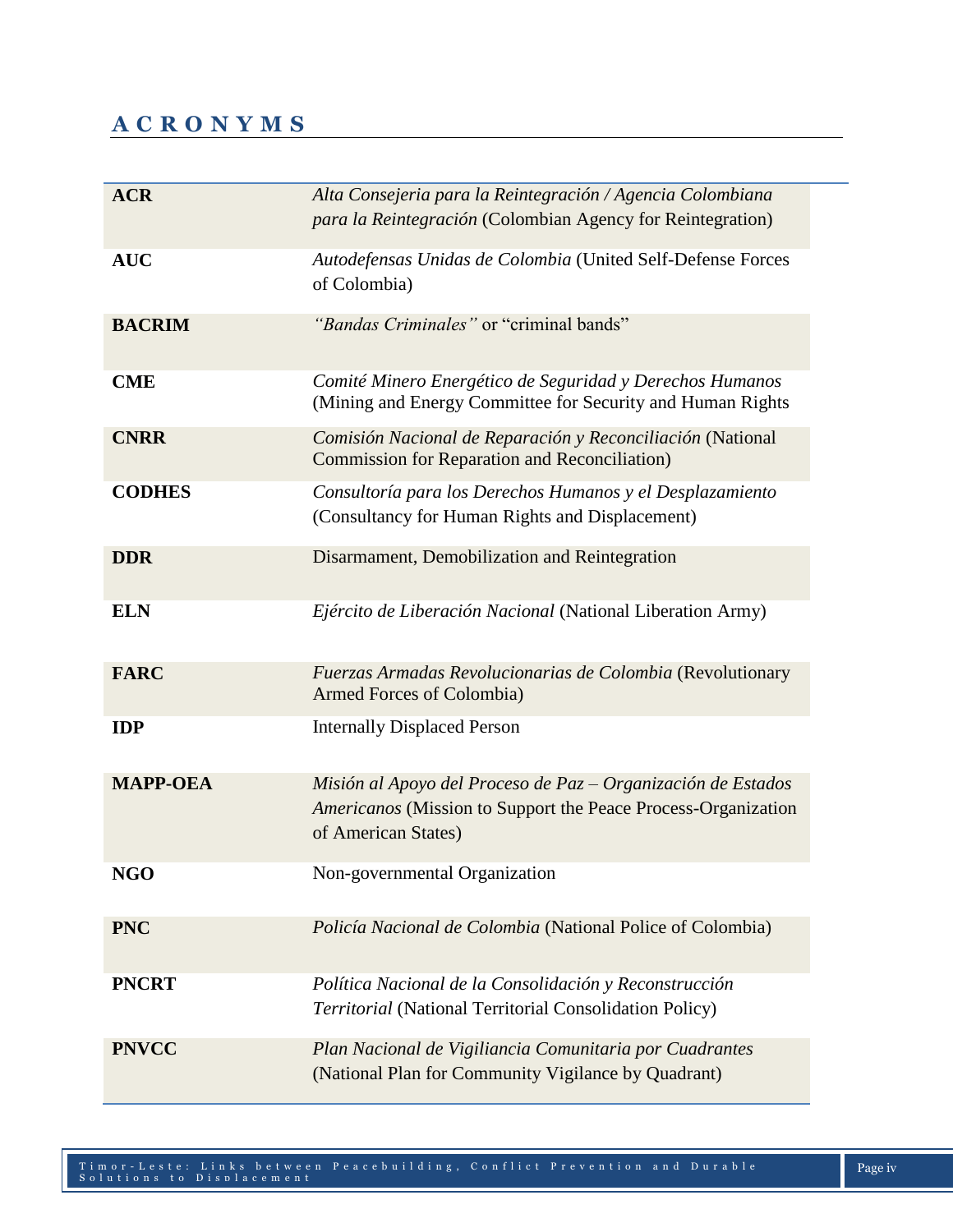| <b>RUV</b>    | Registro Único de Víctimas (Unified Victims Registry)                                                                                                 |
|---------------|-------------------------------------------------------------------------------------------------------------------------------------------------------|
| <b>SNARIV</b> | Sistema Nacional de Atención y Reparación Integral a las<br>Víctimas (National System for Integrated Assistance and<br><b>Reparation for Victims)</b> |
| <b>SSR</b>    | <b>Security Sector Reform</b>                                                                                                                         |
| <b>OHCHR</b>  | Office of the High Commissioner for Human Rights                                                                                                      |
| <b>UACT</b>   | Unidad Adminstrativa Especial para la Consolidación<br>Territorial (Special Administrative Unit for Territorial<br>Consolidation)                     |
| <b>UNDP</b>   | <b>United Nations Development Program</b>                                                                                                             |
| <b>UNFPA</b>  | <b>United Nations Populations Fund</b>                                                                                                                |
| <b>UNHCR</b>  | United Nations High Commissioner for Refugees                                                                                                         |
| <b>UNICEF</b> | United Nations Children's Fund                                                                                                                        |
| <b>UNOCHA</b> | United Nations Office for the Coordination of Humanitarian<br><b>Affairs</b>                                                                          |
| <b>USAID</b>  | United States Agency for International Development                                                                                                    |
| <b>VPSHR</b>  | <b>Voluntary Principles on Security and Human Rights</b>                                                                                              |
| <b>WFP</b>    | World Food Program                                                                                                                                    |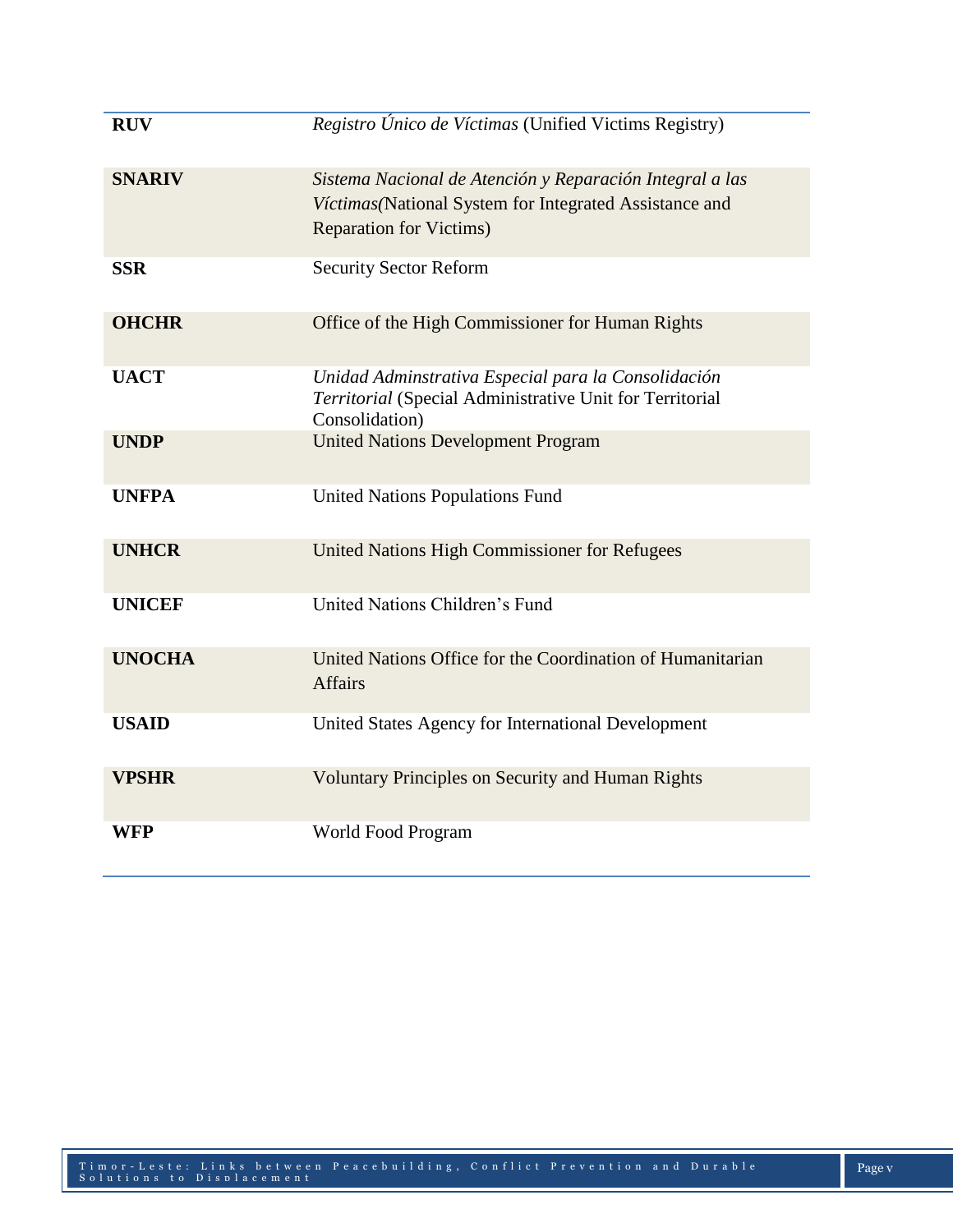## **I N T R O D U C T I O N**

l

Half a century of conflict in Colombia has caused one of the most intractable and largest humanitarian crises in the world. The violence has left hundreds of thousands of people dead and millions displaced, scarring the country and its *'tejido social'* (social fabric) by the wide scale human rights abuses against the civilian population, impunity, and highly violent (narco-)crime activities associated with the conflict. Finding durable solutions for displacement in this situation requires not only housing, health care and support for livelihoods, but also a solution to the persistent insecurity that Colombian communities face. This paper examines some of the ways in which initiatives in the security and justice field have contributed to durable solutions to displacement.

It needs to be emphasized however, that the violence is ongoing. Military activities to combat guerrillas and end the conflict, aided by the police, have caused more displacement, even though they aim to remove one of the sources of displacement – the armed conflict – in the long run.<sup>1</sup> Similarly, police activities (often assisted by the military) in the war on drugs combating illegal activity such as coca production, have caused displacement, though in the long run they aim to improve security. As such, long term efforts to improve security and remove the causes of displacement may actually increase insecurity and spur displacement in the short to intermediate term. The case of Colombia demonstrates the paradox of trying to build peace in the midst of an ongoing conflict.

Nevertheless, the Colombian case provides some interesting lessons-learned about the linkages between Security Sector Reform (SSR) and durable solutions. This paper – based on a deskstudy reviewing academic and policy literature, as well as government documents, news articles and information from non-governmental organizations (NGOs) – will highlight those interrelationships and provide recommendations for policymakers and practitioners seeking to make programmatic linkages between the two. It does so by first looking at the history of the Colombian conflict and the patterns of displacement this has caused. It then discusses securityrelated peacebuilding efforts,<sup>2</sup> and subsequently explores the linkages between those and durable solutions for internally displaced persons (IDPs. The paper concludes with some recommendations that can be drawn from the Colombian case, as well as some suggested avenues for future research.

<sup>&</sup>lt;sup>1</sup> Patricia Fagen (2011). "Colombian IDPS in Protracted Displacement: Is Local Integration a Solution?" In: Elizabeth Ferris (ed.)(2011). *Resolving Internal Displacement: Prospects for Local Integration.* Available online: [http://www.brookings.edu/~/media/research/files/reports/2011/6/01%20protracted%20displace%20local/resolving\\_i](http://www.brookings.edu/~/media/research/files/reports/2011/6/01%20protracted%20displace%20local/resolving_id_prospects_for_local_integration_june2011.pdf) [d\\_prospects\\_for\\_local\\_integration\\_june2011.pdf](http://www.brookings.edu/~/media/research/files/reports/2011/6/01%20protracted%20displace%20local/resolving_id_prospects_for_local_integration_june2011.pdf) p. 48-49.

 $2\overline{}$  Given the limited length of this case-study, the paper does not aim to give an exhaustive overview of all SSR efforts, but focuses only on those efforts most relevant to durable solutions.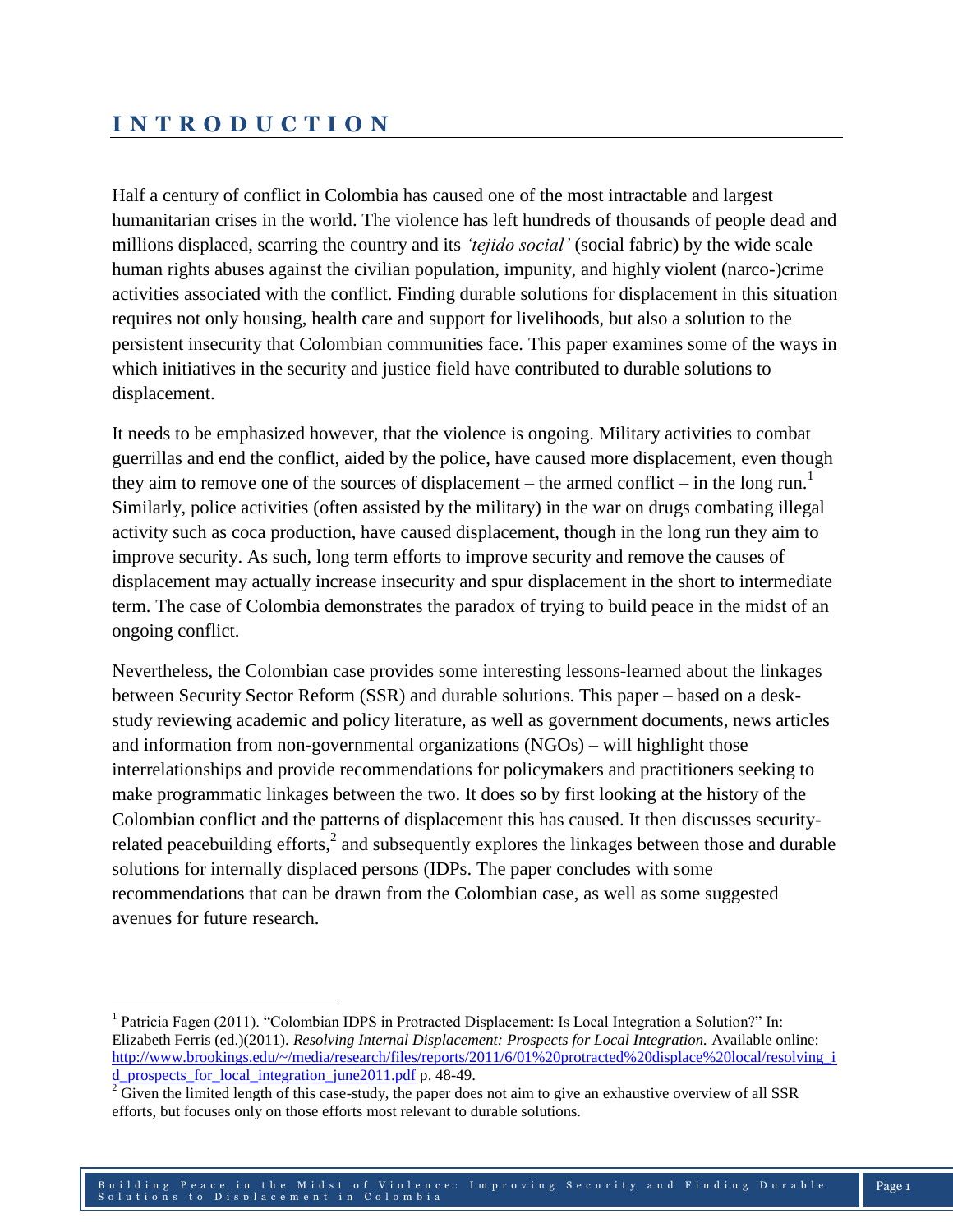## **C O L O M B I A ' S L O N G H I S T O R Y O F V I O L E N C E**

The initiation of peace negotiations with one of Colombia's main guerrilla groups, the *Fuerzas Armadas Revolucionarias de Colombia* (Revolutionary Armed Forces of Colombia, FARC) in October 2012, has spurred hope that the decades of armed conflict might come to an end, in a country where violence has been more the rule rather than the exception in the last 150 years.<sup>3</sup> The resulting persistent 'culture of violence' in Colombian society has proven hard to break in spite of many efforts to foment a 'culture of peace.' The current conflict is rooted in earlier episodes of violence, including *La Violencia* – a ten year period (1948-1958) of intense conflict between the Liberal and the Conservative Party in which extremely brutal violence left an estimated 200,000 people dead. Today's violent conflict involves a complex mix of left-wing guerrillas, state security forces, paramilitary groups, and criminal gangs (*Bandas Criminales* or BACRIM<sup>4</sup>), interacting in a fluid system of fuzzy boundaries, loose alliances and shifting fronts.<sup>5</sup> This section looks at the history of the current conflict<sup>6</sup> by discussing each of these actors in turn.

## *Guerrilla Warfare*

 $\overline{a}$ 

The guerrilla conflict started in the 1960s. *La Violencia* ended with a power-sharing agreement between the Liberal and Conservative parties that included a rotation of the Presidency. This agreement was exclusionary because it did not allow for poor and rural populations to have political influence, and neither the Liberals nor the Conservatives were responsive to calls for socioeconomic change. As a result, guerrilla tactics and revolution proved attractive to many. In

<sup>4</sup> These groups are referred to under different names by different actors. For example, International Crisis Group (ICG) refers to them as *New Illegal Armed Groups* (NIAGs) (See: ICG (2007). *Colombia's New Armed Groups*. Crisis Group Latin America Report No. 20, 10 May 2007) to signify their link to the former paramilitaries as parties to the conflict; whereas CODHES (Consultoría para los Derechos Humanos y el Desplazamiento – Consultancy for Human Rights and Displacement; a well-respected Colombian NGO) is even more direct in linking these criminal groups to the past paramilitaries by calling them *grupos posdesmovilización* (post-demobilization groups) (CODHES (2013). *Grupos Posdesmovilización y Desplazamiento Forzado en Colombia: Una Aproximación Cuantitativa.* [http://www.codhes.org/index.php/14-articulos-de-opinion/122-grupos-posdesmovilizacion-y](http://www.codhes.org/index.php/14-articulos-de-opinion/122-grupos-posdesmovilizacion-y-desplazamiento-forzado-en-colombia-una-aproximacion-cuantitativa?templateStyle=8)[desplazamiento-forzado-en-colombia-una-aproximacion-cuantitativa?templateStyle=8.](http://www.codhes.org/index.php/14-articulos-de-opinion/122-grupos-posdesmovilizacion-y-desplazamiento-forzado-en-colombia-una-aproximacion-cuantitativa?templateStyle=8) INDEPAZ (*Instituto de Estudios para el Desarollo y la Paz* – a well-respected Colombian Peace research NGO) refers to them as narcoparamilitaries (*narcoparamilitares*) and finds an especially strong connection to the paramilitary groups demobilized under President Uribe, see[: http://www.indepaz.org.co/.](http://www.indepaz.org.co/) The term BACRIM is used in this paper, following the official government terminology.

<sup>3</sup> Eric Scheye (2011). *Local Justice and Security Mechanisms in Selected Neighborhoods in Colombia.* The Hague: Clingendael Institute. p 7-11.

<sup>&</sup>lt;sup>5</sup> For example, guerrillas and paramilitaries have been both adversaries and allies in the drug trade, and the state has cooperated with paramilitaries and is combating them at the same time. See: International Crisis Group (2010). *Improving Security Policy in Colombia.* Crisis Group Latin America Briefing No.23, June 29, 2010. p. 9-10.

<sup>&</sup>lt;sup>6</sup> The Colombian government does not recognize the existence of a conflict, but refers to it as violence. In this paper, the two terms will be used interchangeably.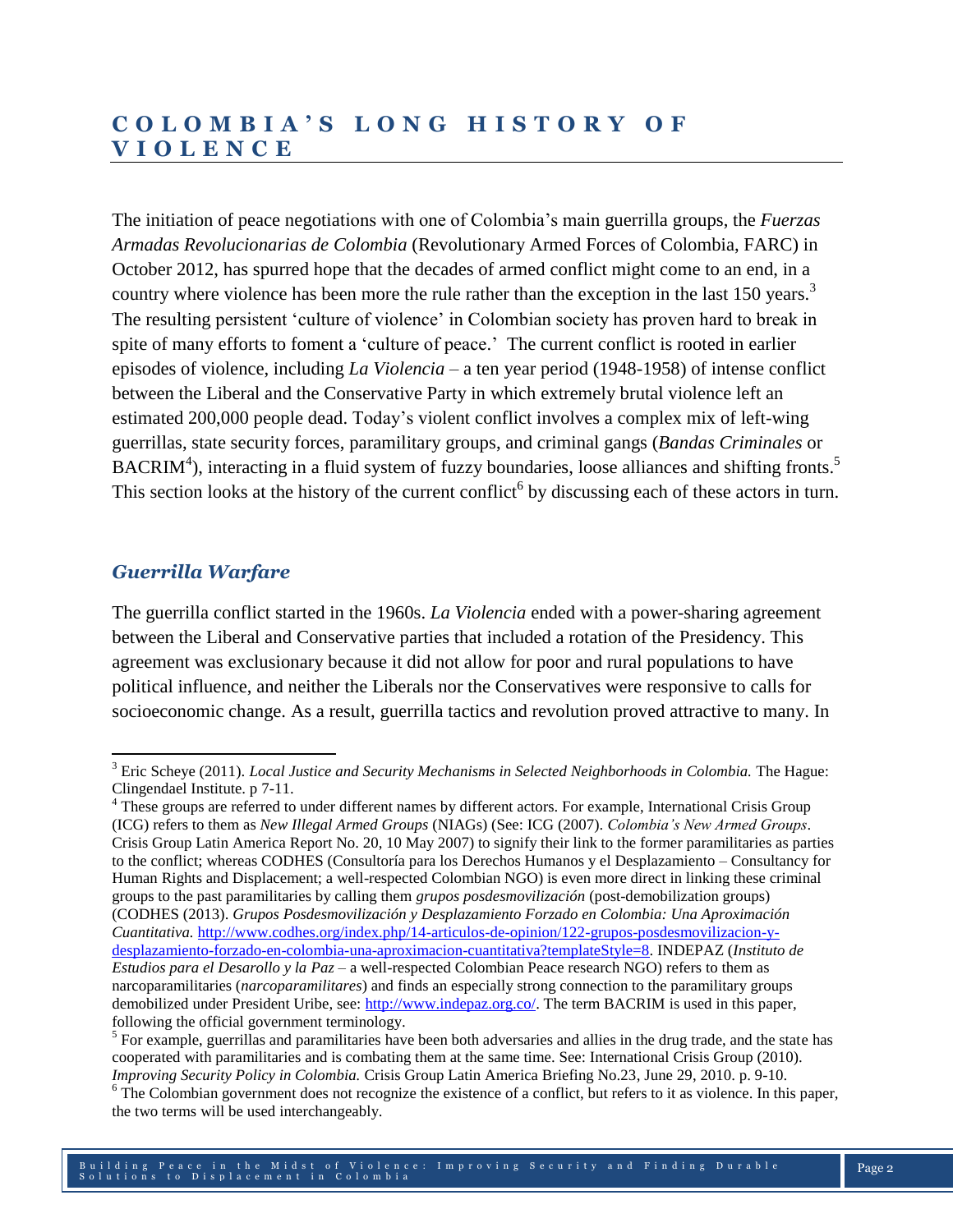1964, inspired by the Cuban revolution, the *Ejercitó de Liberación Nacional* (ELN) was established. Shortly after, in 1966, the Marxist FARC was founded, based on some of the rural self-defence forces formed during *La Violencia*. Multiple other left-wing guerrilla groups – including the urban based *Movimiento 19 de Abril* (M-19), which gained notoriety for its spectacular actions including the hostage taking of a number of diplomats at a reception at the Dominican embassy in 1980 and an attack on the palace of justice – joined the scene over the years, but have since disappeared, either through demobilization, transition to civilian political parties or by simply fading away. The ELN and FARC are the only remaining armed guerrilla groups in 2014.

The guerrilla movements' activities became increasingly intense over the years. For example, guerrillas targeted civilians via large scale human rights abuses to bring people and land under their control. They used terror tactics, killed and intimidated those whom they saw as collaborators with the state and forcibly recruited people, including children. Kidnappings as well as extortion (or taxation as the FARC calls it) became a common method of funding the revolution in the 1990s and early 2000s. When kidnapping became more difficult due to a state and paramilitary crackdown in the early and mid-2000s, the guerrillas became increasingly involved in the drug trade, as the lucrative cocaine business proved to be an even better source of income.<sup>7</sup> The guerrillas also extract rents from the mineral and agricultural wealth within the territories they control.

In spite of several attempts to negotiate peace (in 1984-1989; 1991-92 and 1998-2002) the Colombian state effectively lost control over large parts of its territory by the early 2000s. This came after the latest round of peace negotiations had allowed the FARC to have a 'safe-haven' the size of Switzerland, which it used to regroup and rearm. Following the breakdown of the peace negotiations, Alvaro Uribe was elected President, on a promise of improved security and a military crackdown on the FARC.

Uribe's military campaign against the FARC between 2002 and 2010 pushed the guerrilla movements out of many of the areas they had controlled and substantially weakened them. As a result, in 2012 the FARC agreed to peace negotiations and preliminary talks are currently being held with the ELN to start a parallel peace process. However, a ceasefire was not part of the agreement to negotiate, and the guerrillas at present continue to clash with state forces, collect rents from territories they control and participate in the drug trade.

 $\overline{a}$ 

<sup>&</sup>lt;sup>7</sup> Assessing the income this generates is not easy, but estimates for the FARC range from \$200 million annually in earnings from the drug trade, to an alarmingly high estimate by the Colombian Defense Minister of \$3.5billion annually in profits in 2012, though this higher estimate has been associated with creating bargaining power in the peace negotiations rather than being based in fact. See: Jeremy McDermott (2013). *Criminal Activities of the FARC and Rebel Earnings.* May 20, 2013: Insight Crime. Organized Crime in the Americas.

[http://www.insightcrime.org/farc-peace/farc-criminal-activities-income;](http://www.insightcrime.org/farc-peace/farc-criminal-activities-income) Geoffrey Ramsey (2012). *FARC 'Earns \$2.4 to 3.5 Billion' from Drugs: Govt.* October 24, 2012, Insight Crime. Organized Crime in the Americas. <http://www.insightcrime.org/news-briefs/farc-earns-24-to-35-billion-drugs>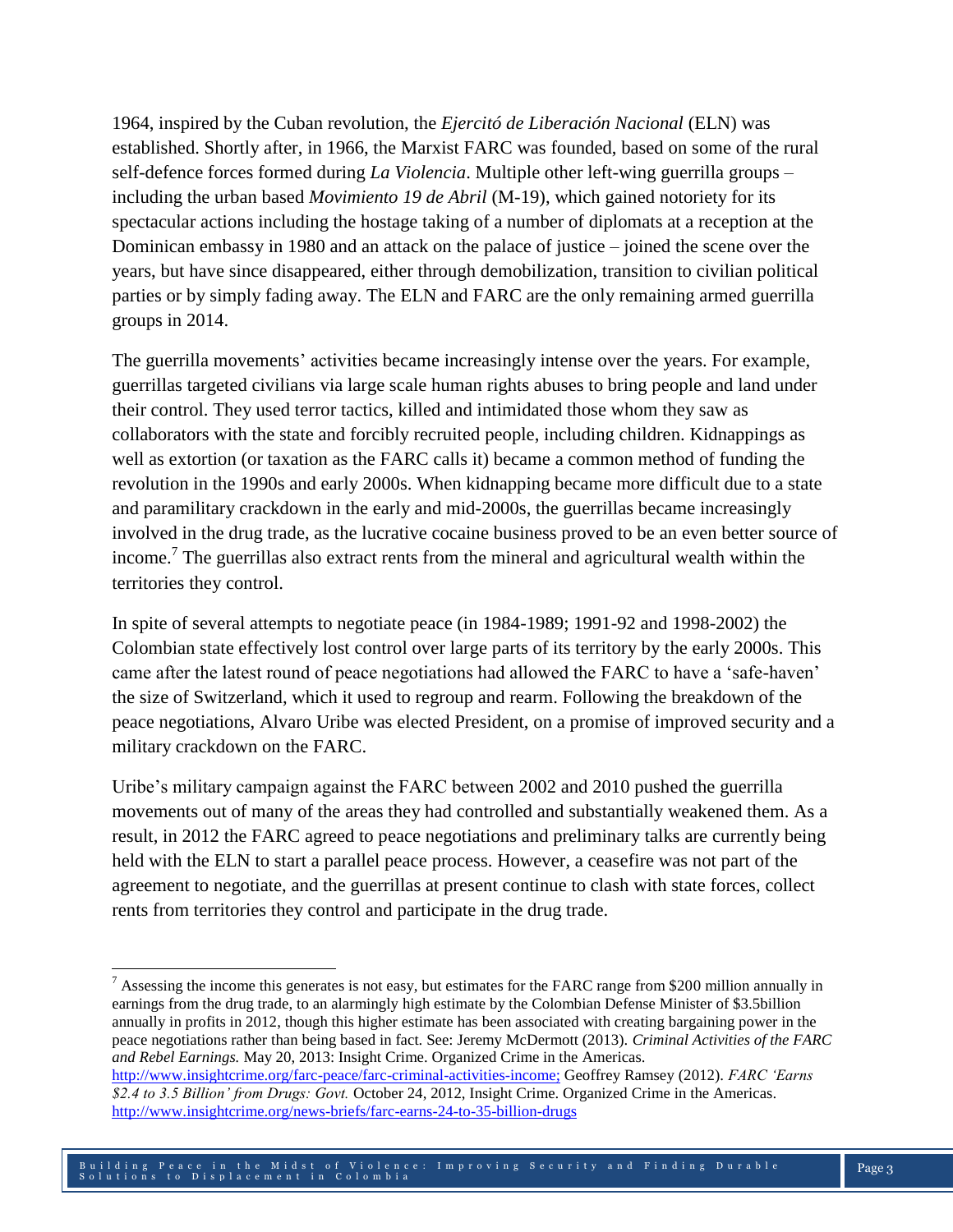#### *Paramilitaries*

Consistent with Colombia's history of violence, paramilitary right wing groups – driven in large part by large landowners, business leaders, as well as drug cartel chiefs – joined the state in its fight against the guerrillas as of the 1980s.<sup>8</sup> The paramilitaries did not believe fighting guerrillas directly would be effective – given the fact that state attempts at this had been largely ineffective. Instead, they decided to 'transform the society that supported the guerrilla<sup>'9</sup> by targeting civilians deemed to have a connection to the guerrillas. This led to an increasingly harsh campaign which targeted and killed members and leaders of civil society, social movements, and human rights activists, and terrorized communities that were deemed guerrilla supporters through extreme methods such as public executions, disappearances, sexual violence,<sup>10</sup> massacres, torture and intimidation. Like the guerrillas, they forcibly recruited people, including minors. The paramilitaries had strong connections to the drug trade, with many of them in fact being private armies associated with drug cartels.

Initially the paramilitaries existed as independent *bloques*, but in 1995 they united under the umbrella of the *Autodefensas Unidas de Colombia* (AUC – United Self-Defense Forces of Colombia), after which the violence they orchestrated surged, peaking in the years between 2000 and 2002. In an effort to stem violence and improve security in the country, the Uribe Government convinced the AUC to agree to a disarmament, demobilization and reintegration (DDR) process in 2003 through which nearly 32,000 paramilitaries collectively demobilized (discussed in more detail in section 3). After this process paramilitary activity was substantially reduced – at least temporarily – though the paramilitaries were by no means permanently neutralized, and they continued many of their activities in the form of BACRIM (see below).

#### *State Actors*

State actors have been part of the conflict since the beginning, engaging the guerrillas in combat, as well as trying to negotiate peace agreements in efforts to end the civil war. Recently, under President Uribe (2002 to 2010), the Colombian state efforts were defined by the Democratic Security (*Seguridad Democratica*) and Consolidation (*Consolidación*) policies – heavily supported by the United States and its War on Drugs. These policies sought to regain control over territories under guerrilla control through military efforts (supported by the police) and to bring an end to the cultivation of illegal crops (mostly through aerial fumigation). The idea was

 $\overline{a}$ <sup>8</sup> Markus Koth (2005). *To End a War: Demobilization and Reintegration of Paramilitaries in Colombia.* Bonn: Bonn International Center for Conversion: [http://www.isn.ethz.ch/Digital-](http://www.isn.ethz.ch/Digital-Library/Publications/Detail/?ots591=0c54e3b3-1e9c-be1e-2c24-a6a8c7060233&lng=en&id=10864)

[Library/Publications/Detail/?ots591=0c54e3b3-1e9c-be1e-2c24-a6a8c7060233&lng=en&id=10864.](http://www.isn.ethz.ch/Digital-Library/Publications/Detail/?ots591=0c54e3b3-1e9c-be1e-2c24-a6a8c7060233&lng=en&id=10864) p. 15. <sup>9</sup> Koth " *To End a War,"* p. 15.

<sup>&</sup>lt;sup>10</sup> Women and girls have been specifically targeted in the Colombian conflict. See for example: Donny Meertens (2012). *Forced Displacement and Gender Justice in Colombia. Between Disproportional Effects of Violence and Historical Injustice.* [http://ictj.org/sites/default/files/ICTJ-Brookings-Displacement-Gender-Colombia-CaseStudy-](http://ictj.org/sites/default/files/ICTJ-Brookings-Displacement-Gender-Colombia-CaseStudy-2012-English.pdf)[2012-English.pdf,](http://ictj.org/sites/default/files/ICTJ-Brookings-Displacement-Gender-Colombia-CaseStudy-2012-English.pdf) p. 9-10.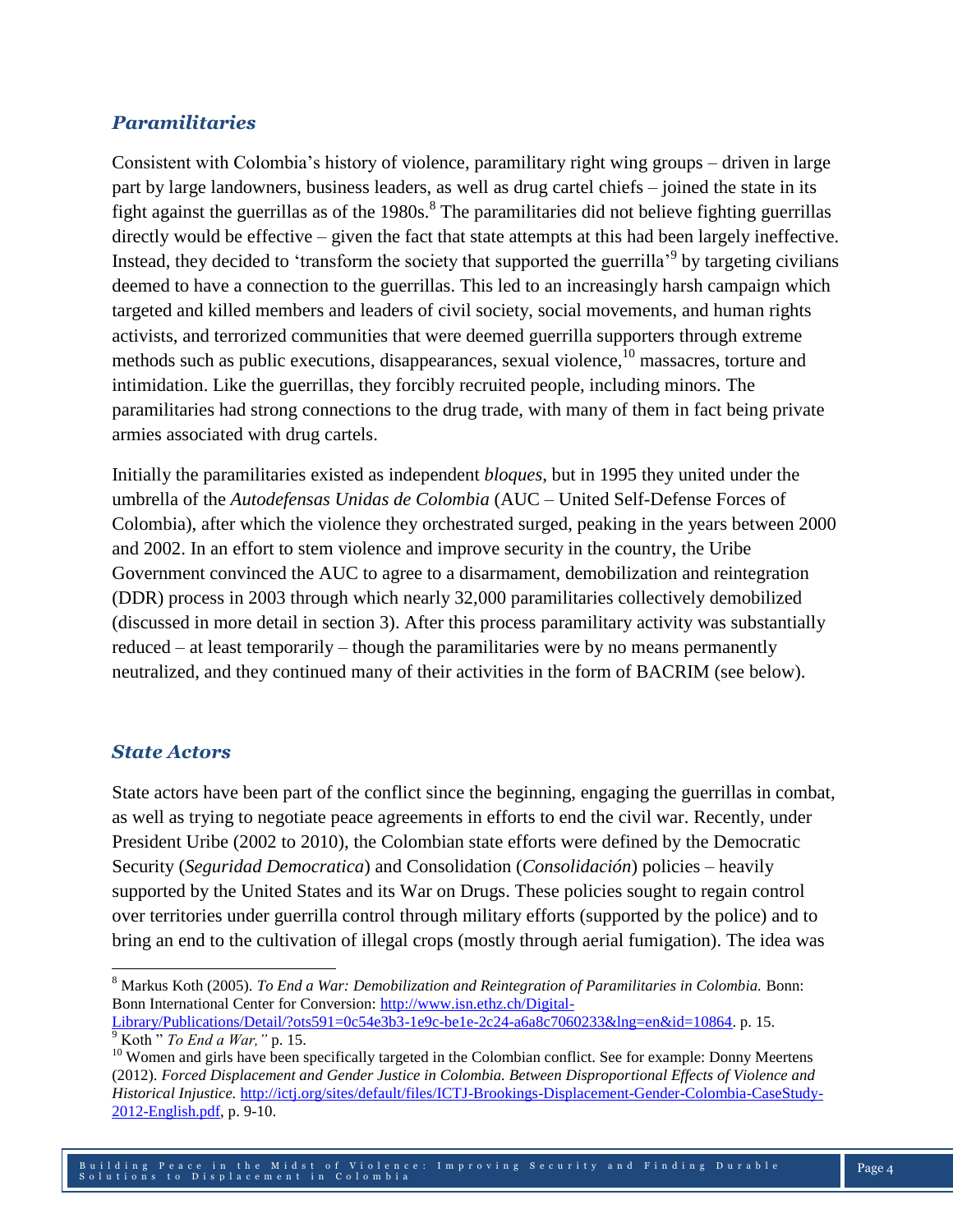that after military control had been achieved, civilian security and justice state structures would be established, followed by the (re)introduction of government structures offering public services such as education and health, support for income generation and economic development.<sup>11</sup> As part of the war against the guerrillas, the Colombian Armed Forces also tried to weaken them by convincing individual combatants to demobilize. Over 20,000 guerrilla combatants have demobilized under this program.<sup>12</sup>

After the election of President Juan Manuel Santos in 2010, the Colombian Government aimed for peace negotiations with the FARC. Mediated by Norway and held in Havana, Cuba, the negotiations started in October 2012. However, the government – keeping in mind that the FARC used ceasefires and safe zones to regroup, rearm and reinitiate the armed conflict in past rounds of peace negotiations—has refused to agree to a ceasefire. Negotiations have been extremely slow, and after nearly two years of discussing the 6 point agenda (which includes land reform, political participation, drug trafficking, rights of victims, disarmament of rebels and the implementation of the peace deal) agreements have only been reached on political participation, land reform, a plan for dealing with drug trade, a truth commission and opportunities to hear the demands of victims during the negotiations. Santos was re-elected in June 2014, on a platform of continuing the negotiations. Shortly before the elections, he announced the prospect of opening peace negotiations with the ELN as well.<sup>13</sup>

The activities of the state armed forces against the guerrillas has, in many cases, led to civilians being caught in the crossfire, livelihoods being destroyed by eradication of illegal crops (as well as legal crops accidentally being fumigated) as well as direct abuse against the civilian population. One of the most appalling examples are the *falsos positivos*: the extrajudicial killings of civilians by the military, dressing the corpses in FARC uniforms to meet 'kill-targets' of guerrilla members.

#### *BACRIM*

 $\overline{\phantom{a}}$ 

Even as peace negotiations with the guerrillas are taking place, violence from the BACRIM is on the rise. The Colombian government recognized them as the principal threat to security in the

 $11$  These policies have been characterized as a typical counterinsurgency 'clear, hold and build' model. Patricia Fagen (2011). "Colombian IDPS in Protracted Displacement." p. 49. They are discussed in more detail in section 3.4 below.

<sup>12</sup> Agencia Colombiana para la Reintegración (2013). *La Reintegración en Colombia. Hechos & Datos.*  [http://www.reintegracion.gov.co/ACR/cifras/colombia.pdf.](http://www.reintegracion.gov.co/ACR/cifras/colombia.pdf)

 $\frac{13}{13}$  So far, the peace negotiations have not included the ELN, nor has there been a parallel process. President Santos has said that his government has had preliminary talks with the ELN on such a process though few details have been provided. See: The Economist (2014). *Santos Wins*. June 16, 2014.

[http://www.economist.com/blogs/americasview/2014/06/colombias-election.](http://www.economist.com/blogs/americasview/2014/06/colombias-election) See also: ICG (2014). *Left in the Cold: The ELN and Colombia's Peace Talks.* Latin America Report No. 51, February 28, 2014.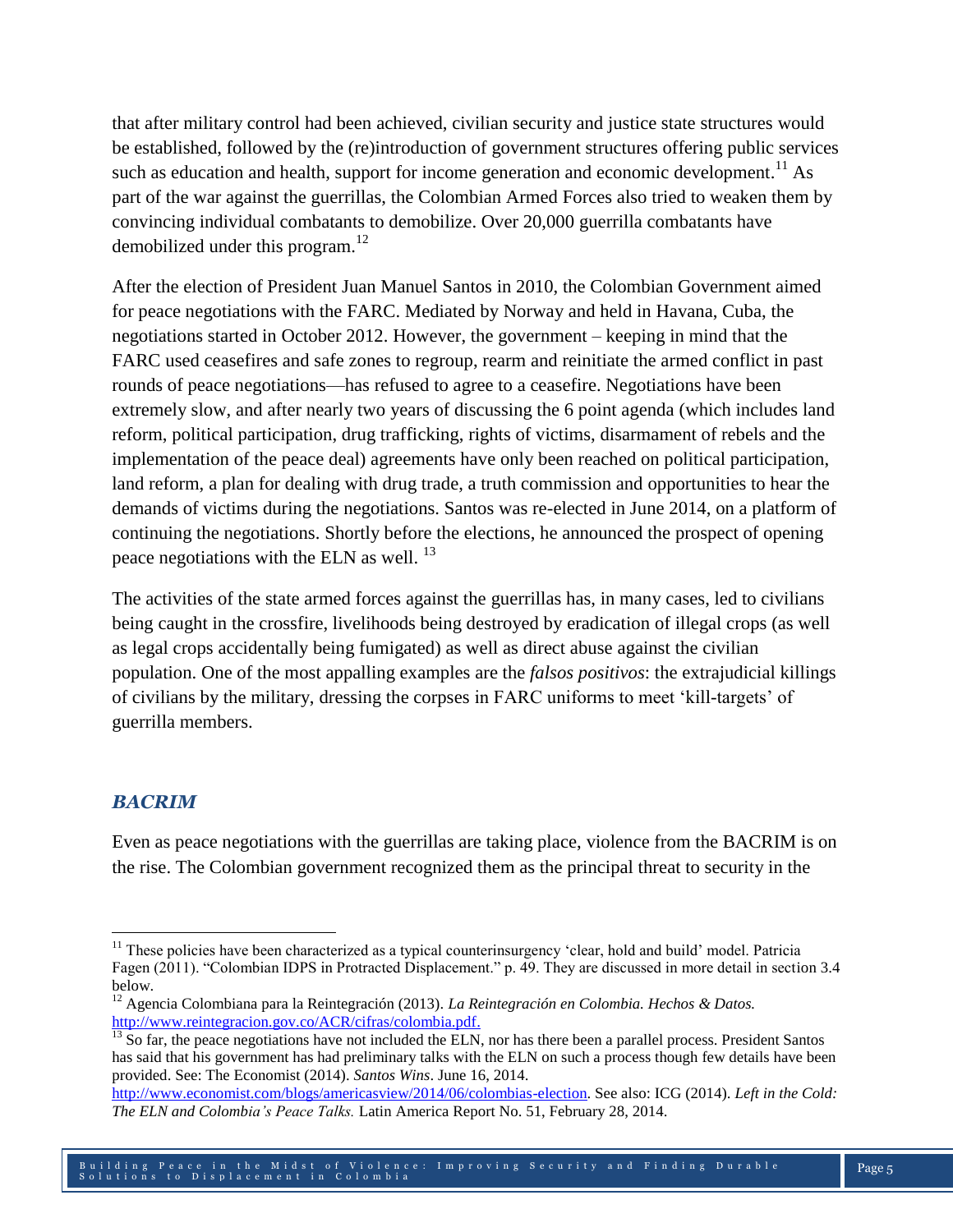country in 2011.<sup>14</sup> Widely acknowledged to be successors to the paramilitaries,  $15$  many of whom demobilized under the collective DDR program from 2003 to 2006, groups such as the *Urabeños*, *Rastrojos*, and *Paisas* are heavily involved in criminal activities and violent rivalry over the control of territory, the lucrative drug trade, and other illicit activities. They use many of the same structures and people as the former paramilitaries, in particular former AUC mid-level commanders, re-recruiting – forcibly in many cases – demobilized ex-combatants. They also employ many of the same tactics as the former paramilitaries to terrorize the population, engaging in torture, extortion, intimidation, sexual violence, killings and disappearances.<sup>16</sup>

Though they are successor groups to the paramilitaries, they are less (rhetorically) focused on fighting the guerrillas.<sup>17</sup> Accordingly, the Colombian government is unwilling to deal with them as parties to the conflict, but has designated them as criminal actors to be dealt with under the criminal justice system (as opposed to as within a peace process, which might involve transitional justice mechanisms and peacebuilding measures such as DDR). This has important implications, as it means that the responsibility to deal with BACRIM lies with the police rather than the military (though the armed forces support them in some cases<sup>18</sup>), and that BACRIM members have less incentives to demobilize than the paramilitaries, as they would face criminal charges, and would not receive any of the benefits that ex-combatants receive under a DDR program should they decide to surrender.<sup>19</sup>

With these developments in mind, it is therefore unlikely that the peace negotiations with the guerrillas will lead to a complete end to violence in the Colombian territory; while they may bring an end the formal conflict, it is unlikely that they will end the activities of the BACRIM. In fact, many actors on the ground expressed a concern that a peace agreement may – at least in the short-term – intensify violence by actors such as the BACRIM and perhaps demobilized guerrillas, aiming to fill the void. $^{20}$ 

 $\overline{a}$ 

<sup>14</sup> Internal Displacement Monitoring Centre (2013). *Displacement Continues Despite Hopes for Peace.* [http://www.internal-displacement.org/assets/library/Americas/Colombia/pdf/201401-am-colombia-overview-en.pdf,](http://www.internal-displacement.org/assets/library/Americas/Colombia/pdf/201401-am-colombia-overview-en.pdf) p. 6.

<sup>&</sup>lt;sup>15</sup> See: ICG (2007). *Colombia's New Armed Groups*; and INDEPAZ's research:<http://www.indepaz.org.co/> and in particular: *Cuarto Informe Sobre Grupus Narcoparamilitares* [http://www.indepaz.org.co/?p=1236.](http://www.indepaz.org.co/?p=1236)

<sup>16</sup> See: Pacho Escobar (2013). *Los Carteles Neoparamilitares que Mandan en Colombia.* Corporación Nuevo Arco Iris. [http://www.arcoiris.com.co/2013/03/los-carteles-neoparamilitares-que-mandan-en-colombia/;](http://www.arcoiris.com.co/2013/03/los-carteles-neoparamilitares-que-mandan-en-colombia/) and Human Rights Watch (2014). *The Crisis in Buenaventura. Disappearances, Dismemberment, and Displacement in Colombia's Main Pacific Port*. [http://www.hrw.org/reports/2014/03/20/crisis-buenaventura.](http://www.hrw.org/reports/2014/03/20/crisis-buenaventura) For a very detailed characterization of the BACRIM, see: Jeremy McDermott. (2014). *The BACRIM and Their Position in Colombia's Underworld.* InSight Crime. Organized crime in the Americas. [http://www.insightcrime.org/investigations/bacrim](http://www.insightcrime.org/investigations/bacrim-and-their-position-in-colombia-underworld)[and-their-position-in-colombia-underworld.](http://www.insightcrime.org/investigations/bacrim-and-their-position-in-colombia-underworld)

<sup>17</sup> ICG (2007). *Colombia's New Armed Groups*; and ICG (2012). *Dismantling Colombia's New Illegal Armed Groups: Lessons from a Surrender.* Crisis Group Latin America Report No. 41, June 8, 2012.

<sup>18</sup> Human Rights Watch (2014). *Crisis in Buenaventura.* 

 $19$  For more information on the implications of the designation of the BACRIM as criminal actors and a case study on the surrender of one illegal armed group, see ICG (2012). *Dismantling Colombia's New Illegal Armed Groups.*

<sup>&</sup>lt;sup>20</sup> Author conversation with Brookings Institution Researcher, August 29, 2014.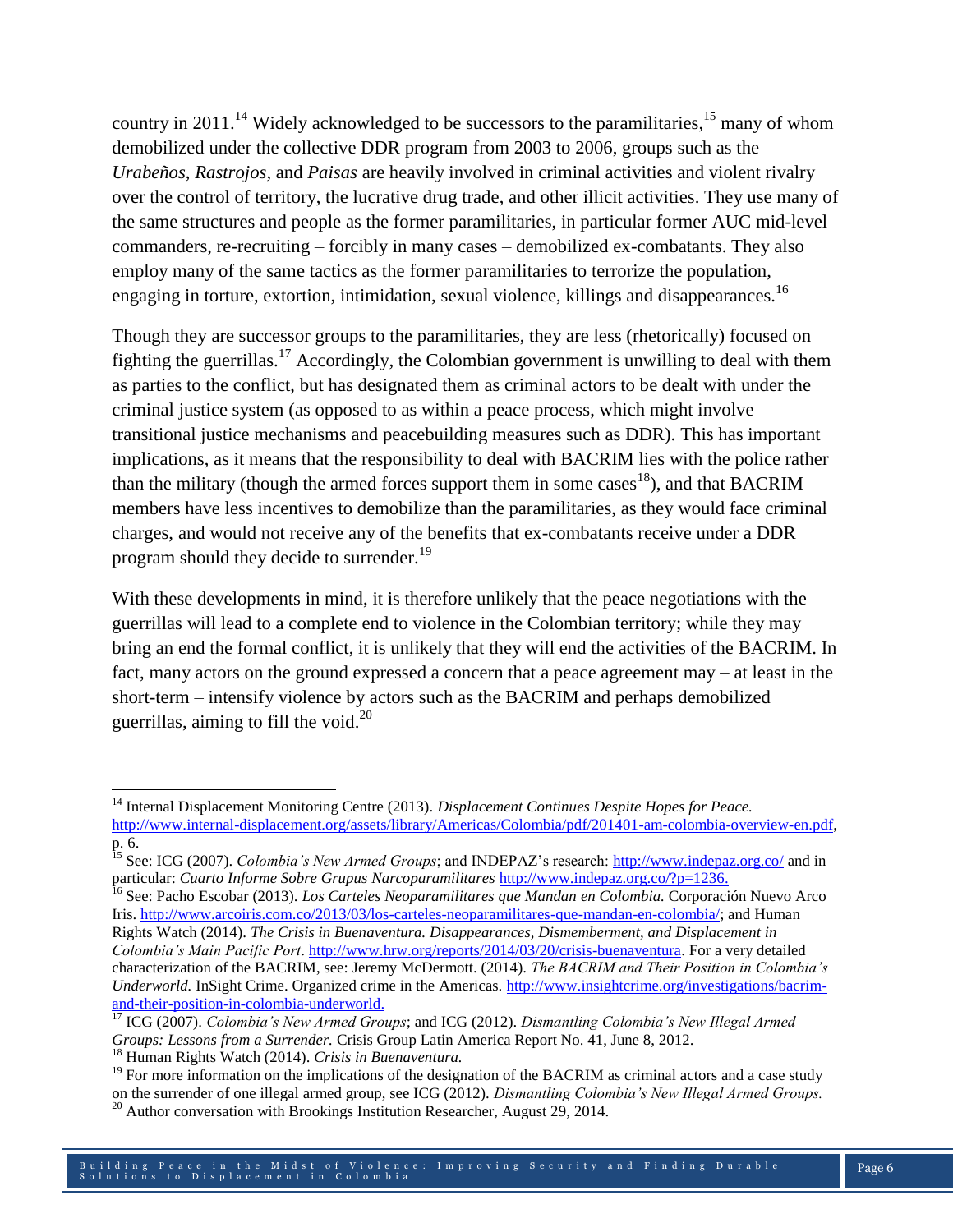## **P A T T E R N S O F D I S P L A C E M E N T A N D D U R A B L E S O L U T I O N S**

The wide scale human rights abuses committed by all parties in the Colombian conflict, as well as the violence and insecurity caused the war itself, have caused one of the largest humanitarian crises in the world. Some 5.5 million people have been driven from their homes. Colombia now harbours the second largest internally displaced population in the world, surpassed only by Syria. This section examines this displacement crisis in more detail, by looking at the numbers, patterns, characteristics of IDPs and the solutions to displacement.

### *Displacement in Numbers*

 $\overline{\phantom{a}}$ 

| Institution                        | <b>Count</b>            | <b>Date</b>      | <b>Source</b>           |
|------------------------------------|-------------------------|------------------|-------------------------|
| <b>Official Government Count</b>   | $5,700,381^{21}$        | July 1, 2014     | Government registered   |
| (Red Nacional de                   |                         |                  | <b>IDPs</b> in the      |
| Información, Unidad de             |                         |                  | <b>Unified Victims</b>  |
| Victimas)                          |                         |                  | Registry                |
| CODHES – Consultoría               | 5,921,924 <sup>23</sup> | End of 2013      | <b>CODHES</b> estimates |
| para los Derechos Humanos          |                         | (start of count: | from Sistema de         |
| y el Desplazamiento) <sup>22</sup> |                         | 1985)            | Información sobre       |
|                                    |                         |                  | Derechos Humanos y      |
|                                    |                         |                  | Desplazamiento          |
|                                    |                         |                  | $(SISDHES)^{24}$        |
| UN Refugee Agency                  | 5,368,138               | December 31,     | Count of IDPs (and      |
| <b>UNHCR</b>                       |                         | 2013             | refugees) needing       |
|                                    | (Plus 396,635)          |                  | <b>UNHCR</b> assistance |
|                                    | Colombians who          |                  |                         |
|                                    | have fled to other      |                  |                         |
|                                    | countries) $^{25}$      |                  |                         |

Table 1 gives an overview of the different estimates of the total number of IDPs in Colombia.

electronic communication; 2) direct information from IDP organizations, human rights NGOs, academic entities, government institutions, local and territorial authorities, and the Catholic Church; and 3) field research by CODHES researchers. See: CODHES (2009). *Víctimas emergentes. Desplazamiento, derechos humanos y conflicto armado en 2008.* Codhes Informa. Boletín informativo de la Consultoría para los Derechos Humanos y el Desplazamiento, No. 75. [http://www.codhes.org/index.php?option=com\\_si&type=4](http://www.codhes.org/index.php?option=com_si&type=4) p. 1.

<sup>25</sup> UNHCR (2014). *2014 UNHCR Country Operations Profile – Colombia.*  [http://www.unhcr.org/pages/49e492ad6.html#.](http://www.unhcr.org/pages/49e492ad6.html)

<sup>21</sup> Red Nacional de Información (2014). *Reporte General.* [http://rni.unidadvictimas.gov.co/?q=v-reportes.](http://rni.unidadvictimas.gov.co/?q=v-reportes)

<sup>&</sup>lt;sup>22</sup> CODHES is a well-respected Colombian human rights NGO monitoring internal displacement.

<sup>23</sup> Carlos Enrique Núñez & Ingrid Paola Hurtado (s.d.). *El Desplazamiento Forzado en Colombia: La Huella del Conflicto*. [www.codhes.org/images/Articulos/AnalisisSituacionalfinal.pdf](http://www.codhes.org/images/Articulos/AnalisisSituacionalfinal.pdf) p. 1. [N.B.: figures are preliminary and subject to change, as CODHES has not officially released its 2014 report yet and numbers are still being verified]. <sup>24</sup> SISDHES estimates and characterizes the displaced population based on 1) daily registration of printed and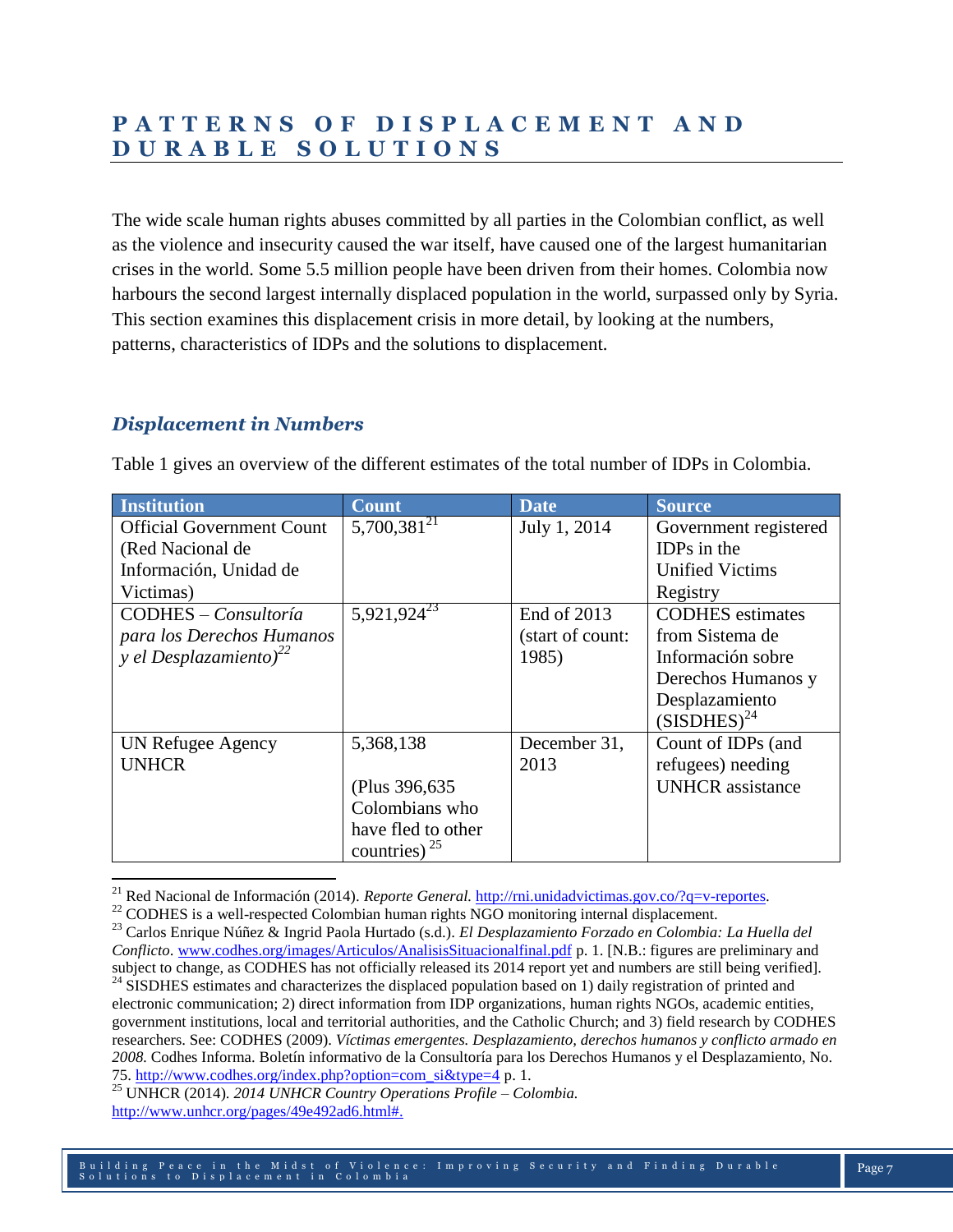| Internal Displacement    | At least $5,700,000^{26}$ December 31, |      | <b>Government</b> figures |
|--------------------------|----------------------------------------|------|---------------------------|
| Monitoring Centre (IDMC) |                                        | 2013 | and                       |
|                          |                                        |      | <b>CODHES</b> estimates   |

The table demonstrates that there are some differences in estimates. This stems from the fact that government statistics only count registered IDPs, UNHCR includes only those IDPs who benefit from its programs, whereas Consultoría para los Derechos (CODHES) includes those who have not been able to register or receive assistance (yet) – a process which may have significant delays. <sup>27</sup> Moreover, these numbers are cumulative, and do not take into account those who may have found a durable solution and no longer require assistance, or those who have died while displaced.<sup>28</sup>

According to CODHES, numbers of newly displaced have averaged around 200,000 per year since 1985,<sup>29</sup> with a peak between 2000 and 2002. After this time, the numbers of new displacement declined for a while, but increased again in 2007, peaking around 2008 with some 300,000 newly displaced.<sup>30</sup> CODHES estimates that in 2013 at least 203,976 people were forcibly displaced as a result of the armed conflict, much of which it links to BACRIM activity to control strategic corridors and territory, in both rural areas and urban neighbourhoods.<sup>31</sup> For example, such groups have been presumed responsible for the vast majority of displacements that occurred between January and November  $2013^{32}$ 

Finally, it is important to point out that although armed activities by BACRIM, guerrillas and the state are the reason for most of Colombia's internal displacement, forced displacement has also been linked to economic activities and associated land-grabbing, in particular for mining and resource extraction and mass scale oil palm cultivation and other agriculture activities.<sup>33</sup> People

[http://www.codhes.org/images/Articulos/GPD\\_y\\_desplazamiento\\_forzado\\_en\\_Colombia.pdf](http://www.codhes.org/images/Articulos/GPD_y_desplazamiento_forzado_en_Colombia.pdf) (Retrieved: August 4, 2014), p.1. [N.B.: Figures are preliminary and subject to change, as CODHES has not officially released its 2014 report yet and numbers are still being verified].

 $\overline{a}$ <sup>26</sup> Internal Displacement Monitoring Centre (2014). *Colombia* [http://www.internal](http://www.internal-displacement.org/americas/colombia/)[displacement.org/americas/colombia/.](http://www.internal-displacement.org/americas/colombia/)

 ${}^{27}$ Fagen, P. (2011) "Colombian IDPS in Protracted Displacement". p.43.

<sup>28</sup> Internal Displacement Monitoring Centre (2013). *Colombia: Internal Displacement in Brief.* [http://www.internal](http://www.internal-displacement.org/americas/colombia/summary/)[displacement.org/americas/colombia/summary/.](http://www.internal-displacement.org/americas/colombia/summary/)

<sup>29</sup> Gabriel Rojas Andrade & Paola Hurtado (2014). *Grupos posdesmovilización y desplazamiento forzado en Colombia: una aproximación cuantitativa.* Available online:

<sup>30</sup> See for a good graph of this development: Gabriel Rojas Andrade & Paola Hurtado (2014). *Grupos posdesmovilización y desplazamiento forzado en Colombia.* p. 2.

 $31$  Ibid. p. 12.

<sup>32</sup> Ibid*.* p. 5.

<sup>33</sup> Internal Displacement Monitoring Centre (2013). *Displacement Continues Despite Hopes for Peace.* p. 7. Also see for example: The U.S. Office on Colombia (2013). *Large-scale mining in Colombia: Human Rights Violations Past, Present and Future.* <http://reliefweb.int/sites/reliefweb.int/files/resources/large-scale-mining-full-report.pdf> El Universal (2011). *Minería y palmicultura, nuevas causas de desplazamiento en Colombia.* February 16, 2011. [http://www.eluniversal.com.co/cartagena/nacional/mineria-y-palmicultura-nuevas-causas-de-desplazamiento-en](http://www.eluniversal.com.co/cartagena/nacional/mineria-y-palmicultura-nuevas-causas-de-desplazamiento-en-colombia-9783)[colombia-9783;](http://www.eluniversal.com.co/cartagena/nacional/mineria-y-palmicultura-nuevas-causas-de-desplazamiento-en-colombia-9783) Sibylla Brodzinsky (2007). *Mining giant accused of profiting from abuse by Colombian Army.* The Guardian, August 3, 2007[. http://www.theguardian.com/business/2007/aug/03/colombia.internationalnews.](http://www.theguardian.com/business/2007/aug/03/colombia.internationalnews)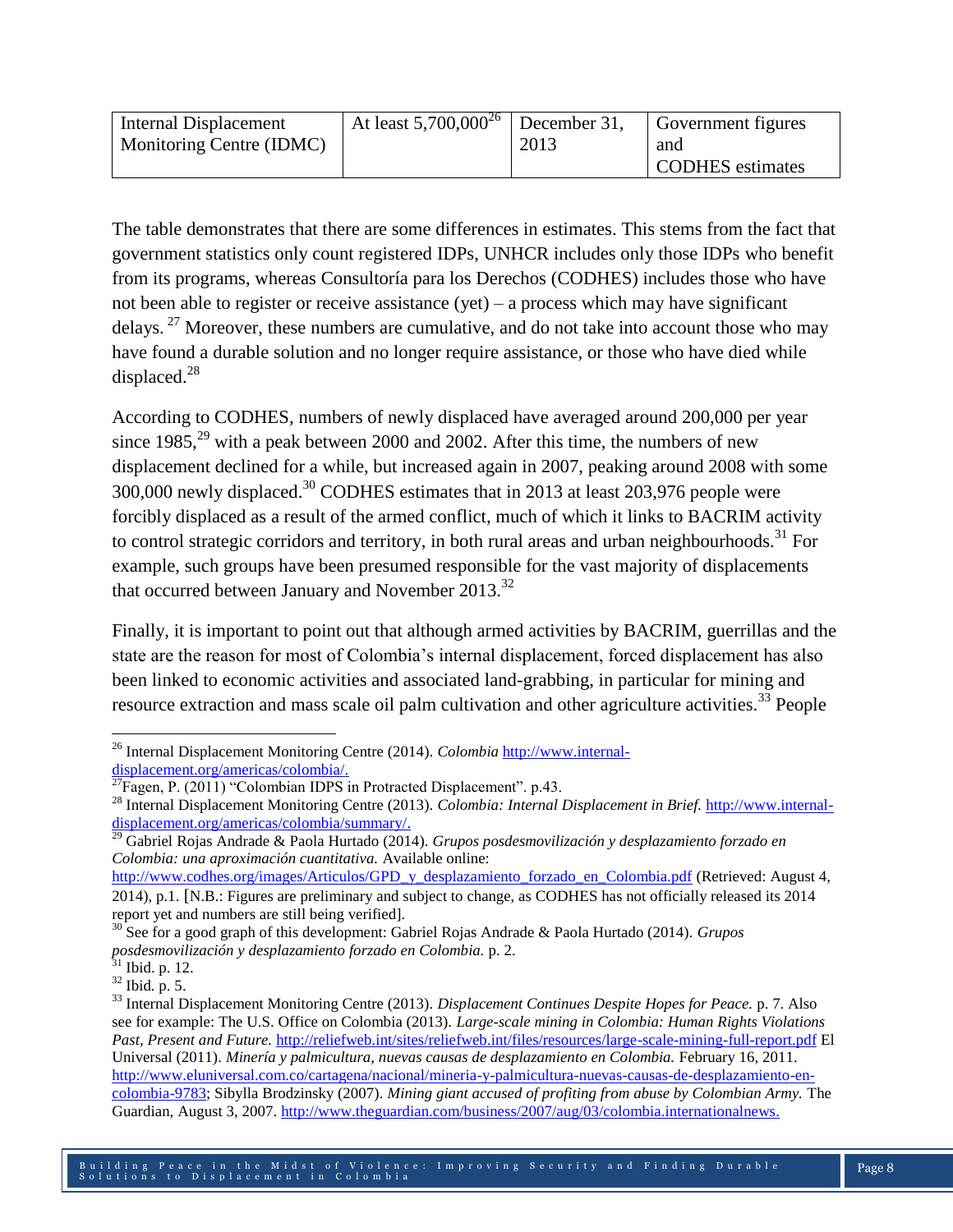are driven from their land by those who wish to access the resource wealth that can be found there, including in some cases, international companies. While violence may be used to drive people off their land after which it is usurped, the mechanisms for displacement may be more insidious. For example, a legal cover can be created by causing so much insecurity that people are forced to leave and sell their land for a fraction of its real value.<sup>34</sup>

Overall, the actors and activities that cause displacement in Colombia are interrelated in complex, shifting and sometimes curious ways. For example, there are reports of BACRIM and the FARC negotiating about control for territory, and in some cases even forming alliances to protect narco-corridors, cultivation of illegal crops and other illicit activities.<sup>35</sup> Similarly, there are reports of local police collaborating with large land-owners engaged in land-grabbing. As such, the causes of displacement are extremely complex, and given the likelihood that violence will continue or intensify even in the event of a peace agreement with the FARC, it is unlikely that new displacement will be significantly reduced in the near future.

#### *The Face of Displacement: Characteristics of the Displaced*

The departments where most of the displacement occurs are primarily found on Colombia`s Pacific coast, as well as the *Eje Cafetero* and the country's north-east border area with Venezuela.<sup>36</sup> Large cities such as Bogotá and Cali are major destinations for the internally displaced, though smaller cities have also received large influxes – often in proportionally much higher quantities.<sup>37</sup> Though historically patterns of displacement have been primarily rural to urban and this remains the predominant pattern, <sup>38</sup> in recent years the level of intra-urban displacement has significantly increased.<sup>39</sup> CODHES has also noted an increase in intra-urban displacement as well as secondary displacement (renewed displacement of those who had been displaced before), concurrent with increasing BACRIM activity.<sup>40</sup> In other words, IDPs fleeing violence in their rural communities often are forced to flee again as a result of pressures and threats from criminal gangs, including extortion and forced recruitment.

[http://www.brookings.edu/~/media/Projects/idp/tj%20case%20studies/AndreuGuzman%20Criminal%20Justice%20](http://www.brookings.edu/~/media/Projects/idp/tj%20case%20studies/AndreuGuzman%20Criminal%20Justice%20Colombia.pdf) [Colombia.pdf.](http://www.brookings.edu/~/media/Projects/idp/tj%20case%20studies/AndreuGuzman%20Criminal%20Justice%20Colombia.pdf)

[displacement.org/assets/publications/2014/201405-global-overview-2014-en.pdf](http://www.internal-displacement.org/assets/publications/2014/201405-global-overview-2014-en.pdf) p. 41-42.

l

<sup>34</sup> Donny Meertens *Forced Displacement and Gender Justice in Colombia*. p. 15 For details on land-grabs and challenges those who try to return to their property face, see: Federico Andreu-Guzmán (2012). *Criminal Justice and Forced Displacement in Colombia.* 

<sup>35</sup> ICG (2007). *Colombia's New Armed Groups.*

<sup>36</sup> Internal Displacement Monitoring Centre (2013). *Displacement Continues Despite Hopes for Peace* p. 2.

<sup>&</sup>lt;sup>37</sup> Fagen, "Colombian IDPS in Protracted Displacement: Is Local Integration a Solution?"

<sup>38</sup> Norwegian Refugee Council/Internal Displacement Monitoring Centre (2014). *Global Overview 2014. People Internally Displaced by Conflict and Violence. Colombia* [www.internal-](http://www.internal-displacement.org/assets/publications/2014/201405-global-overview-2014-en.pdf)

 $39$  Ibid.

<sup>40</sup> Carlos Nuñéz & Ingrid Paola Hurtado (2014). *El desplazamiento Forzado en Colombia.* p. 3-4. For a map of where BACRIM have been most active, see for example: Carlos Andrés Prieto (2013). *Las Bacrim y el crimen organizado en Colombia.* Friedrich Ebert Stiftung:<http://library.fes.de/pdf-files/bueros/la-seguridad/09714.pdf> p. 5.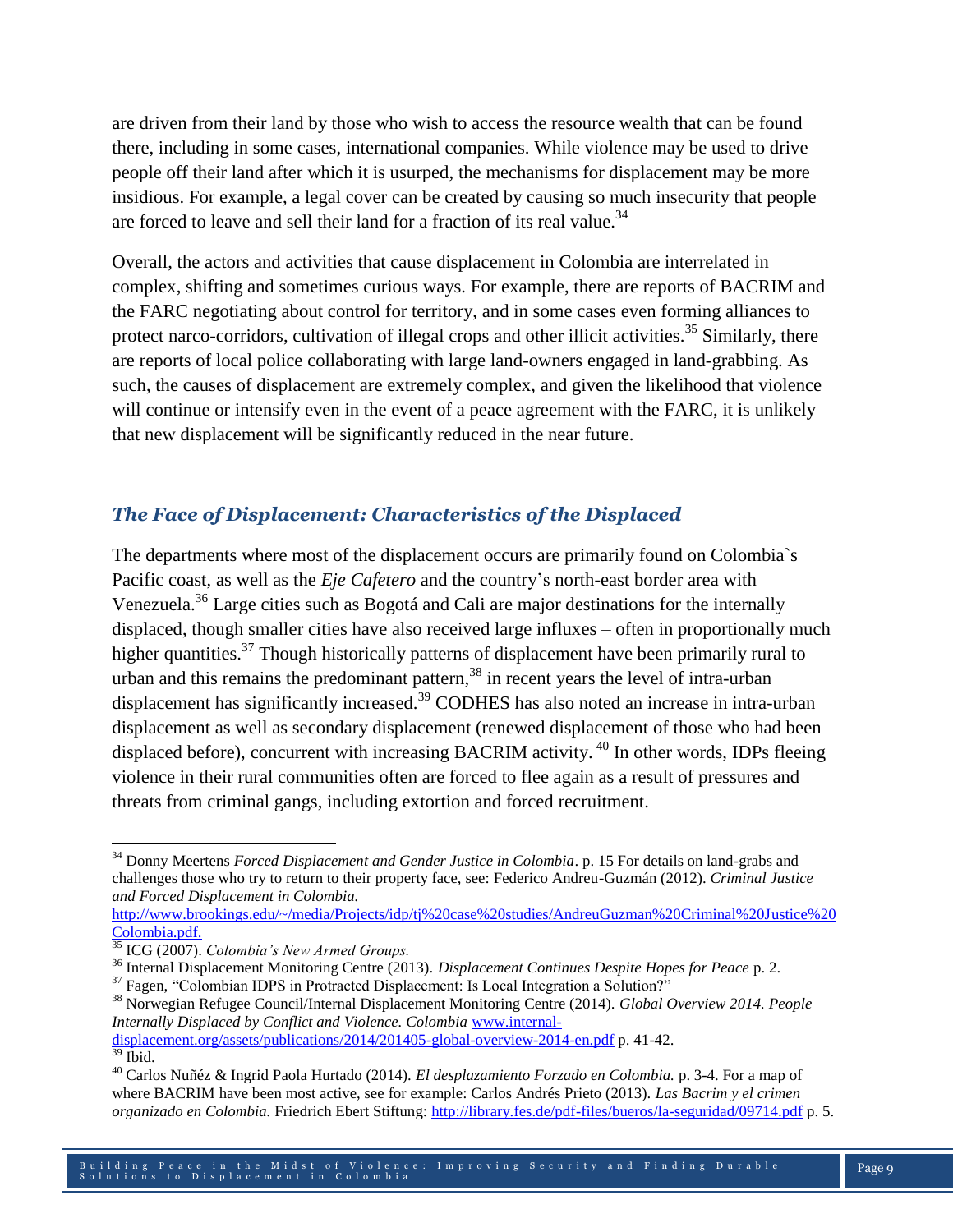In spite of the well-developed Colombian regulatory and institutional framework that is supposed to ensure that the displaced are supported with short-term humanitarian relief and support for durable solutions, many IDPs end up with little humanitarian support. Resources fail to reach them and public and social services in the municipalities where they settle are overwhelmed by the additional demands placed on them amongst an already underserviced population.<sup>41</sup> IDPs live in dangerous shanty towns on the outskirts of cities, in inadequate housing without proper access to electricity or clean water and often have little access to social services such as schools, health care and other social services.<sup>42</sup> Insecurity persists, especially for many civil society leaders, IDP leaders and human rights activists, who continue to be targeted and stigmatized, even in displacement. They are un- or underemployed, with 94 percent finding themselves below the poverty line and 77 percent living in extreme poverty.<sup>43</sup> Displacement also has a gendered effect: "in 2008, the *Comisión de Seguimiento* (Monitoring Commission of the Public Policy on Internal Displacement) found that 43.4 percent of displaced households were headed by women, much higher than the 29.9 percent of female-headed households in the national population of Colombia, according to the 2005 national census."<sup>44</sup> Indigenous communities and Afro-Colombians are disproportionally affected by violence and displacement. For example, the two groups together constituted 44 percent of all new IDPs in 2012; indigenous people comprise 3.4 percent of the total population, but more than double that as a percentage of IDPs. Afro-Colombians form 10 percent of the total population, but make up over 20 percent of all IDPs in 2012 and 33 percent of IDPs in August 2013 (and they are historically under-registered, so this number is likely even higher).<sup>45</sup>

#### *Durable Solutions*

 $\overline{\phantom{a}}$ 

Achieving durable solutions for protracted displacement involves providing support to IDPs to create a situation where they no longer require special assistance as a result of their displacement, are not discriminated against based on their status as an IDP and can enjoy full human rights on a par with those who have not been displaced. There are three ways this can be achieved: by reintegration at the place of origin; by local integration at place of refuge; or by

<sup>41</sup> Ibid.; Also see Internal Displacement Monitoring Centre (2013). *Displacement Continues Despite Hopes for Peace.* p. 9.

<sup>&</sup>lt;sup>42</sup>Fagen, P. (2011). "Colombian IDPS in Protracted Displacement: Is Local Integration a Solution?" p. 48. For a very detailed, albeit somewhat outdated, discussion of the social and economic demographics of the displaced as well as the effects of displacement, see: Ana María Ibáñez & Andrea Velásquez (2008). *El impacto del desplazamiento forzoso en Colombia: Condiciones Socioeconómicas de la Población desplazada, vinculación a los mercados laborales y políticas públicas* Santiago de Chile: CEPAL. [http://www.cepal.org/publicaciones/xml/2/35022/sps145-](http://www.cepal.org/publicaciones/xml/2/35022/sps145-Desplazamiento-Colombia.pdf) [Desplazamiento-Colombia.pdf.](http://www.cepal.org/publicaciones/xml/2/35022/sps145-Desplazamiento-Colombia.pdf)

<sup>43</sup> Internal Displacement Monitoring Centre (2013). *Displacement Continues Despite Hopes for Peace.* p. 9

<sup>44</sup> Donny Meertens (2012). *Forced Displacement and Gender Justice in Colombia. Between Disproportional Effects of Violence and Historical Injustice.* Available online: [http://ictj.org/sites/default/files/ICTJ-Brookings-](http://ictj.org/sites/default/files/ICTJ-Brookings-Displacement-Gender-Colombia-CaseStudy-2012-English.pdf)[Displacement-Gender-Colombia-CaseStudy-2012-English.pdf](http://ictj.org/sites/default/files/ICTJ-Brookings-Displacement-Gender-Colombia-CaseStudy-2012-English.pdf) p. 6.

<sup>45</sup> Internal Displacement Monitoring Centre (2013). *Displacement Continues Despite Hopes for Peace.*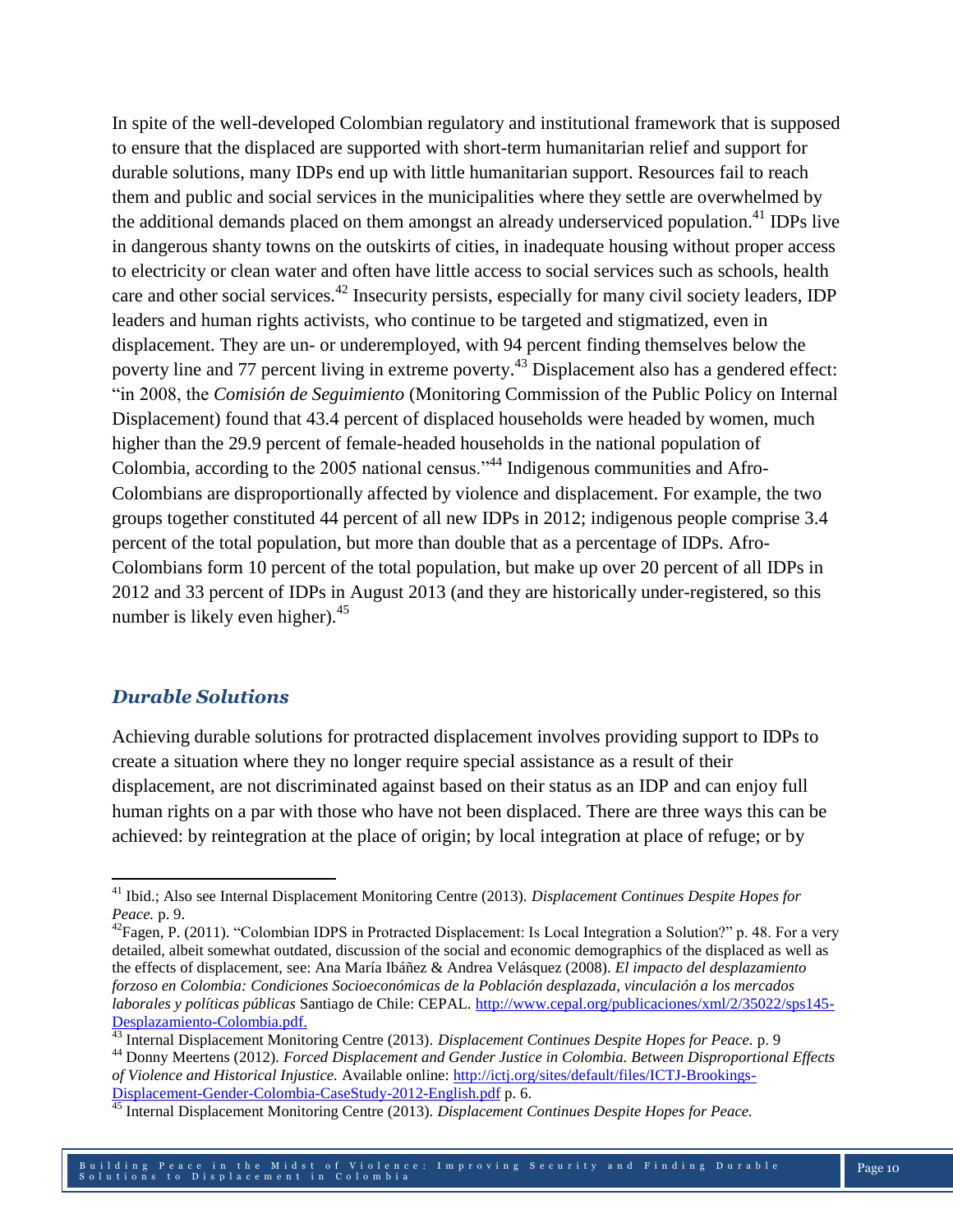integration in another part of the country. The IDPs themselves should be able to make a fully informed and voluntary choice regarding these solutions.<sup>46</sup>

In Colombia, by far the majority of IDPs reportedly prefers local integration as a solution to their displacement, with only three percent citing their intention to return.<sup>47</sup> This is an extremely low percentage which has been attributed both to concerns about conditions upon return, particularly security, and the protracted nature of displacement.<sup>48</sup> Nevertheless, reparations and especially land restitution or compensation for lost land and justice for other grievances (including truth telling<sup>49</sup>) are considered necessities for durable solutions.<sup>50</sup>

The Colombian state has one of the oldest and most sophisticated legal frameworks and institutional arrangements in the world to support the IDP population and victims of the armed conflict. Based on the *Guiding Principles for Durable Solutions, <sup>51</sup>* its legal framework encompasses

- Law 387 of 1997 which regulates prevention of displacement as well as protection of, assistance to, and justice for IDPs;
- Law 975 of 2005 (the Justice and Peace Law *Ley Justicia y Paz*) which regulates the disarmament and justice mechanisms for the former paramilitaries as well as some other armed groups; and
- Law 1448 of 2011 (Victims and Land Restitution Law *Ley de Víctimas y Restitución de Tierras*) which aims to compensate victims of the armed conflict, including land restitution.

As such, Colombian public policy on forced displacement focuses on prevention and protection; integrated assistance (humanitarian aid, health, education, food, replacement of identification documents, income generation, return and resettlement etc.); and truth, justice and reparations.<sup>52</sup>

 $\overline{\phantom{a}}$ 

<sup>46</sup> See: OCHA (2004). *Guiding Principles on Internal Displacement.*

[http://www.brookings.edu/~/media/Projects/idp/GPEnglish.pdf;](http://www.brookings.edu/~/media/Projects/idp/GPEnglish.pdf) The Brookings Institution/University of Bern Project on Internal Displacement (2010). *IASC Framework on Durable Solutions for Internally Displaced Persons.*  [http://www.brookings.edu/~/media/Research/Files/Reports/2010/4/durable%20solutions/04\\_durable\\_solutions.PDF.](http://www.brookings.edu/~/media/Research/Files/Reports/2010/4/durable%20solutions/04_durable_solutions.PDF) <sup>47</sup> Patricia Fagen (2011) "Colombian IDPs in Protracted Displacement" p. 50.

 $^{\rm 48}$  Ibid.

<sup>49</sup> Vidal-López, R. (2012). *Truth-Telling and Internal Displacement in Colombia*. International Center for Transitional Justice/ Brookings-LSE Project on Internal Displacement. [http://www.ictj.org/sites/default/files/ICTJ-](http://www.ictj.org/sites/default/files/ICTJ-Brookings-Displacement-Truth-Telling-Colombia-CaseStudy-2012-English.pdf)[Brookings-Displacement-Truth-Telling-Colombia-CaseStudy-2012-English.pdf.](http://www.ictj.org/sites/default/files/ICTJ-Brookings-Displacement-Truth-Telling-Colombia-CaseStudy-2012-English.pdf)

<sup>&</sup>lt;sup>50</sup> Patricia Fagen argues that reparations and restitution of land might also take away some of the deterrents of return, making return a more interesting option. Patricia Fagen (2011). "Colombian IDPs in Protracted Displacement", p. 50.

<sup>51</sup> OCHA (2004). *Guiding Principles on Internal Displacement.*

[http://www.brookings.edu/~/media/Projects/idp/GPEnglish.pdf.](http://www.brookings.edu/~/media/Projects/idp/GPEnglish.pdf)

<sup>52</sup> Acción Social (2010). *Desplazamiento Forzado en Colombia.*  [http://www.dps.gov.co/documentos/CIDH\\_Desplazamiento\\_Forzado\\_en\\_Colombia\\_Marzo\\_2010\\_para\\_Canciller%](http://www.dps.gov.co/documentos/CIDH_Desplazamiento_Forzado_en_Colombia_Marzo_2010_para_Canciller%C3%ADa1.pdf) [C3%ADa1.pdf.](http://www.dps.gov.co/documentos/CIDH_Desplazamiento_Forzado_en_Colombia_Marzo_2010_para_Canciller%C3%ADa1.pdf)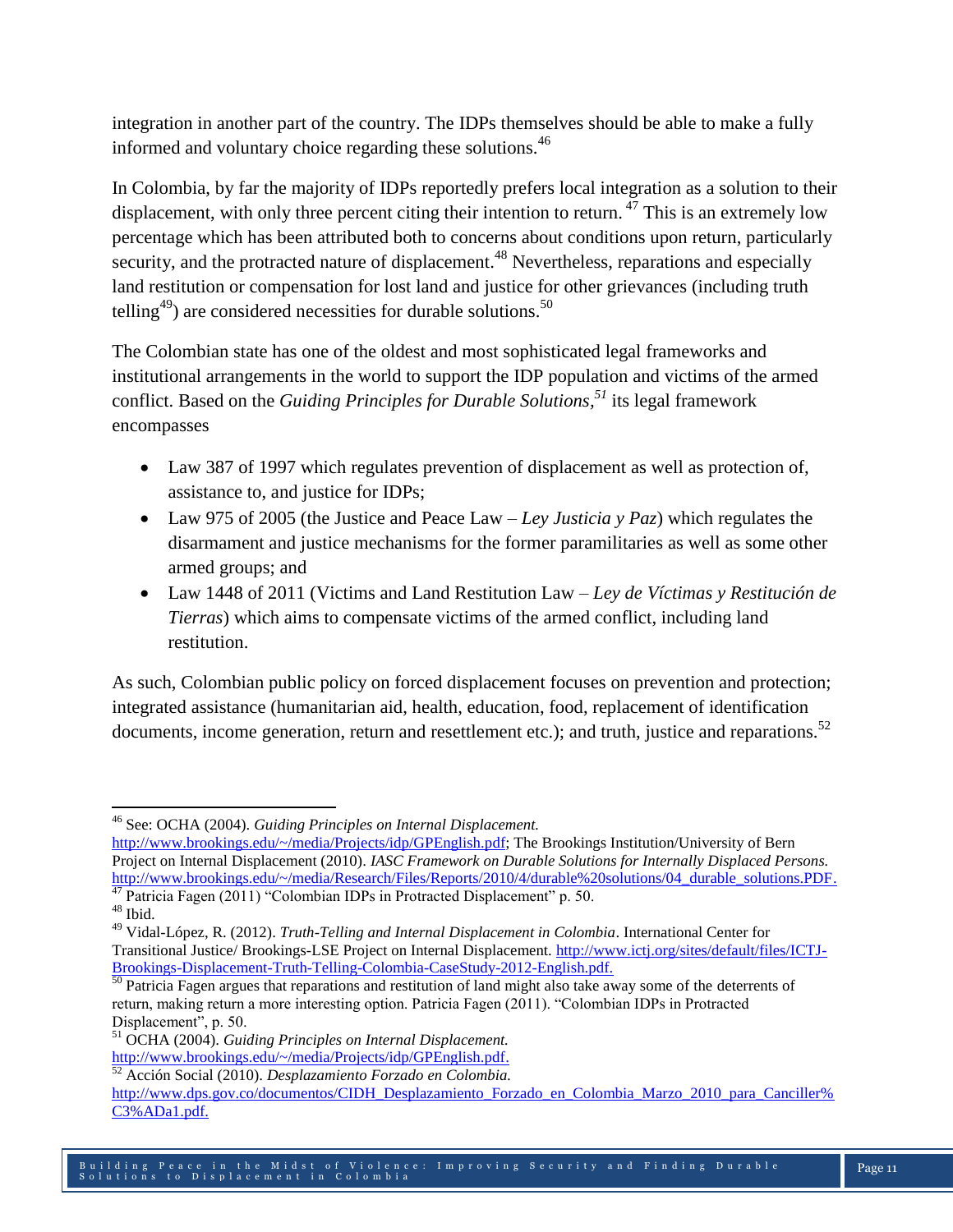To implement these laws, Colombia has seen several incarnations of institutional arrangements since the entry into force of law 387 in 1997. A major change was the recognition of IDPs as victims under Law 1448 of  $2011^{53}$  after which institutions and programs set up to serve IDPs were renamed or transformed into programs for victims. In 2014, these policies and programs include of a central registry for victims including IDPs (the *Registro Único de Víctimas* RUV – Unified Victims Registry)<sup>54</sup>, and the Victims Unit<sup>55</sup> (*Unidad para la Atención y Reparación Integral a las Víctimas*). The Victims Unit manages the National System for Integrated Assistance and Reparation for Victims (*Sistema Nacional de Atención y Reparación Integral a las Víctimas* - SNARIV), consisting of all organizations that have been charged with working on victims issues<sup>56</sup> as well as the implementation of the Victims Law. Consistent with this integrated approach, Colombia`s work on IDPs is incorporated in many of its policies, as evidenced by the entire chapter dedicated to the displacement situation in its four year National Development Plan.<sup>57</sup> At the moment, the vast majority of registered victims in the RUV are IDPs.

The Colombian system has developed an impressive array of services for IDPs, including humanitarian assistance immediately after displacement, socio-economic assistance in the longer term, psycho-social support, and housing support. It also comprises justice mechanisms aiming to provide victims with remedies for the injustices they suffered, including compensation for, or restitution of, lost land and property as well as a `guarantee of no repetition.' Considerable resources have been devoted to IDP assistance, especially after a ruling by the Constitutional Court in 2004, which concluded that the Colombian state violated the Constitution by failing to provide adequate assistance.<sup>58</sup> Nevertheless, Colombia's efforts have been criticized as insufficient, in part because only registered IDPs and victims are eligible for assistance and registration requires meeting specific criteria;<sup>59</sup> registration can be difficult as it requires overcoming paperwork and other bureaucratic hurdles, and can be delayed as municipal authorities are overwhelmed by demand; the lack of sufficient resource allocation and the

l

 $53$  The recognition of IDPs as victims of the conflict – just like those who were killed, or who disappeared – is important, yet at the same time, as a result of this step their particular needs as IDPs are at risk of becoming invisible.

<sup>&</sup>lt;sup>54</sup> [http://www.unidadvictimas.gov.co/index.php/en/ruv.](http://www.unidadvictimas.gov.co/index.php/en/ruv)

<sup>55</sup> [http://www.unidadvictimas.gov.co/index.php/en/.](http://www.unidadvictimas.gov.co/index.php/en/)

<sup>56</sup> [http://www.unidadvictimas.gov.co/index.php/en/acerca-de-la-unidad/snariv.](http://www.unidadvictimas.gov.co/index.php/en/acerca-de-la-unidad/snariv)

<sup>57</sup> República de Colombia (2010). *Plan Nacional de Desarollo 2010-2014. Más Empleo, Menos Pobreza y Más Seguridad.* [https://sinergia.dnp.gov.co/SISMEG/Archivos/PND2010-2014%20Tomo%20I%20CD.pdf.](https://sinergia.dnp.gov.co/SISMEG/Archivos/PND2010-2014%20Tomo%20I%20CD.pdf)

<sup>58</sup> Chloe Stirk (2013). *Colombia. Resources for Humanitarian Response and Poverty Reduction.* Global Humanitarian Assistanc[e http://www.globalhumanitarianassistance.org/wp-content/uploads/2013/04/Colombia](http://www.globalhumanitarianassistance.org/wp-content/uploads/2013/04/Colombia-final-draft.pdf)[final-draft.pdf](http://www.globalhumanitarianassistance.org/wp-content/uploads/2013/04/Colombia-final-draft.pdf) p. 7. This paper provides an excellent overview of resources spend on humanitarian responses, including for IDPs.

 $59$  For example, up until an order by the Constitutional Court in 2013, those displaced as a result of BACRIM violence did not qualify for assistance under the Victims Law. Internal Displacement Monitoring Centre (2013). *Displacement Continues Despite Hopes for Peace.* p. 10.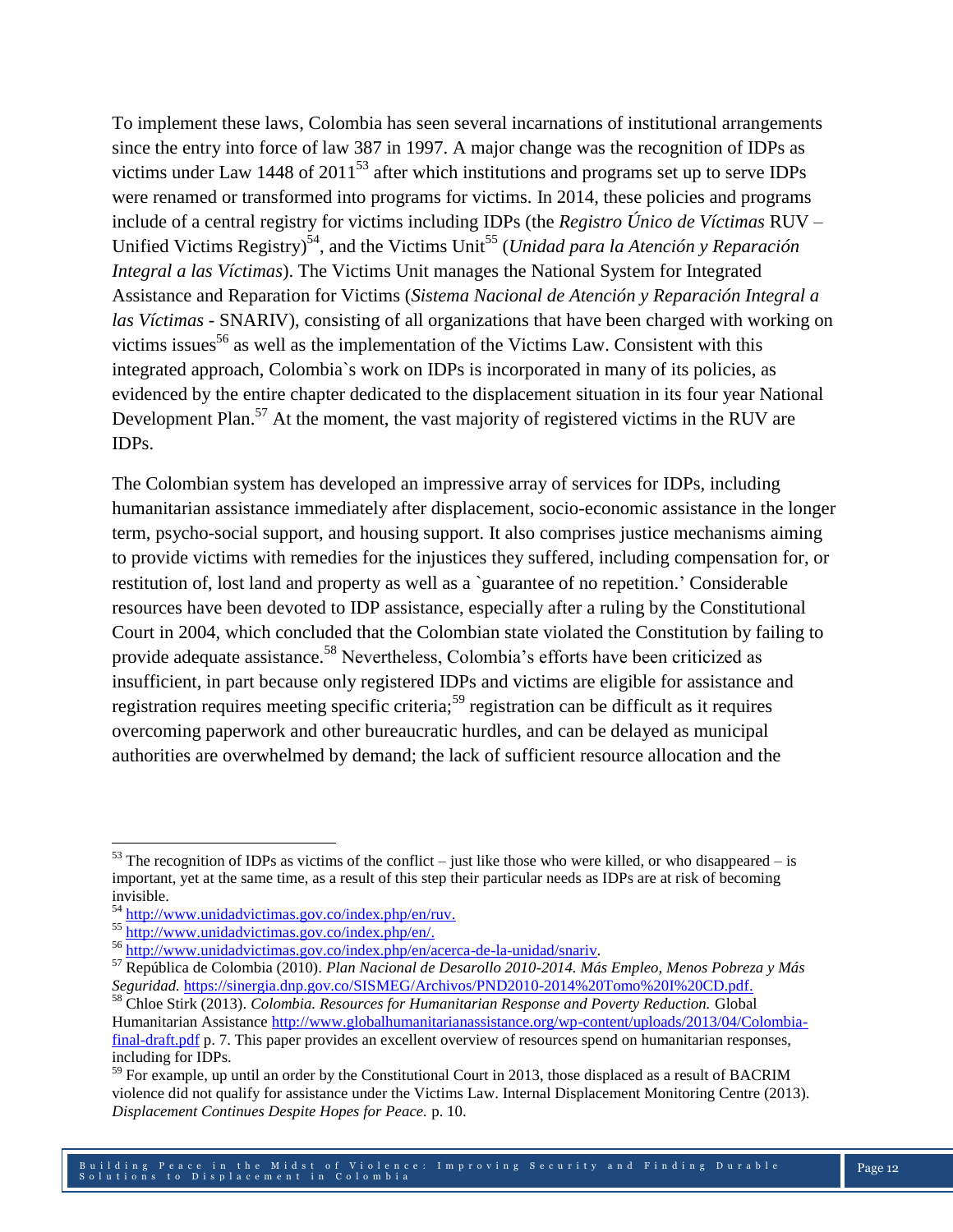insufficient and in some cases inappropriate institutional setup;<sup>60</sup> inadequate and delayed provision of the mandated services; and slow judicial processes. <sup>61</sup>

International responses have included a long- term International Committee of the Red Cross (as the only international organization that is able to work in some of the most violent areas in the country, as it is able to negotiate with armed groups for access) presence that assists in emergency humanitarian relief, a strong United Nations presence (including UNOCHA, UNHCR, OHCHR, UNICEF, UNDP, UN Women, UNFPA, WFP and UN-Habitat), a large number of international NGOs, and support by the European Union, USAID and several bilateral donors (Spain chief among them). The Humanitarian Country Team in which 11 UN Agencies and 17 NGOs are represented, as well as the European Commission Humanitarian Office, MSF (Médecins sans Frontières) and the International Committee of the Red Cross as observers, focuses and coordinates efforts. Its Common Humanitarian Framework prioritizes support to remote, rural areas where there is little to no presence of national institutions, and to vulnerable populations such as indigenous and Afro-Colombian communities, women and children. UN agencies as well as other international actors have primarily focused on working with local organizations and NGOs. <sup>62</sup>

Overall, the response to the humanitarian crisis has been substantial. The Colombian Government spends over \$1 billion a year, and the international community has a large presence in Colombia. Nevertheless, as a result of decisions on resource allocation, administrative hurdles and the ongoing conflict, the assistance does not always reach those most in need.

 $\overline{\phantom{a}}$ <sup>60</sup> See: Patricia Fagen (2011). "Colombian IDPs in Protracted Displacement."

<sup>61</sup> Internal Displacement Monitoring Centre (2013). *Displacement Continues Despite Hopes for Peace.* p. 10.

<sup>62</sup> See: Chloe Stirk, *Colombia. Resources for Humanitarian Response and Poverty Reduction* p. 14-16.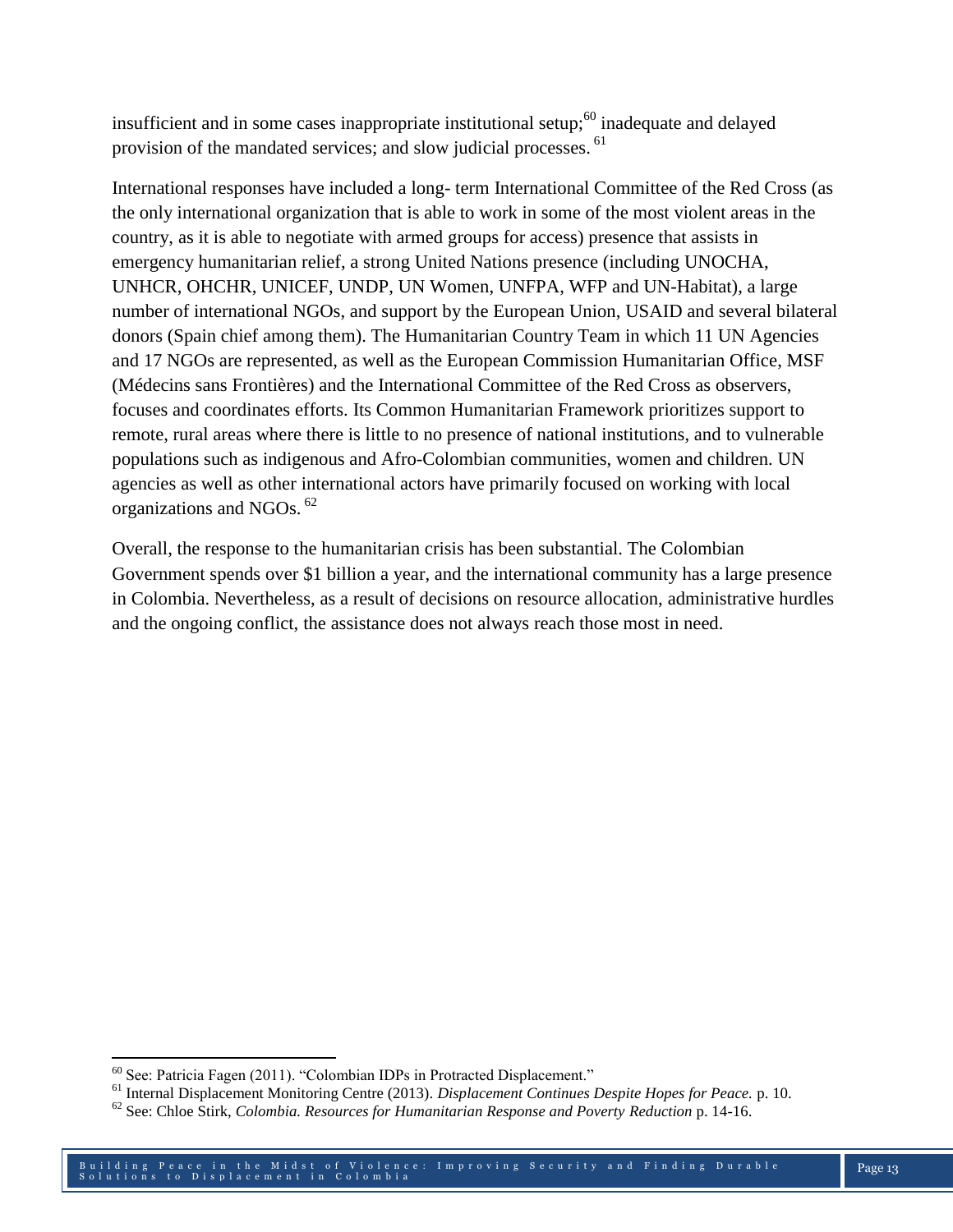## **E F F O R T S T O B U I L D P E A C E A N D S E C U R I T Y**

Even though the Colombian conflict has not yet formally ended, efforts to build peace and improve the security situation for citizens have abounded amidst the ongoing violence. These have ranged from small scale, local initiatives to large scale national programs. For example, NGO efforts on community security have worked with indigenous authorities in Cauca to strengthen their community security and justice systems<sup> $63$ </sup> and establish Community Security Teams in some of the most insecure and violent neighbourhoods in Colombia's cities. <sup>64</sup> At the regional level, programs such as the peace laboratories (supported by the European Union)<sup>65</sup> have focused on creating conditions for sustainable peace at the community regional level in very violent areas by fostering a culture of peace; promoting democratic governance, citizen participation and institutional strength; and sustainable economic development. Finally, national level programs have included programs such as the collective DDR program for the paramilitaries.

There have also been efforts to reform the security and justice sector – especially police and military reform – though these have focused primarily on improving their effectiveness in combating guerrillas and drug crime, and very little on their transparency, accountability and democratic oversight.<sup>66</sup> For that reason, some argue that they can hardly be called 'Security Sector Reform' (SSR), as they lack an essential component.<sup>67</sup>

The remainder of this section will examine in more detail some of the peacebuilding activities directly focused on improving security, especially those linked to SSR. Given the limited space in this paper, the section does not aim to be exhaustive, but rather focuses on those efforts that have an impact on displacement and durable solutions for IDPs: Disarmament, Demobilization

 $\overline{\phantom{a}}$ 

 $\frac{67}{25}$  SSR is defined as a program to improve effectiveness, efficiency, transparency and accountability of the security system as a whole and its interrelated constituent components (governance management, accountability and democratic oversight; defence; police; intelligence and security services; border management and customs; justice; prisons; private security and military companies; and civil society). As such, it is a holistic and highly political process that should be context specific. See for the concept and programming of Security System Reform: OECD. (2007). *OECD-DAC Handbook on Security Sector Reform. Supporting Security and Justice*. [http://www.oecd.org/development/incaf/38406485.pdf;](http://www.oecd.org/development/incaf/38406485.pdf) and OECD(2005). *Security System Reform and Governance.*

[http://www.oecd.org/development/incaf/31785288.pdf.](http://www.oecd.org/development/incaf/31785288.pdf)

<sup>&</sup>lt;sup>63</sup> Author interview with IKV Pax Christi (Netherlands) staff both in The Netherlands and in Colombia, April and August 2010.

<sup>&</sup>lt;sup>64</sup> Richard Hill, Jonathan Temin, and Lisa Pacholek (2007). "Building Security Where There is No Security". *Journal of Peacebuilding and Development,* Vol. 3. No.2, p. 38-51.

<sup>65</sup> Departamento Para la Prosperidad Social, República de Colombia. (s.d.) *Laboratorios de Paz.*  [http://www.dps.gov.co/Programas\\_Especiales/Convocatorias\\_LP.aspx.](http://www.dps.gov.co/Programas_Especiales/Convocatorias_LP.aspx)

<sup>&</sup>lt;sup>66</sup> See Wolf Grabendorff (2009). 'Limited Security Sector Reform in Colombia.' In: Hans Born and Albrecht Schnabel (Eds.) (2009). *Security Sector Reform in Challenging Environments*. Chapter 3, p. 69 – 86. [http://www.dcaf.ch/Publications/Security-Sector-Reform-in-Challenging-Environments.](http://www.dcaf.ch/Publications/Security-Sector-Reform-in-Challenging-Environments)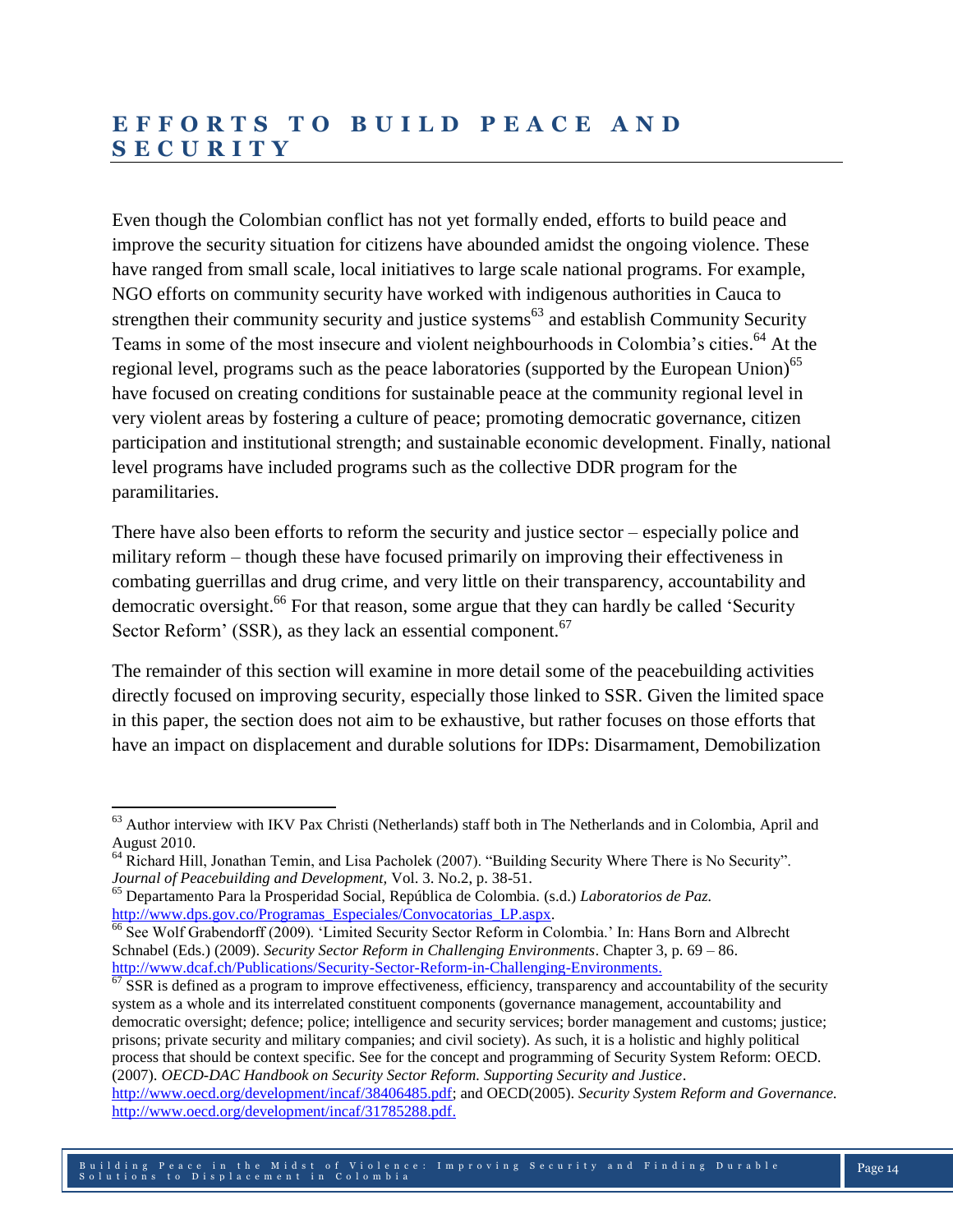and Reintegration (DDR), military reform, police reform, and consolidation. The linkages between these efforts and durable solutions will be discussed in the following section.

## *Disarmament, Demobilization and Reintegration*

One way in which the Colombian state has tried to improve security and build peace is through DDR programs for combatants of groups who have agreed to stop fighting. Formally disarming and demobilizing the combatants of such groups marks the start of their civilian lives, while reintegration assistance helps them to establish themselves in civilian life and – if done right – prevents rearmament and re-recruitment by armed groups and therefore contributes to sustainable peace.

Though the Colombian case includes many small scale DDR programs, one of the most important ones is the recent collective demobilization of the AUC. Some 31,698 AUC members<sup>68</sup> collectively demobilized and disarmed between 2003 and 2006, in a process overseen by a mission of the Organization of American States (the *Misión al Apoyo del Proceso de Paz – Organización de Estados Americanos* - MAPP-OEA<sup>69</sup>). The reintegration of the AUC excombatants was put into the hands of the High Council for Reintegration (*Alta Consejeria para la Reintegración* - ACR; now known as the *Agencia Colombiana para la Reintegración* – Colombian Agency for Reintegration). Reintegration packages initially involved a finite amount of assistance to aid ex-combatants in the first transition to civilian life. When this proved to be insufficient, the program was overhauled significantly in 2006, becoming wider in scope – involving financial aid, access to education and other support for income generation and economic sustainability, health care and assistance in finding housing, psychosocial assistance, and community work – and of indeterminate duration (depending on when an ex-combatant was considered 'reintegrated' rather than based on a fixed time limit).<sup>70</sup>

In addition, almost 25,000 members of armed groups (including16,944 FARC members and 3,428 ELN combatants, as well as some individual AUC members and others) have individually demobilized through a process initiated under the Democratic Security policy. With assistance

 $\overline{\phantom{a}}$ 

<sup>68</sup> Agencia Colombiana para la Reintegración (2013). *La Reintegración en Colombia. Hechos & Datos.*  [http://www.reintegracion.gov.co/ACR/cifras/colombia.pdf.](http://www.reintegracion.gov.co/ACR/cifras/colombia.pdf)

 $\overline{69}$  Moreover, MAPP-OEA has a wide peacebuilding mandate that in addition to verification of DDR initiatives and peace processes includes support to peacebuilding activities of the government and civil society, verification of disarmament initiatives; support to community reintegration projects; support to democracy building, trust building, and reconciliation efforts, monitoring of transitional justice processes, assisting victims programs, recruitment prevention, support and monitor land restitution. MAPP-OEA (s.d.). *Mandato MAPP/OEA.* [http://www.mapp](http://www.mapp-oea.net/images/banners/revista.swf)[oea.net/images/banners/revista.swf.](http://www.mapp-oea.net/images/banners/revista.swf)

<sup>70</sup> For a detailed discussion of the process see: Maria Derks, Hans Rouw & Ivan Briscoe (2011). *A Community Dilemma: DDR and the Changing Face of Violence in Colombia.* The Hague: Peace, Security and Development Network, Paper No. 30, July 2011.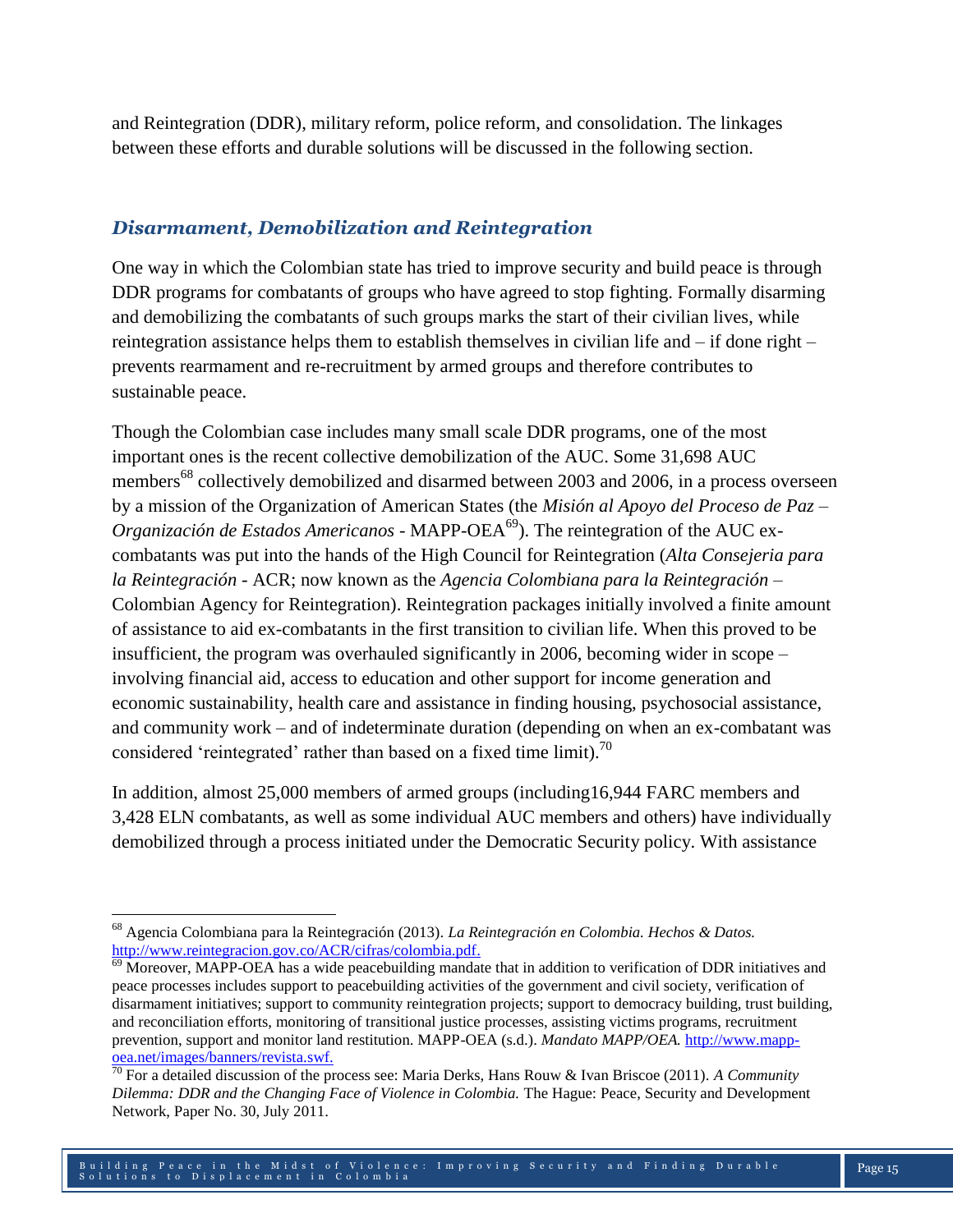from the ACR they followed a similar reintegration track as those who collectively demobilized from the AUC.  $71$ 

In 2005, the Justice and Peace Law added a transitional justice component to the DDR process for ex-combatants. Under the provisions of this law, ex-combatants would be given lenient sentences in exchange for voluntary truth-telling about abuses and atrocities committed. For excombatants of indigenous and Afro-Colombian backgrounds, special ceremonies and local justice mechanisms were accepted. This was a significant difference from earlier processes, which usually involved blanket amnesties. Under the law, a special body, the *Comisión Nacional de Reparación y Reconciliación* (CNRR – National Commission for Reparation and Reconciliation), was created to "ensure the victims' access, without any distinction, to truth, justice, integral reparation and guarantees of non-repetition and […] to promote pacific coexistence and reconciliation." 72

The Colombian government hails its DDR process as a success story<sup>73</sup> and indeed the Colombian DDR program is one of the best conceptualized, structured, institutionalized, and most elaborate in the world. Nevertheless the process was heavily criticized by international observers and national communities alike. Local communities did not understand why those who had committed atrocities received so much support – questioning why such behaviour was now rewarded – and were weary of accepting ex-combatants in their midst out of fear for their security.<sup>74</sup> International observers (including MAPP-OEA) warned that the collective demobilization process of the AUC was flawed as there were indications that the number of demobilized was much higher than the estimated strength of the AUC before the process started, suggesting that many entered it purely for the reintegration benefits. There were also reports of combatants being specifically recruited to demobilize, which allowed the paramilitaries to cosmetically demobilize while leaving their real structures intact. And in spite of the Justice and Peace Law, many of the worst offenders still went free, and many abuses were not punished. Moreover, a number of paramilitary groups did not take part in the process, and there are reports that many ex-combatants were quickly re-recruited by the BACRIM – voluntarily or forcibly.<sup>75</sup> Finally, the decision to extradite some of the paramilitary leaders to the USA on drug charges decapitated the paramilitaries, starting a violent struggle for control by lower level commanders. All in all, in spite of the high demobilization numbers, the program has not had the anticipated impact on improving security or provision of justice for the victims of the violence.

 $\overline{\phantom{a}}$ <sup>71</sup> Agencia Colombiana para la Reintegración (2013). *La Reintegración en Colombia.*

<sup>72</sup> Eduardo Pizarro Leongómez (2010). *Victims and Reparation: The Colombian Experience*[. http://www.icc](http://www.icc-cpi.int/iccdocs/asp_docs/RC2010/Stocktaking/CNRR-Pizarro.pdf)[cpi.int/iccdocs/asp\\_docs/RC2010/Stocktaking/CNRR-Pizarro.pdf](http://www.icc-cpi.int/iccdocs/asp_docs/RC2010/Stocktaking/CNRR-Pizarro.pdf) p. 2.

<sup>73</sup> It was even presented as an example for other countries to learn from at the Colombian organized '*Congreso Internacional De Desarme, Demobilización y Reintegración*' (International conference on DDR) in Cartagena, in May 2009.

<sup>74</sup> Maria Derks, Hans Rouw & Ivan Briscoe (2011). *A Community Dilemma*, p. 39-54.

<sup>&</sup>lt;sup>75</sup> There are no reliable numbers on the strength of the BACRIM, nor on numbers of former paramilitaries who went through the DDR program but were re-recruited. Anecdotal evidence indicates however, that many people recognize BACRIM members as former AUC combatants. See: ICG (2011).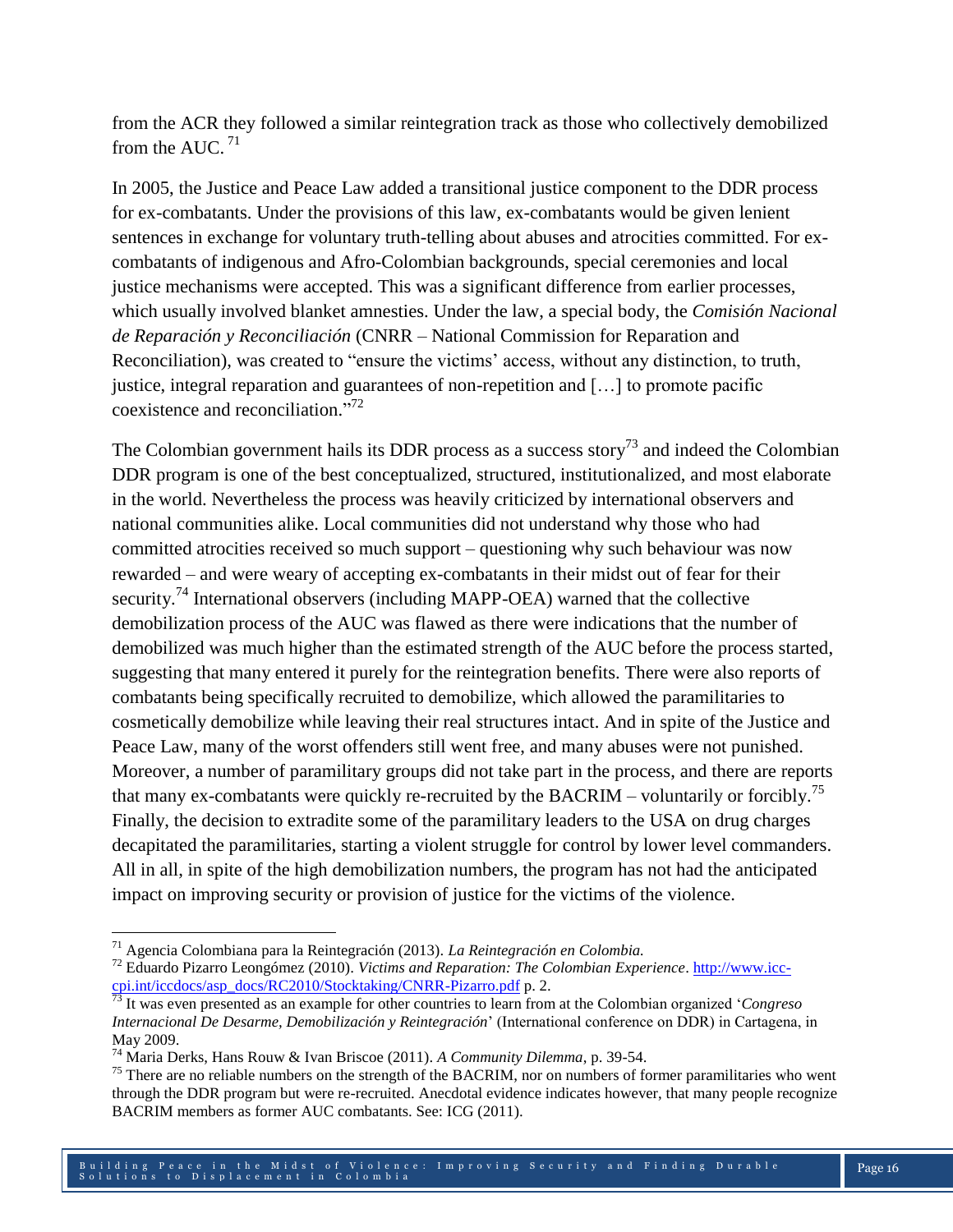## *Military Reform*

Colombian military reform has mostly taken the form of improving the armed forces' effectiveness in the combat of illegal crops and guerrillas. With heavy financial and administrative backing from the US under *Plan Colombia, <sup>76</sup>* this mostly involved equipping and enlarging defence forces, as well as implementing 'hearts and minds' strategies in order to establish state control in areas targeted for illegal crop eradication and guerrilla clearance. Colombia's National Development Plan 2010-14 includes objectives to improve security, but the focus stays on effectiveness of the armed forces. Its objectives are to consolidate security and fight armed groups; combat drugs and illegality; and modernize the sector and improve its strategic capabilities.<sup>77</sup> As a result, the Colombian security forces have significantly increased their numbers and budget.<sup>78</sup>

Though the guerrillas have been weakened,<sup>79</sup> the military reform process has been criticized as limited since it lacked a focus on democratic oversight, a role for civil society, and a lack of focus on the acceptance of the Rule of Law by state security actors.<sup>80</sup> The military's activities have also severely impacted civilians, especially indigenous communities and Afrocolombians<sup>81</sup> while there are only inadequate accountability mechanisms for dealing with such human rights abuses.

That is not to say that there has been no attention for human rights within the military at all. For example, the National Development Plan sets the goal of developing an integrated national system of protection of human rights, and international humanitarian law, including for the Ministry of Defense.<sup>82</sup> This includes setting up measures to prevent human rights abuses and support to judicial investigations in the case of infractions.<sup>83</sup> Trainings have strengthened their

 $\overline{\phantom{a}}$ 

<sup>76</sup> *Plan Colombia* is the name for the US' strategy – and the associated aid package - to assist Colombia in combatting drugs and achieving peace, that has been in play since 2000. It has mostly consisted of large-scale (financial) support to the Colombian military and police (including for eradication of illicit crops through aerial fumigation), though there has also been support for support to the most vulnerable Colombians through income generation, and some support for human rights. Under Plan Colombia some \$5 billion has been given to Colombia (with by far the largest amount going to the military and police). See: Embassy of the United States Bogotá-Colombia. *Plan Colombia.* [http://bogota.usembassy.gov/plancolombia.html.](http://bogota.usembassy.gov/plancolombia.html) Plan Colombia has received heavy criticism from human rights groups since its inception, for its inadequate and insufficient focus on the protection of human rights within the supported military activities. See for example: Amnesty International (2013). *U.S. Policy in Colombia.* [http://www.amnestyusa.org/our-work/countries/americas/colombia/us-policy-in-colombia.](http://www.amnestyusa.org/our-work/countries/americas/colombia/us-policy-in-colombia)

<sup>77</sup> Departamento Nacional de Planeación República de Colombia (2010). *Prosperidad Para Todos. Plan Nacional De Desarollo 2010-2014 Tomo 1. Más Empleo, Menos Pobreza, y Más Seguridad*.

<https://sinergia.dnp.gov.co/SISMEG/Archivos/PND2010-2014%20Tomo%20I%20CD.pdf> p. 414.  $^{78}$  From 2000 to 2009, the size of Colombia's military and police forces nearly doubled to a combined 500,000 members, while the defence budget tripled to nearly \$12 billion". Adam Isacson & Abigail Poe (2009). *After Plan Colombia: Evaluating "Integrated Action", the next phase of U.S. Assistance.* [http://ccai](http://ccai-colombia.org/files/primarydocs/091203_col.pdf)[colombia.org/files/primarydocs/091203\\_col.pdf](http://ccai-colombia.org/files/primarydocs/091203_col.pdf) p. 4.

<sup>79</sup> See also: ICG (2010). *Improving Security Policy in Colombia.*

<sup>80</sup> See Wolff Grabendorff (2009). "Limited Security Sector Reform in Colombia."

<sup>81</sup> ICG (2010). *Improving Security Policy in Colombi.a*

<sup>82</sup> Ibid*.* p. 424.

 $83$  Ibid, p. 426.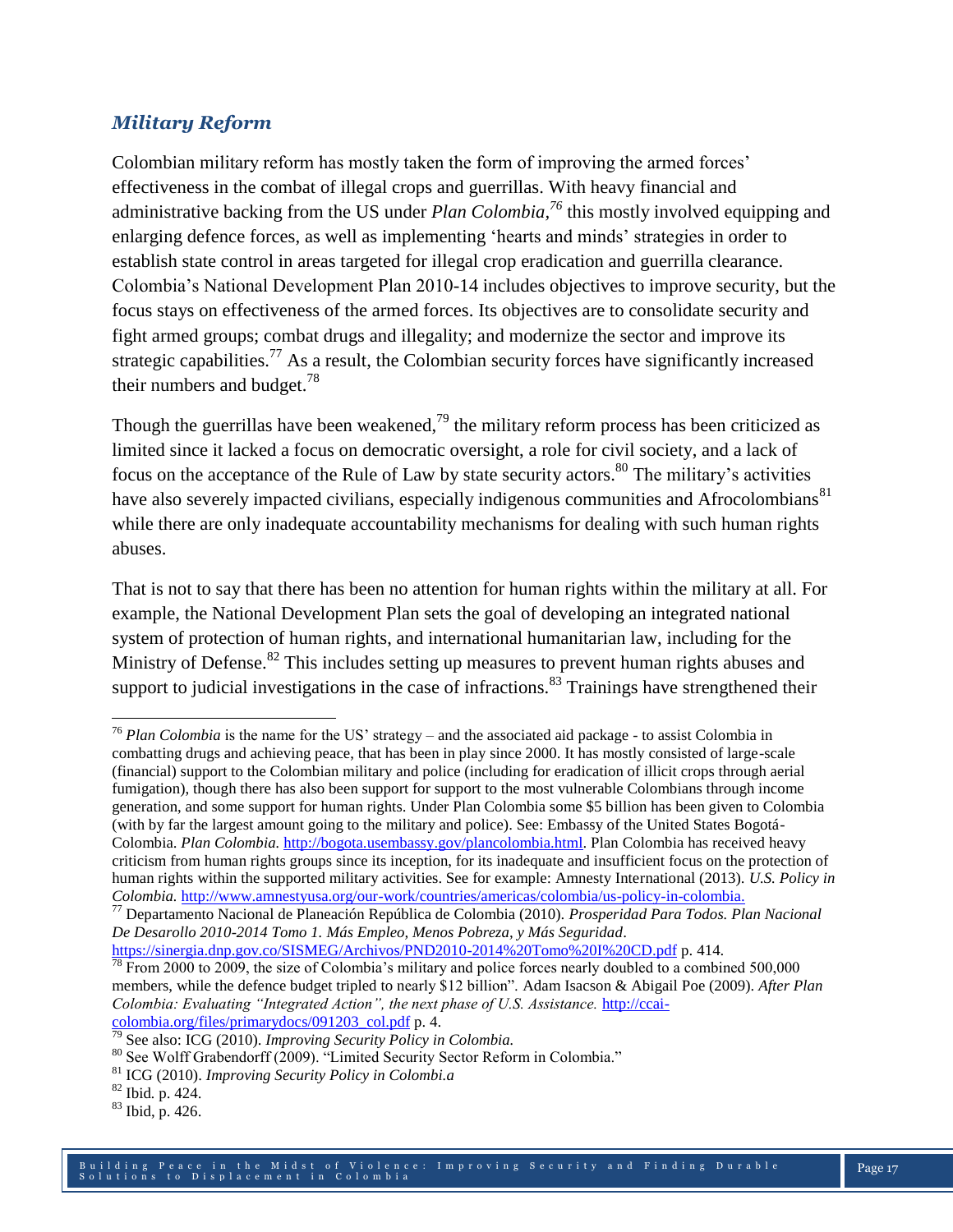focus on human rights, and judicial assessors have been added to military units in order to ensure respect for human rights and humanitarian law.<sup>84</sup>

However, some recent developments risk waylaying the impact of such improvements. For example, a military justice reform bill is being discussed which would transfer responsibility for handling of cases of human rights abuses (including unlawful killings, rape, inhumane treatment and mutilation) as well as other serious offenses such as conspiring with criminal gangs, arms trafficking and drug trafficking by members of the military from the civilian justice system to the military justice system. This move would have serious consequences for the rights and access to justice of victims of such crimes, as well as 'be a recipe for impunity'.<sup>85</sup> Overall, the results of military reform are therefore mixed: there have been notable successes improving effectiveness, and there have been efforts to improve the human rights record as well, but abuses and impunity still persist.

## *Police Reform*

 $\overline{a}$ 

The Policía Nacional de Colombia (PNC)<sup>86</sup> has been through reforms and reorganization processes in response to its ineffectiveness as well as major corruption and police brutality scandals throughout the 1990s and  $2000s$ .<sup>87</sup> Such reforms focused on both substantive issues as intelligence gathering, community policing, conflict resolution capabilities, and tactical coordination with the military to combat guerrillas, as well as organizational changes such as increasing police numbers, purging the force of officers accused of corruption,<sup>88</sup> and the establishment of special units to deal with drug-related (and BACRIM) crime. Similar to military reform, most of these efforts have focused on improving police effectiveness, and though there has been some effort to change police culture, reform initiatives have not primarily focused on accountability and democratic oversight.

Albeit from an effectiveness standpoint, reform and capacity-building efforts since 1995 have nevertheless included a large focus on improving ties between communities and the police as a

[ee8bfaf1c38f.xml.](http://www.mindefensa.gov.co/irj/go/km/docs/documents/News/NoticiaGrandeMDN/5046acec-f393-2f10-5cb2-ee8bfaf1c38f.xml)

[http://pdba.georgetown.edu/Security/citizensecurity/Colombia/evaluaciones/reformasycontrarreformas.pdf.](http://pdba.georgetown.edu/Security/citizensecurity/Colombia/evaluaciones/reformasycontrarreformas.pdf)

<sup>84</sup> Ministerio de Defensa República de Colombia (2012). *"Las Fuerzas Armadas Han Elevado Notablemente Su Formación en el Respeto por los DD. HH." Ministro Pinzón.*  [http://www.mindefensa.gov.co/irj/go/km/docs/documents/News/NoticiaGrandeMDN/5046acec-f393-2f10-5cb2-](http://www.mindefensa.gov.co/irj/go/km/docs/documents/News/NoticiaGrandeMDN/5046acec-f393-2f10-5cb2-ee8bfaf1c38f.xml)

<sup>85</sup> Human Rights Watch (2014). *Colombia: Withdraw Military Jurisdiction Expansion Bill*. [http://www.hrw.org/news/2014/07/08/colombia-withdraw-military-jurisdiction-expansion-bill.](http://www.hrw.org/news/2014/07/08/colombia-withdraw-military-jurisdiction-expansion-bill)

<sup>&</sup>lt;sup>86</sup> In Colombia the police fall under the Ministry of Defence.

<sup>87</sup> For a very detailed discussion of reforms in the 1990s and early 2000s, see: Casas Dupuy, P. (2005). *Reformas y Contrarreformas en la Policía Colombiana*.

<sup>88</sup> Stephen Johnson, Johanna Mendelson Forman & Katherine Bliss (2012). *Police Reform in Latin America. Implications for U.S. Policy.* Washington D.C.: Center for Strategic 7 International Studies. [http://csis.org/files/publication/120228\\_Johnson\\_PoliceReform\\_web.pdf](http://csis.org/files/publication/120228_Johnson_PoliceReform_web.pdf) p.19. The police increased its numbers from 100.000 to 150.000 between 2000 and 2008.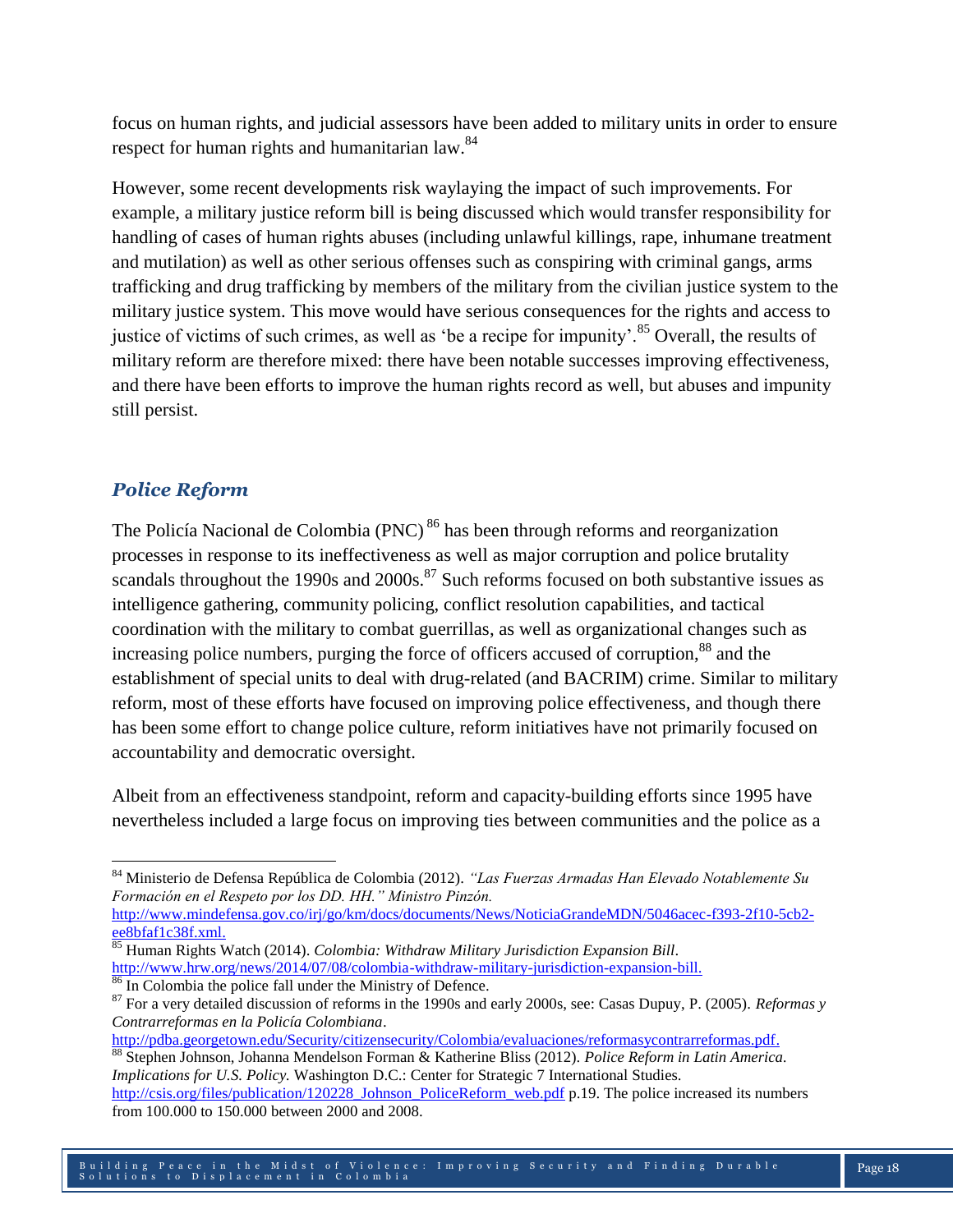way to both combat crime and improve citizen security. Originally, the Plan of Cultural Transformation and Institutional Improvement (*Plan de Transformación Cultural y Mejoramiento Institucional*) <sup>89</sup> set out to reform police skills and attitudes towards serving the communities so as to create improved community relations and security of citizens. One of the latest incarnations of this type of reform is the *Plan Nacional de Vigiliancia Comunitaria por Cuadrantes* (PNVCC - National Plan for Community Vigilance by Quadrants, or *Plan Cuadrantes*).<sup>90</sup> Piloted in 8 cities around the country, the plan is a combination of problemoriented and community policing methods. Under the plan, cities are divided into small, clearly defined sections (quadrants) to which core police teams are assigned. The teams regularly patrol their quadrants, and build detailed pictures of crime risks with the aid of geo-information systems and equipment supplied under the program so as to be able to not only respond to, but anticipate and prevent citizen insecurity and crime problems. Officers were trained in the new approaches, in order to ensure that there was sufficient capacity to implement the plan.

An evaluation by *Fundación Ideas Para La Paz* – a well-known and respected Colombian NGO working on security issues – finds that the program has had a significant effect on reduction of crime.<sup>91</sup> For example, homicide rates were reduced by 22 percent.<sup>92</sup> This effect was particularly strong in high crime areas. Since the PNVCC focuses on reducing crimes that affect citizen security this suggests that citizens should feel more secure, but the study does not include data on whether citizens' perceptions of security and of relations with the police have improved as well. Moreover, the program shows little to no effect on police management and only slight changes in police culture and attitudes towards communities.<sup>93</sup> Nevertheless, the plan was extended to have national coverage in 2014.

Moreover, the PNVCC did not focus on some of the areas that suffered the highest levels of insecurity related to BACRIM (such as Buenaventura). Overall, the police are having little success in combating BACRIM activity. Even when specific BACRIM leaders have been captured or groups weakened in other ways, other BACRIM move quickly to fill the void, negating any progress made. Thus, police actions to combat the BACRIM are largely ineffective and police protection of citizens is inadequate.<sup>94</sup> Even worse, some reports indicate that the

 $\overline{a}$ 

[http://www.policia.gov.co/portal/page/portal/SERVICIOS\\_AL\\_CIUDADANO/PROGRAMAS\\_COMUNITARIOS.](http://www.policia.gov.co/portal/page/portal/SERVICIOS_AL_CIUDADANO/PROGRAMAS_COMUNITARIOS) <sup>90</sup> Policía Nacional de Colombia (2010). *Estrategia Institucional para la Seguridad Ciudadana: Plan Nacional de Vigilancia Comunitaria Por Cuadrantes (PNVCC).*

[http://oasportal.policia.gov.co/portal/page/portal/INSTITUCION/Cartelera\\_New/doctrina/tomos/08.pdf.](http://oasportal.policia.gov.co/portal/page/portal/INSTITUCION/Cartelera_New/doctrina/tomos/08.pdf)  $91$  Measured as homicide, brawls, vehicle theft, and home burglaries.

<sup>92</sup> See: Daniel Mejía, Daniel Ortega & Juan Felipe García (2013). *Police Reform, Training and Crime. Experimental Evidence from Colombia's Plan Cuadrantes.* Working Paper 11. Bogotá: Fundación Ideas Para La Paz. [http://archive.ideaspaz.org/images/Police%20reform%20WP11\\_web.pdf.](http://archive.ideaspaz.org/images/Police%20reform%20WP11_web.pdf) p. 15 See for more details and an evaluation per city: Fundación Ideas Para La Paz (2012). *Evaluación de impacto del Plan Nacional de Vigiliancia Comunitaria por Cuadrantes.* [http://archive.ideaspaz.org/images/Informe%20Fip%2018%20PNVCC\\_web.pdf.](http://archive.ideaspaz.org/images/Informe%20Fip%2018%20PNVCC_web.pdf)

<sup>93</sup> Daniel Mejía, Daniel Ortega & Juan Felipe García (2013). *Police Reform, Training and Crime.* 

<sup>89</sup> See: Policía Nacional de Colombia. (s.d.) *Programas Comunitarios.* 

<sup>&</sup>lt;sup>94</sup> For example some people report absence of police in neighbourhoods heavily impacted by BACRIM presence for days and sometimes weeks on end. Human Rights Watch (2014). *The Crisis in Buenaventura.* p. 25-26.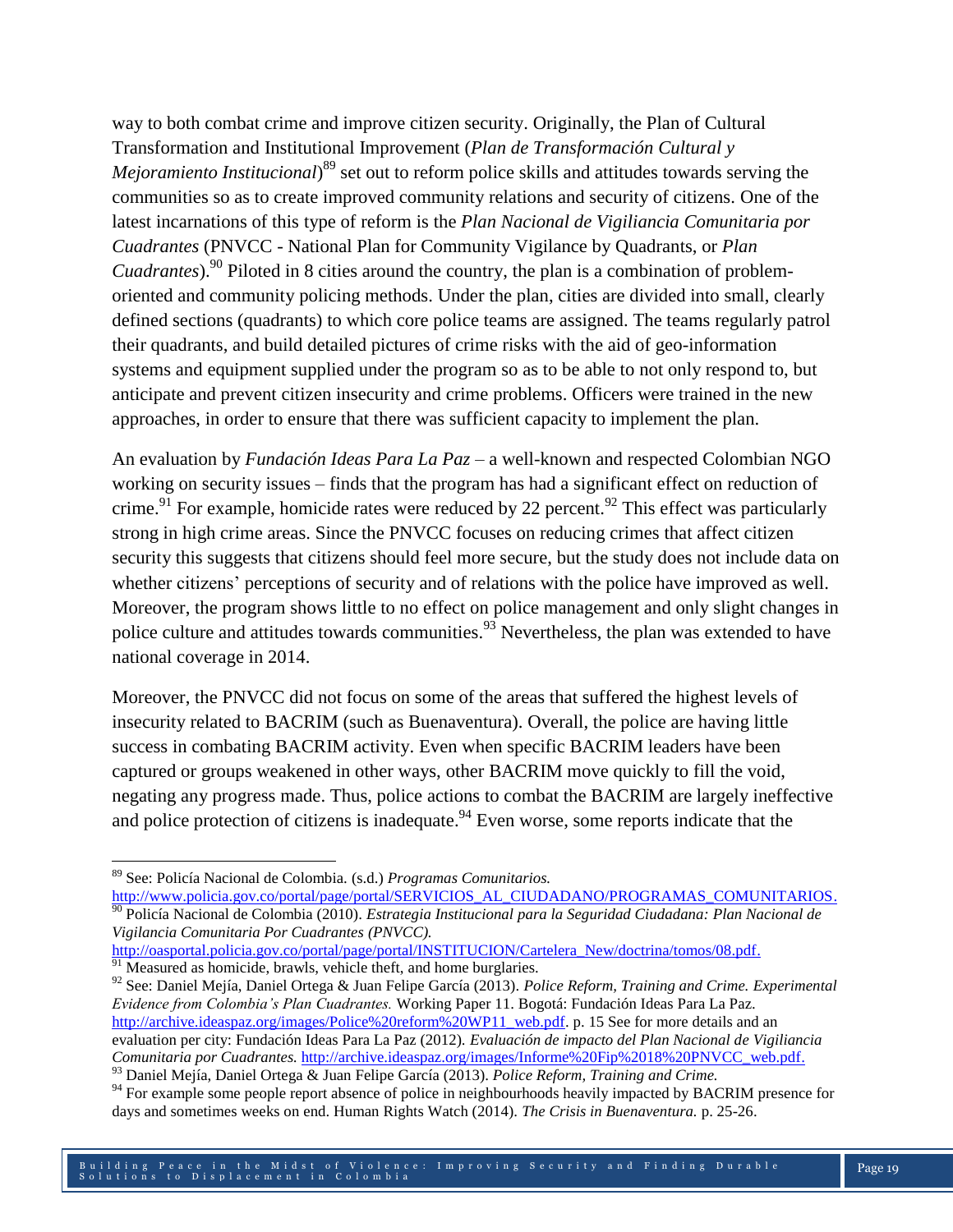Colombian security forces have been infiltrated by the  $BACRIM<sup>95</sup>$  and that the police publicly associate with them (for example, having drinks together). <sup>96</sup> This undermines citizens' confidence that the police will protect them. Moreover, periodic rotation of police officers to different locations – in an effort to reduce criminal infiltration, corruption and cooptation of the police<sup>97</sup> – reduce the ability of the police to build community relations that could increase trust. Thus, the effects of police reform have so far been mixed. The latest efforts show some success in reducing crime, but the PNC remains largely ineffective in protecting the population from the greatest threats, and is still perceived as very corrupt.<sup>98</sup>

#### *Consolidation – an Attempt at Integrated Action*

Originally conceived by the Ministry of Defense in 2006, under President Uribe with strong US support under Plan Colombia, the Consolidation policy was an integrated approach (civil military cooperation) to bring back state control in territories where the state was either weak or wholly absent and, at the same time, to combat drug cultivation. It involved three steps often associated with counterinsurgency methods: control (a military effort to expel illegal armed groups), stabilize (a military and police effort to bring law and order to communities in areas newly-controlled by the military) and consolidate (an effort by civilian state institutions to bring public services). The strategy was piloted in five areas characterized by a heavy presence of illegal armed groups with varying degrees of success.<sup>99</sup> It was found that though the control phase was in many cases successful, it proved much more difficult to stabilize and consolidate. This was attributed to communities' distrust of state institutions and their reluctance to accept state presence due to their fear that the illegal armed groups might return as soon as the military left and they would then face reprisals. Moreover, it proved difficult to get civilian institutions (especially those other than the police) to establish a functioning presence in these five areas, with many state officials being very reluctant to go to insecure situations where they might be targeted. The policy also had some negative impacts on the safety of citizens. As noted above,

 $\overline{\phantom{a}}$ 

<sup>95</sup> Jeremy McDermott. (2014). *The BACRIM and Their Position in Colombia's Underworld* [http://www.insightcrime.org/investigations/bacrim-and-their-position-in-colombia-underworld.](http://www.insightcrime.org/investigations/bacrim-and-their-position-in-colombia-underworld)

<sup>96</sup> Human Rights Watch (2014). *The Crisis in Buenaventura,* p. 26.

<sup>97</sup> This is a measure often recommended, see for example: Anti-Corruption Resource Centre (2010). *Anti-corruption and Police Reform.* U4 Expert Answer. [http://www.u4.no/publications/anti-corruption-and-police](http://www.u4.no/publications/anti-corruption-and-police-reform/downloadasset/436)[reform/downloadasset/436.](http://www.u4.no/publications/anti-corruption-and-police-reform/downloadasset/436) There are reports that this strategy is used in Colombia too, with negative effects on citizen trust-building. Author interviews in Bogotá and Soacha, April 2014; Author conversation with Brookings Institution researcher, August 2014.

<sup>&</sup>lt;sup>98</sup> Transparency International reports that in 2013 61% of respondents to their annual survey felt that the police was corrupt/extremely corrupt. Transparency International (2013). *Colombia*.

<http://www.transparency.org/gcb2013/country/?country=colombia>

 $\frac{99}{99}$  For example, the plan worked reasonably well in the Montes de María region (near Cartagena on the Caribbean coast), but was much less successful in La Macarena, where the guerrilla presence was much stronger. Author notes from workshop on Consolidation held by the Dutch Embassy in Colombia, November 2011). Also see: Adam Isacson & Abigail Poe (2009). *After Plan Colombia: Evaluating "Integrated Action", the next phase of U.S. Assistance.*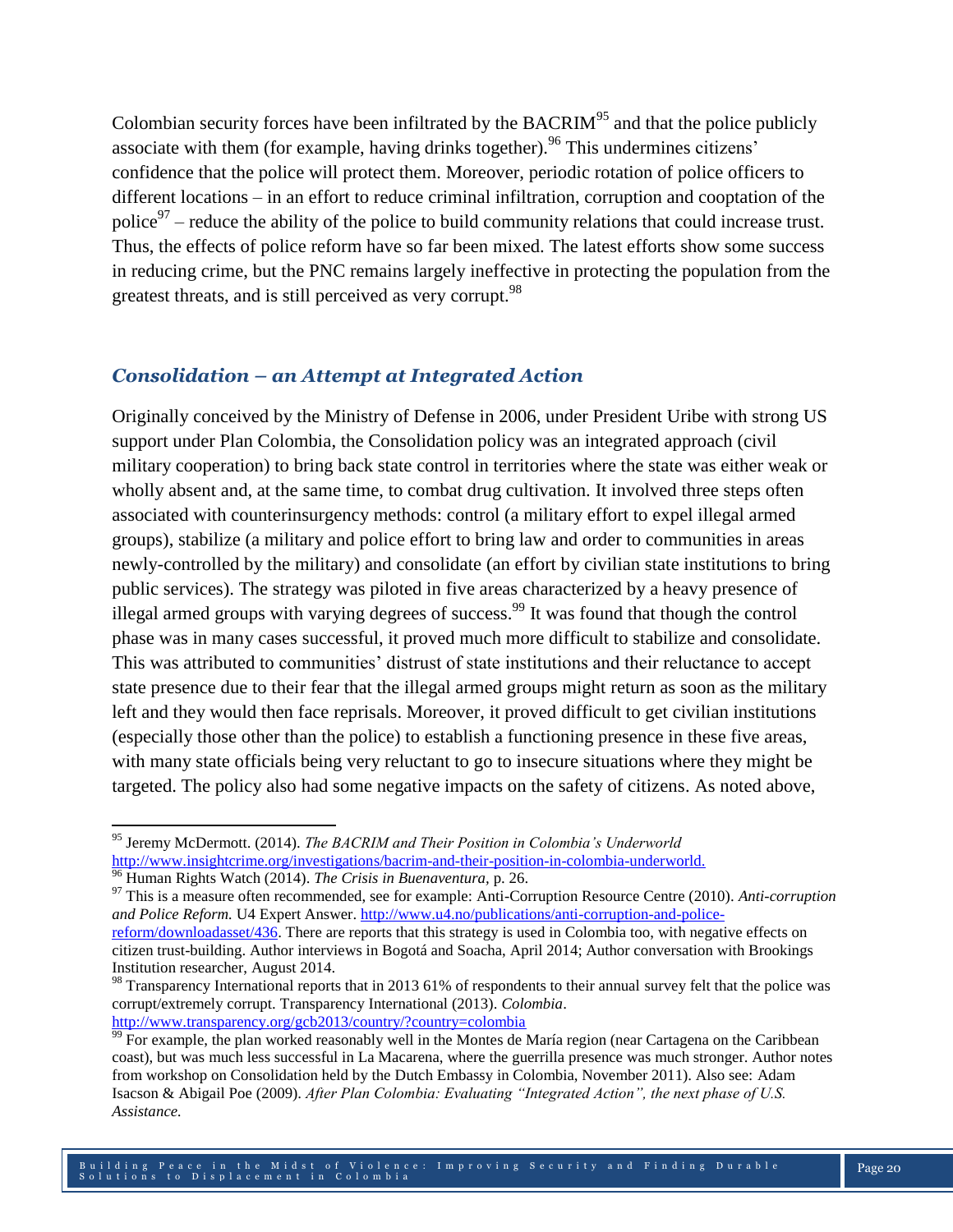the military efforts associated with the control phase led (at least temporarily) to more insecurity and displacement.

Under President Santos, the policy has evolved into the 'National Territorial Consolidation Policy' (*Política Nacional de la Consolidación y Reconstrucción Territorial – PNCRT*). The PNCRT is managed by the Special Administrative Unit for Territorial Consolidation (*Unidad Adminstrativa Especial para la Consolidación Territorial – UACT*). The policy was strategically revised to focus on 'rapid response' (small projects that meet the needs of communities), antidrug efforts (both in the form of eradication, and income generation projects) and a program called '*Colombia Responde*' which aims to strengthen the ties between the state and communities and prevent recruitment to armed groups through development projects, cultural activities, and youth programs. However, these programs remain underfunded, and though local action plans are developed for each targeted region, they vary greatly in quality and available resources. Moreover, the concept seems to be losing both international and national support, and consequently is losing momentum quickly. Some have argued that the reality of the Consolidation Policy indicates that implementation remains fragmented and incomplete: military and police presence remains the strongest characteristic of the policy in focus zones, and in spite of development projects, civilian handover remains difficult. As such, the program "may be on its way to becoming a politically driven handout program attached to an open-ended military occupation."<sup>100</sup>

 $\overline{\phantom{a}}$ 

<sup>100</sup> Adam Isacson (2012). *Consolidating "Consolidation". Colombia's "Security and Development" zones await a civilian handoff, while Washington Backs Away from the Concept.* Washington: Washington Office on Latin America. [http://www.wola.org/files/Consolidating\\_Consolidation.pdf.](http://www.wola.org/files/Consolidating_Consolidation.pdf)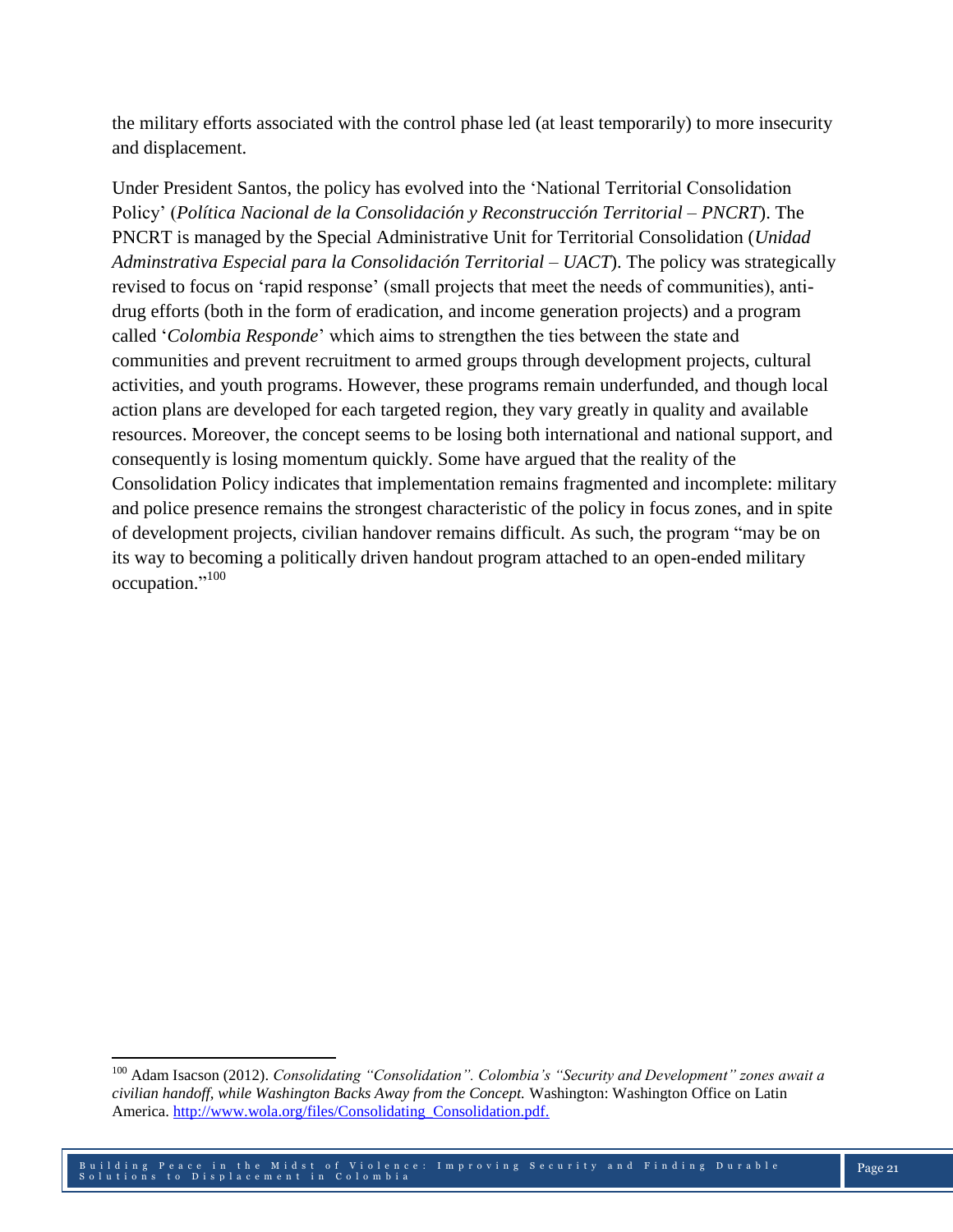## **L I N K I N G D U R A B L E S O L U T I O N S A N D P E A C E B U I L D I N G**

The efforts to assist IDPs and help them achieve durable solutions and to reform programs for the security system have operated in largely separated silos.<sup>101</sup> This is unfortunate because SSR programs aim to improve access to, efficacy and accountability of the security and justice system and thus can contribute to durable solutions by ensuring that IDPs feel safe and protected, and have access to justice mechanisms. In some recent work on cases such as Chad, Liberia and Kosovo,  $102$  SSR programs have been found to ensure that the specific security and justice needs of IDPs are met. SSR programs that improve and restore the legitimacy of the security forces among the population (including IDPs) are particularly useful. Such linkages between SSR efforts on peacebuilding and durable solutions include:

- The establishment and training of police units working in IDP settlements;
- A focus on accountability for past, current and future wrongs including rigorous vetting of the security and justice sector;
- A focus on improving public service mentalities and democratic oversight;
- Representation of all societal groups and inclusion of citizen voices in security and justice institutions and reform processes such as National Security Strategy development; and
- A focus on appropriate and effective justice mechanisms to ensure restitution of land including enforcement mechanisms, as well as other transitional justice mechanisms.

This section will look at the way these linkages have played a role in Colombia, including lessons-learned of what worked well and what did not work so well, focusing specifically on the role of SSR in improving IDP security, representation and inclusivity in the security sector, accountability and access to (transitional) justice, and security and human rights around extractive sites.

[http://www.brookings.edu/~/media/Projects/idp/tjpercent20casepercent20studies/Englandpercent20SSRpercent20Li](http://www.brookings.edu/~/media/Projects/idp/tj%20case%20studies/England%20SSR%20Liberia%20and%20Kosovo.pdf) [beriapercent20andpercent20Kosovo.pdf;](http://www.brookings.edu/~/media/Projects/idp/tj%20case%20studies/England%20SSR%20Liberia%20and%20Kosovo.pdf) Marina Caparini (2012). 'Ensuring Long-Term Protection. *Transitional Justice and Displacement*. New York: Social Science Research Council p. 281 -291; and Marina Caparini (2013). *Ensuring Long-Term Protection: Justice-Sensitive Security Sector Reform and Displacement.*  [http://ictj.org/publication/ensuring-long-term-protection-justice-sensitive-security-sector-reform-and-displacement.](http://ictj.org/publication/ensuring-long-term-protection-justice-sensitive-security-sector-reform-and-displacement)

 $\overline{a}$ <sup>101</sup> Marina Caparini (2012). 'Ensuring Long-Term Protection: Justice-Sensitive Security Sector Reform and Displacement'. In: Duthie, R. (ed.) (2012). *Transitional Justice and Displacement*. New York: Social Science Research Council p. 281 -291.

<sup>102</sup> See: William O'Neill (2012). *Police Reform in Situations of Forced Displacement Chad, Eastern Zaire, and Kosovo.* [http://www.brookings.edu/~/media/Projects/idp/tj%20case%20studies/ONeill%20Police%20Reform.pdf;](http://www.brookings.edu/~/media/Projects/idp/tj%20case%20studies/ONeill%20Police%20Reform.pdf) Madeline England (2012), *Linkages between Justice-Sensitive Security Sector Reform and Displacement. Examples of Police and Justice Reform from Liberia and Kosovo.*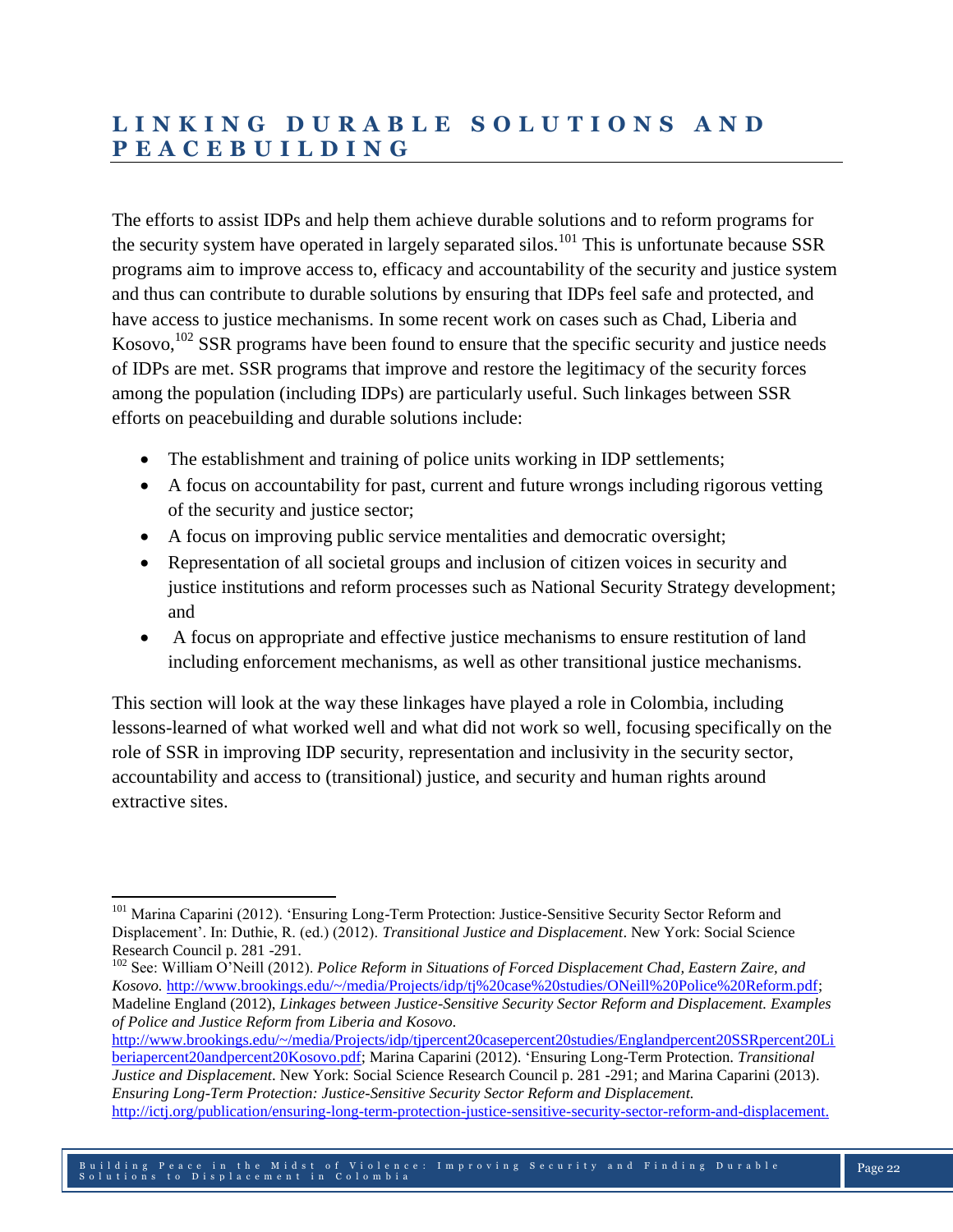## *IDP Security: Police Effectiveness and Legitimacy*

Security and safety play an essential role in durable solutions for IDPs. Unlike other countries, IDPs in Colombia do not live in camps but move (primarily) to cities where the police forces in receiving cities become responsible for the security of the displaced. Recognizing this role the PNC has developed a guide on forced displacement, in which it defines its role as preventing displacement, removing causes of displacement, and improving the security of those who are displaced.<sup>103</sup>

However, the PNC has not been very effective in either preventing displacement nor in the removing the causes of displacement, as evidenced by the ongoing violence resulting from the guerrilla war and the BACRIM violence. Although guerrilla violence may be waning, the activities of BACRIM (and the police's implication in it) and associated displacement are on the rise. Police efforts to remove causes of displacement – and especially to prevent BACRIM activity – have also been less than successful. Moreover, the police in many cases do not often patrol neighbourhoods under BACRIM control and is often perceived as coopted by the BACRIM, which further undermines people's trust in the PNC. Some people, including IDPs, see the police as part of the problem rather than the solution.<sup>104</sup>

The third element, improving the security of IDPs, has mostly received indirect attention through the PNC's focus on community policing, including the *Plan Cuadrantes*. Community policing methods alone do not necessarily include special attention for IDP security needs, but given that the PNC's work under the PNVCC is based on a specific analysis of needs and security concerns in a specific neighbourhood or area,  $105$  such programs would be focused on addressing the specific needs and vulnerabilities of IDPs in areas where they are living in large numbers.

One way to rebuild trust in the police that has had some success in Colombia is by working through local (civil society) groups. In neighborhoods in Cali where the police could and did not go, Community Security Teams were set up. Once they were established and trusted, they started working with the police, allowing for a slow reintroduction of police services.<sup>106</sup> Similarly, local Community Development Councils (*Juntas de Acción Comunal)* often establish community security mechanisms, such as neighbourhood watch groups and alarm systems, <sup>107</sup> with which the police could collaborate to improve security and thereby begin to repair its legitimacy. If such programs concentrated on addressing IDPs' needs specifically, such community policing and community security structures would have an even greater potential to make a significant contribution to durable solutions, by improving both the security of IDPs as well as their trust in the police.

 $\overline{\phantom{a}}$ 

<sup>103</sup> Policía Nacional, Dirección General/ Inspección General (s.d.). *Documento Guía sobre el Desplazamiento Forzado.* <http://www.policia.gov.co/portal/page/portal/HOME/Lineamientos/LIBRO%205.pdf> p. 5.

<sup>&</sup>lt;sup>104</sup> Author interviews with local community leaders in Bogotá and Soacha for Clingendael project, April 2010. <sup>105</sup> Yed Milton Lopez Riaño (s.d.) *Modelo de Vigilancia Comunitaria en Colombia.* 

[http://www.comunidadesegura.org/files/modelodevigilanciacomunitaria.pdf.](http://www.comunidadesegura.org/files/modelodevigilanciacomunitaria.pdf)

<sup>&</sup>lt;sup>106</sup> Richard Hill, Jonathan Temin, and Lisa Pacholek (2007). "Building Security Where There is No Security."

<sup>107</sup> Eric Scheye (2011). *Local Justice and Security Mechanisms in Selected Neighborhoods in Colombia.*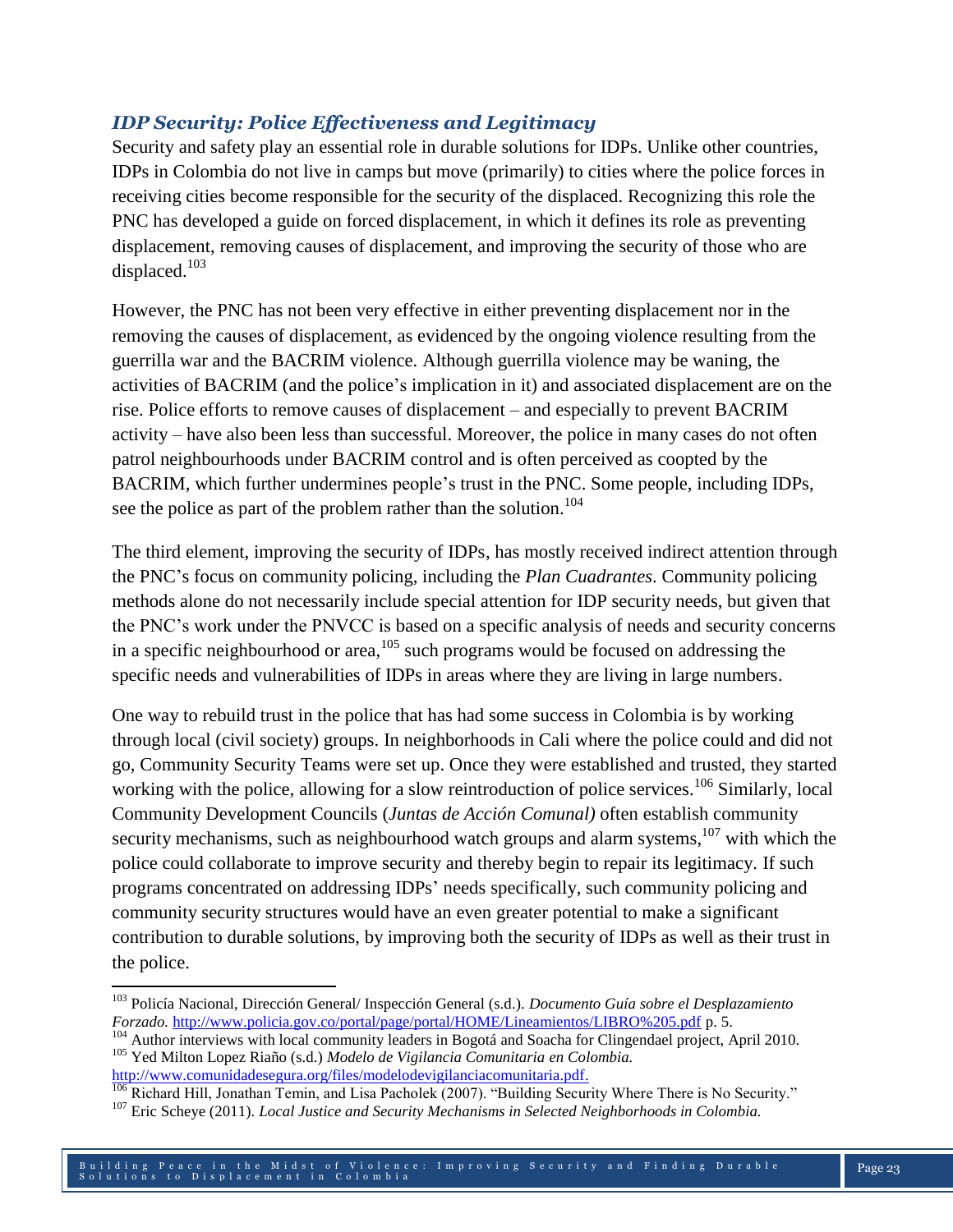## *Representation and Inclusivity*

Ensuring that the security and justice sector is broadly representative of the ethnic, religious or racial groups in a society (as well as of gender diversity<sup>108</sup>) is believed to increase legitimacy and trust in the security institutions. As such, particularly in situations of violent conflict along ethnic or racial lines, reforming the security and justice institutions to ensure societal representation has been highlighted as a way for SSR to contribute to durable solutions as it assuages IDPs' distrust of a security system dominated by specific societal groups.<sup>109</sup>

Rather than in ethnicity, Colombia's violence is based more in struggles over political influence by rural and poor classes, as well as efforts to control territory for economic gain. The guerrilla movements started because of the dissatisfaction over the fact that certain classes (primarily the rural poor) were effectively excluded from political power and influence. Within this context, political participation is often preferred by ex-combatants over representation in the security and justice system, as evidenced by M19's demobilization and conversion into a political party and the desire expressed by the FARC in the current peace negotiations to do the same. Since much of the displacement was caused by non-state forces, such inclusion might in fact create more insecurity for IDPs. In addition, many of the non-state actors are involved in criminal activities, and as such their inclusion in state security and justice institutions might corrupt them even further. Therefore, representation of the armed groups is not desirable, both from an SSR and from a durable solutions perspective.

However, given the exclusion of the rural and poor population from political influence as an underlying cause for the armed conflict, inclusion of communities in decisions on strategic and practical plans for security and justice development could be an important contribution to ending the conflict, and thereby to durable solutions to displacement. Moreover, inclusion of local voices in SSR planning can ensure that efforts address IDP security concerns, and thereby contribute to durable solutions.

Colombia's record on inclusion efforts is mixed. On the one hand, plans such as the Plan Cuadrantes, or the Territorial Consolidation, IDP policy, and even development plans in general, are usually developed by planning and policy units of ministries in Bogotá, in some cases with international support, but with only limited space for genuine community input. On the other hand, Colombia has often given community voices a space as plans were being implemented. For example, under the Territorial Consolidation, local offices of the UACT work with representatives from local authorities (municipalities, police, justice) as well as community leaders to develop local action plans to ensure they targeted the appropriate issues. Similarly, the

l

<sup>108</sup> See DCAF (2010). *Gender and Security Sector Reform.* [http://www.dcaf.ch/Publications/Gender-and-Security-](http://www.dcaf.ch/Publications/Gender-and-Security-Sector-Reform)[Sector-Reform;](http://www.dcaf.ch/Publications/Gender-and-Security-Sector-Reform) Megan Bastick (2007). *Integrating Gender in Post-Conflict Security Sector Reform.* [http://www.dcaf.ch/Publications/Integrating-Gender-in-Post-Conflict-Security-Sector-Reform;](http://www.dcaf.ch/Publications/Integrating-Gender-in-Post-Conflict-Security-Sector-Reform) and Megan Bastick & Kristin Valasek (2008). *Gender & Security Sector Reform Toolkit.* [http://www.dcaf.ch/Publications/Gender-](http://www.dcaf.ch/Publications/Gender-Security-Sector-Reform-Toolkit)[Security-Sector-Reform-Toolkit](http://www.dcaf.ch/Publications/Gender-Security-Sector-Reform-Toolkit) .<br>
<sup>109</sup> Marine Consult 100 150 Lines

<sup>109</sup> Marina Caparini (2013) *Ensuring Long-Term Protection*, p. 305-307.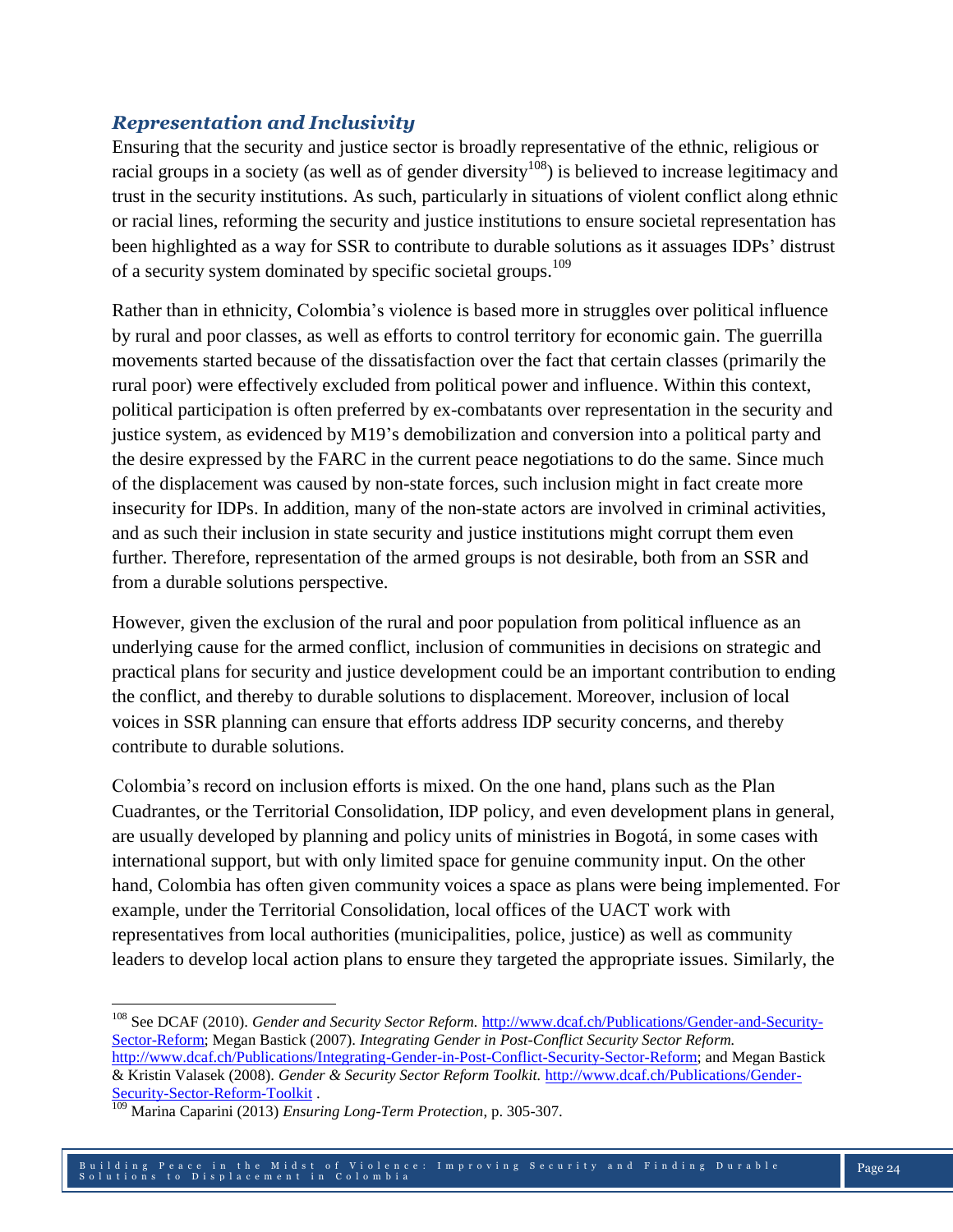ACR has worked closely with local communities as well as ex-combatants to ensure that programming correspond to locally felt needs. More generally, Colombian indigenous communities need to be consulted prior to any economic development activities taking place in their territories (in a process called *Consulta Previa*).

Finally, the Colombian system demonstrates another way in which specific communities can be included, namely through legal pluralism.<sup>110</sup> The Colombian legal system allows for some groups – in particular the Afrocolombians and the indigenous communities – to have their own traditional civilian administrations, including community councils and security and justice mechanisms (police, jails courts and justice measures).<sup>111</sup> In the case of indigenous communities, these have played a large role in the demobilization of indigenous ex-combatants, including a focus on reparations and community reconciliation.<sup>112</sup> Thus, in the case of Colombia, trust in the security sector is not only built by inclusion of community voices or representation in the security sector, but also by allowing for a pluralistic institutional set-up. However, such local mechanisms only apply to territories belonging to these communities, and given that most IDPs are not located there, but instead in urban areas, it remains to be seen how much they can contribute to durable solutions, especially for those wanting to remain in their location of displacement.

#### *Justice and Accountability*

 $\overline{a}$ 

Colombia has put a relatively strong focus on transitional justice in its efforts to bring peace, reconciliation and address the grievances of those affected by the conflict, including IDPs. The IDP law, the Justice and Peace Law, the Victims Law and the associated administrative and implementing institutions provide an elaborate legal and institutional framework to ensure truth about, and punishment for, abuses committed during the conflict, reparations to victims, restitution of property and land, and guarantees of non-repetition. In addition, the constitutional court has taken a leading role addressing IDP issues, taking over 100 decisions in IDP cases over the last 10 years, and the constitution guarantees the right of anyone (including IDPs) to bring a case before the highest courts if they perceive that their fundamental rights are violated or threatened by the actions of a public authority (called *acción de tutela*). This institutional and legal system has the potential to serve as a model focusing on the specific needs and protection of the rights of IDPs.

 $110$  Legal pluralism allows for multiple parallel legal systems – the more formal state system, and traditional, indigenous and non-state mechanisms – to co-exist in one social context. See: Nafay Choudhury (2010). *Legal Pluralism – A Primer.* [http://www.legalfrontiers.ca/2010/06/legal-pluralism-a-primer/.](http://www.legalfrontiers.ca/2010/06/legal-pluralism-a-primer/)

<sup>&</sup>lt;sup>111</sup> See: Eric Scheye (2011). *Local Justice and Security Mechanisms in Selected Neighborhoods in Colombia*. The Hague: Clingendael Institute.

<sup>112</sup> Maria Derks, Hans Rouw & Ivan Briscoe (2011). *A Community Dilemma* p. 40. In spite of reconciliation activities and ceremonies, many of the demobilized indigenous ex-combatants face rejection by their communities, making them particularly vulnerable.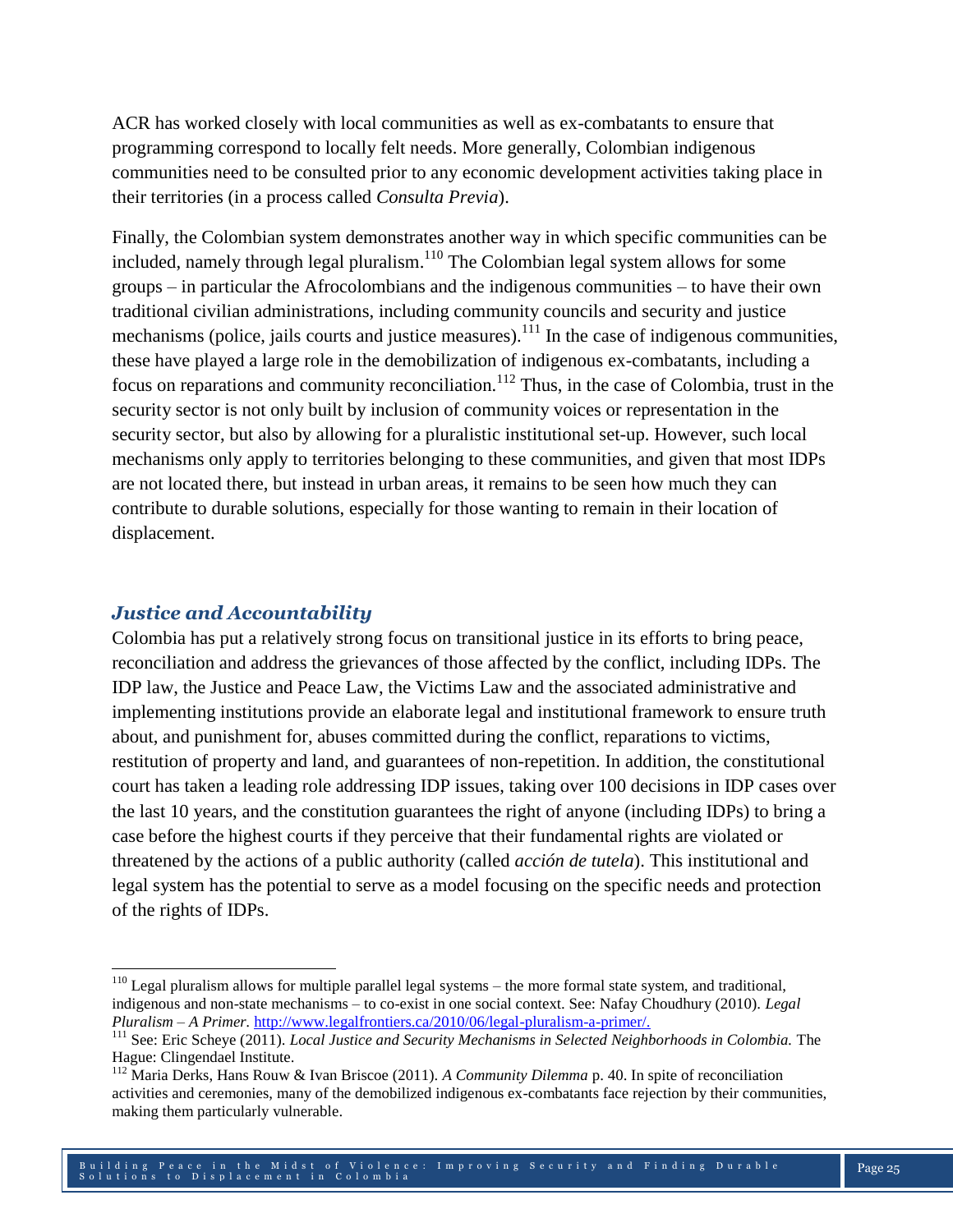However, the promise of this system has not always been fulfilled in practice. For example, sufficient resources were not allocated to the implementation of the IDP law and the provision of support to IDPs was inadequate to the point where the Colombian Constitutional Court ruled in 2004 that the state did not meet its obligations.<sup>113</sup> Moreover, accountability and justice processes for human rights violations have proven to be very slow and in many cases ineffective, leading to widespread impunity.<sup>114</sup> For example, the Justice and Peace Law left many perpetrators untouched as it excluded state actors (but also because it is a voluntary process). It also neglected to include a mechanism to ensure that perpetrators disclosed all abuses they committed and many would withhold certain information (thereby denying victims' right to truth). When it comes to implementation, sentencing has been slow, with both perpetrators and victims waiting a long time for a verdict.<sup>115</sup> Similarly, the Victims Law, though hailed as a historic opportunity at its adoption, <sup>116</sup> has suffered from some serious challenges in implementation, as only a small number of cases have been adjudicated so far. The government reportedly underestimated the number of victims that would claim reparations under the law and consequently implementation is seriously underfunded. Those victims that have had their property restored face extreme insecurity upon their return as there is often no enforcement of decisions or protection of returnees, leaving them open to harassment by BACRIM and other armed actors that seek control of their land and property.<sup>117</sup>

Enhancing effectiveness of the security sector to combat the guerrilla and illicit activities by criminal actors has been given priority in Colombia's SSR. Because of this heavy focus on effectiveness, neither accountability nor vetting of personnel has received a lot of attention in Colombia's efforts to improve the security sector, leaving large risks of impunity. Police reform efforts have seen some purges of corrupt elements from the police force, but these have not had much impact, either in terms of making the security forces less corrupt (both because not all corrupt elements were purged, and because criminal elements re-infiltrate the police quickly), or in terms of increasing trust in the police forces, which many consider to be part of the problem rather than the solution.<sup>118</sup>

<sup>116</sup> Human Rights Watch (2011). *Colombia: Victims Law a Historic Opportunity.*  [http://www.hrw.org/news/2011/06/10/colombia-victims-law-historic-opportunity.](http://www.hrw.org/news/2011/06/10/colombia-victims-law-historic-opportunity)

<sup>117</sup> Alfonso Serrano (2014). *Dying for the promised land: Colombia struggles with land restitution law.*  [http://america.aljazeera.com/articles/2014/2/6/dying-for-the-](http://america.aljazeera.com/articles/2014/2/6/dying-for-the-promisedlandcolombiastruggleswithlandrestitutionla.html)

 $\overline{a}$ <sup>113</sup> Corte Constitucional (2004). *SentenciaT-025/04*. [http://www.corteconstitucional.gov.co/relatoria/2004/t-025-](http://www.corteconstitucional.gov.co/relatoria/2004/t-025-04.htm) [04.htm.](http://www.corteconstitucional.gov.co/relatoria/2004/t-025-04.htm) See also Patricia Fagen (2011) "Colombian IDPS in Protracted Displacement". p. 43.

<sup>114</sup> Human Rights Watch (2013). *World Report 2013*. *Colombia* [http://www.hrw.org/world-report/2013/country](http://www.hrw.org/world-report/2013/country-chapters/colombia)[chapters/colombia.](http://www.hrw.org/world-report/2013/country-chapters/colombia)

<sup>115</sup> Maria Derks, Hans Rouw & Ivan Briscoe (2011). *A Community Dilemma*. p. 54.

[promisedlandcolombiastruggleswithlandrestitutionla.html.](http://america.aljazeera.com/articles/2014/2/6/dying-for-the-promisedlandcolombiastruggleswithlandrestitutionla.html) Also see Federico Andreu-Guzman (2012).*Criminal Justice and Forced Displacement in Colombia.* Washington: ICTJ/Brookings LSE Project on Internal Displacement. [http://www.ictj.org/sites/default/files/ICTJ-Brookings-Displacement-Criminal-Justice-Colombia-CaseStudy-2012-](http://www.ictj.org/sites/default/files/ICTJ-Brookings-Displacement-Criminal-Justice-Colombia-CaseStudy-2012-English.pdf) [English.pdf](http://www.ictj.org/sites/default/files/ICTJ-Brookings-Displacement-Criminal-Justice-Colombia-CaseStudy-2012-English.pdf) p. 8.

<sup>&</sup>lt;sup>118</sup> Author interviews with community members in Bogotá and Soacha, for Clingendael project, April 2010.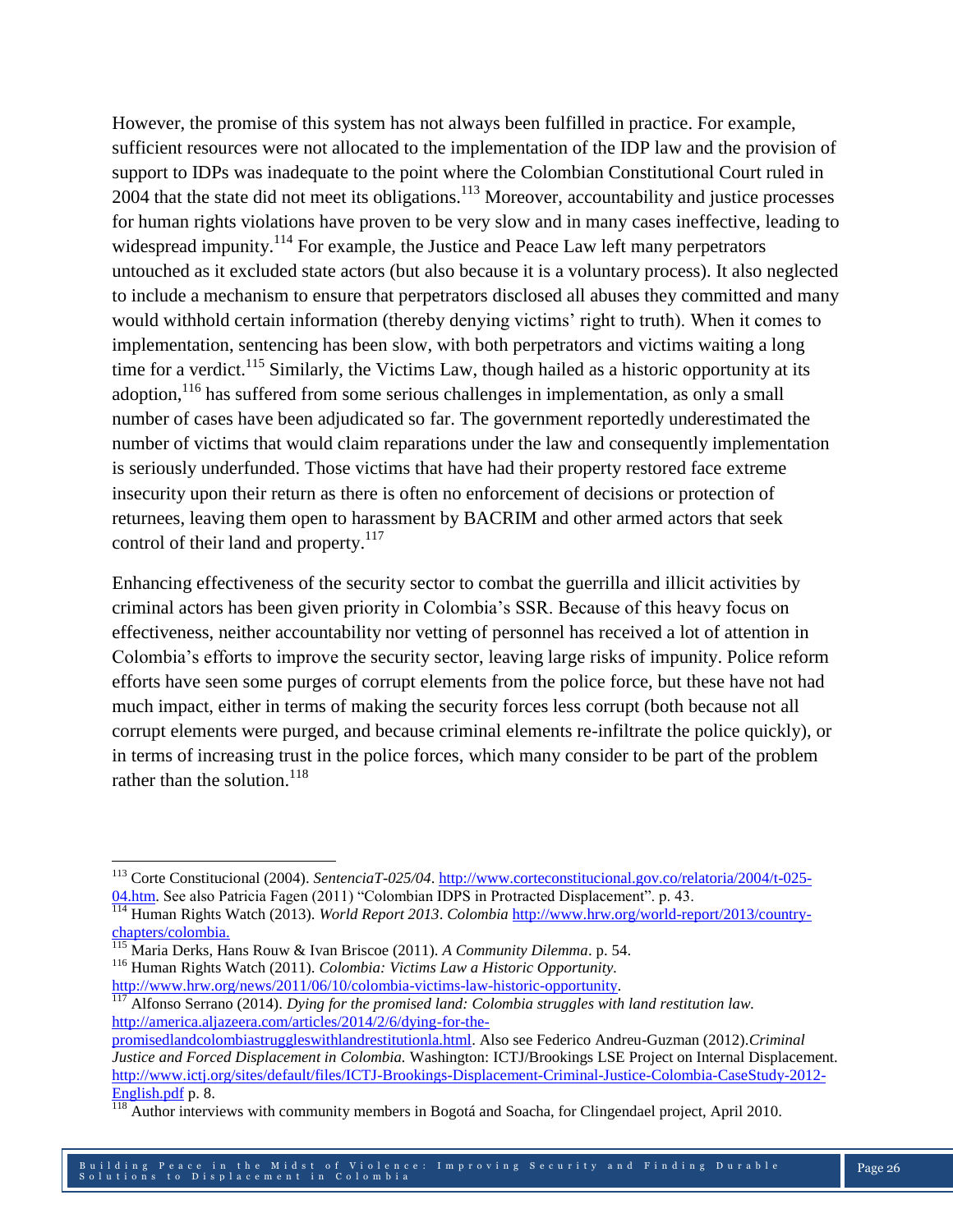Congress passed an anticorruption  $law<sup>119</sup>$  applicable to all public sectors including the defence and police sector in 2011 and both the police and the military have anti-corruption policies. Although this at least provides a legal framework, it has not done much to address perceptions of corruption: in the 2013 Transparency International research on Colombia, 61 percent of the respondents feel the police is extremely corrupt, 49 percent felt that the military was extremely corrupt and 64 percent reported this about the judiciary.<sup>120</sup> As such, the lack of attention for accountability and impunity in SSR seriously hampers efforts to improve trust in the security and justice sector.

Overall, Colombia provides a great example of ways to establish a legal (and institutional) framework to address justice concerns of IDPs that may contribute to durable solutions, but at the same time, it also demonstrates that such a framework remains a paper tiger if appropriate resources are not allocated to the implementation level; if there is little attention for accountability and impunity of the security and justice system itself; and if those responsible for implementation (municipal and territorial authorities) are not included in the development of policies and plans; and if it lacks sufficient capacity and political will (when they are intimidated or coopted by economic interests, BACRIM etc.) for effective implementation.

### *Voluntary Principles on Security and Human Rights*

Extractive activities have been designated as one of the 'locomotives for development' by the Santos government.<sup>121</sup> They are indeed an important component of Colombia's economy, involving many different entities vying for a piece of Colombia's vast resource wealth: international and national legitimate companies, BACRIMs, guerrillas, individuals, and traditional small scale artisanal miners.<sup>122</sup> Large scale mining and exploration activities – often by international companies – often lead to tensions and clashes (sometimes violent) with communities living around extraction sites over environmental concerns, dispossession of land and property, and disputes over mining rights (especially between artisanal miners and extractive businesses). Such tensions often lead to human rights abuses, including displacement. Protecting human rights and the security of communities living at or around extraction sites can therefore contribute to prevention of displacement and establishment of durable solutions.

 $\overline{\phantom{a}}$ <sup>119</sup> Congreso de la República de Colombia (2011). *Ley 1474 de 2011.*  [http://www.secretariasenado.gov.co/senado/basedoc/ley\\_1474\\_2011.html.](http://www.secretariasenado.gov.co/senado/basedoc/ley_1474_2011.html)

<sup>120</sup> Transparency International (2013). *Colombia*.

<sup>121</sup> República de Colombia (2010). *Plan Nacional de Desarrollo 2010-2014. Más Empleo, Menos Pobreza y Más Seguridad.*

<sup>&</sup>lt;sup>122</sup> Artisanal mining is traditionally done by local communities, especially Afro-Colombians. Though this was originally allowed by law, lately legal changes are making artisanal mining illegal. This severely impacts the livelihoods of many Afrocolombians and leads to many tensions between local communities and the state. See for example: Leah Gardner (2012). *Colombia: Going for Gold.* 

[http://www.minesandcommunities.org/article.php?a=11642.](http://www.minesandcommunities.org/article.php?a=11642)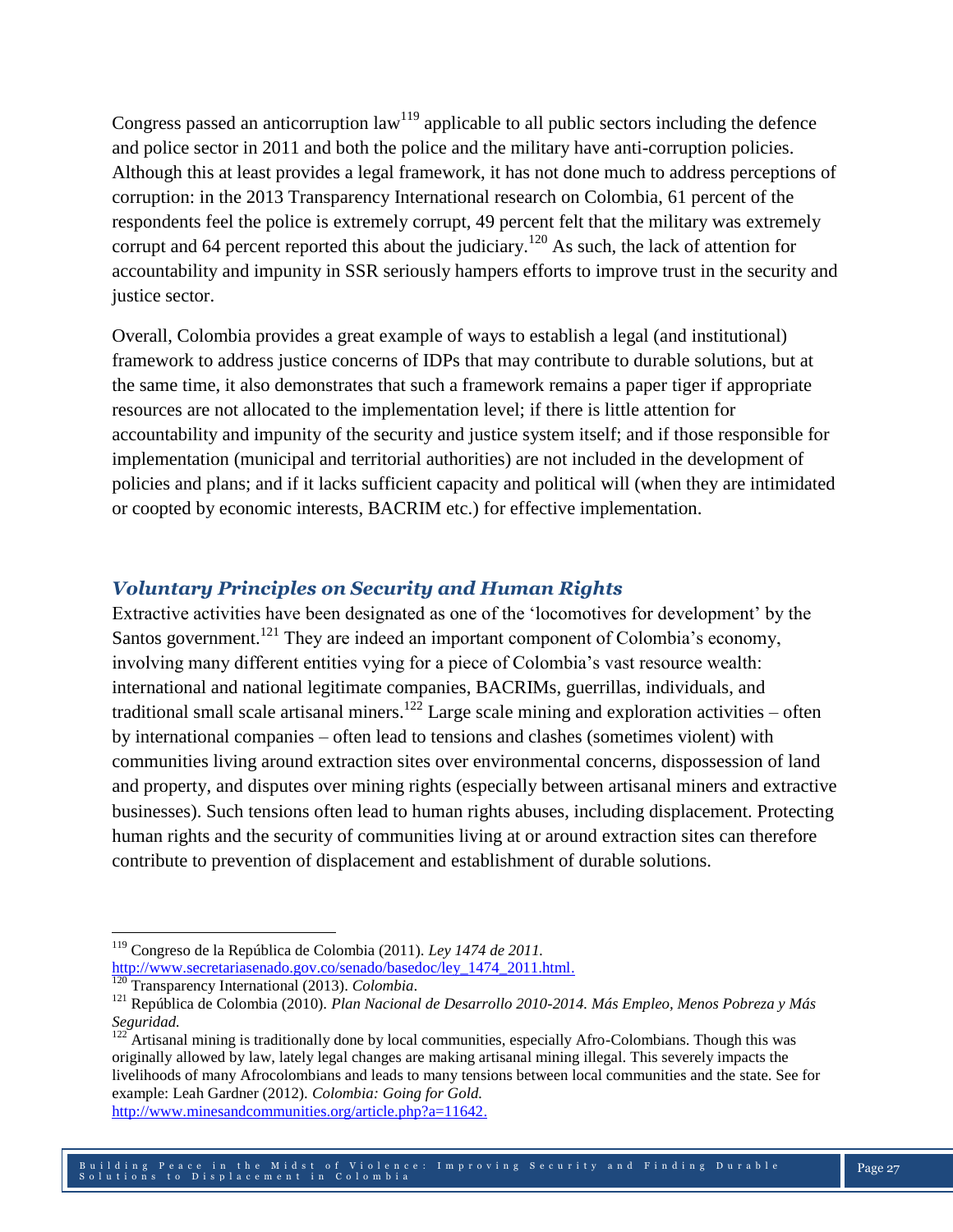Colombia is one of only two developing countries<sup>123</sup> participating in The *Voluntary Principles on Security and Human Rights (VPSHR)* Initiative, which provides "a set of principles designed to guide companies in maintaining the safety and security of their operations within an operating framework that encourages respect for human rights," including a focus on risk assessment, consultation and advice with host governments and security providers, as well as ensuring appropriate responses to human rights abuses.<sup>124</sup> It is a voluntary mechanism, however, much like a Code of Conduct, with no enforcement measures other than peer pressure (with a commitment to annually report on efforts related to the VPSHR) and public scrutiny. Nevertheless, because (by law) public security forces – military and police – provide security for resource extraction sites, Colombia's participation in this initiative is an important indication of its willingness to guarantee and protect human rights.

To implement this commitment, the Colombian Government has created a special in-country body – the *Comité Minero Energético de Seguridad y Derechos Humanos* (CME – the Mining and Energy Committee for security and human rights)<sup>125</sup> to promote integration of the VPSHR in national practice; the only participating government to do so.<sup>126</sup> And, in 2014 the Ministry of Defense developed a manual for the police and military working with public and private entities engaged in mining (as well as infrastructure, energy, and eradication of illegal crops).<sup>127</sup>

Though it is too early to tell the impact of the new Defense Ministry manual, so far, the work of the CME seems to have little impact on practices. Human rights abuses by public security forces protecting extractive sites still abound. Moreover, trade union and civil society leaders protesting practices at extractive sites are targeted and in some cases killed by armed groups connected to extractive companies<sup>128</sup> while public security forces do little to protect them, and such acts often go unpunished. As such, though the governmental and policy level commitment to the VPSHR is laudable, it still needs to be met with effective implementation, and until then, it will continue to have little effect on durable solutions.

 $\overline{\phantom{a}}$ 

<sup>&</sup>lt;sup>123</sup> The other is Ghana.

<sup>&</sup>lt;sup>124</sup> See:<http://www.voluntaryprinciples.org/> and[: http://www.voluntaryprinciples.org/what-are-the-voluntary](http://www.voluntaryprinciples.org/what-are-the-voluntary-principles/)[principles/.](http://www.voluntaryprinciples.org/what-are-the-voluntary-principles/)

 $125$  It is important to realize that this is not an enforcement body, but rather, a forum for public-private partnership, that develops recommendations for improving practice and strengthening human rights within the extractive industry in Colombia.

<sup>126</sup> Small Arms Survey (2011). *Small Arms Survey 2011.* Geneva: Graduate Institute of International and Development Studies. p. 154.

<sup>127</sup>Ministerio de Defensa Nacional República de Colombia (2014). *Manual de Convenios de Colaboración, Cooperación, y/o Coordinación para la defensa y/o Seguridad del Ministerio de Defensa Nacional, Y sus Unidades Ejecutoras.* [http://cmecolombia.co/wp-content/uploads/2014/07/RESOLUCION-5342\\_l.pdf.](http://cmecolombia.co/wp-content/uploads/2014/07/RESOLUCION-5342_l.pdf)

<sup>&</sup>lt;sup>128</sup> Annie Kelly (2013). *Can post-conflict Colombia be a business and human rights leader?* The Guardian, June 7, 2013. [http://www.theguardian.com/sustainable-business/colombia-business-and-human-rights-leader.](http://www.theguardian.com/sustainable-business/colombia-business-and-human-rights-leader)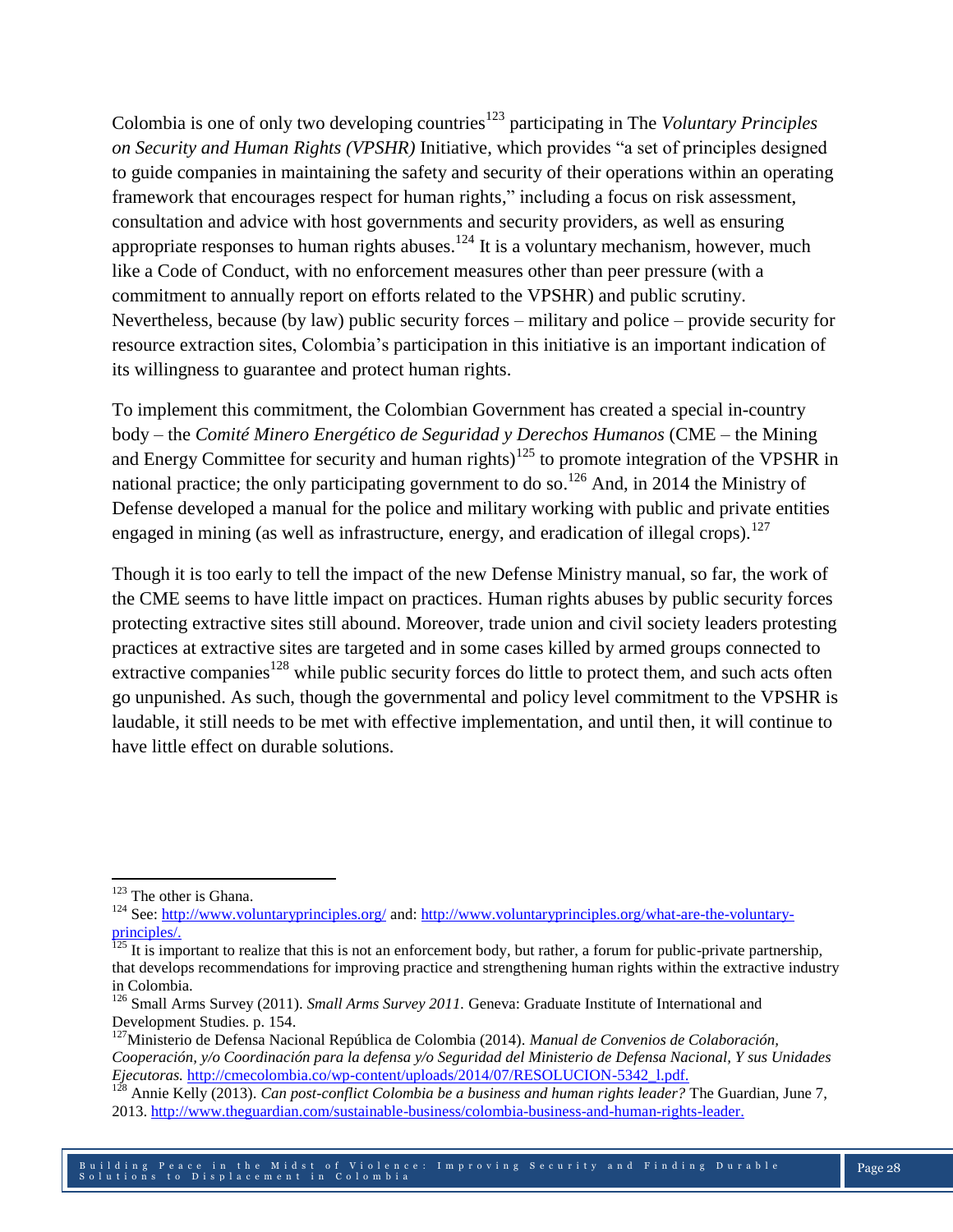## **C O N C L U S I O N : B A L A N C I N G T H E N E E D F O R M O R E S E C U I T Y W I T H T H E N E E D F O R C I T I Z E N S A F E T Y A N D T R U S T ; A N D G I V I N G T E E T H T O P A P E R T I G E R S**

An examination of the case of Colombia gives many useful insights for those who seek to effectively link peacebuilding, SSR and durable solutions for IDP situations. For one thing, it highlights how within a context of ongoing violent conflict and crime it is difficult for SSR efforts to contribute to durable solutions. SSR work in Colombia has mostly focused on strengthening the effectiveness of the police and military to combat guerrillas, crime and narcotrafficking, but such anti-guerrilla and anti-crime activities have created more insecurity. Though in the long run they may lead to peace and security within the Colombian territory and thereby create the conditions for durable solutions, in the short and intermediate term they are contributing to the problem of displacement. Moreover, those SSR efforts that have focused on improving citizen security – such as police reform efforts focused on community policing – have so far been insufficient to address the causes of displacement.

This case study also demonstrates that SSR efforts can contribute to durable solutions, even in a context of ongoing violence. For example, ensuring the protection of human rights within security operations and addressing impunity for human rights abuses can contribute to both the prevention of displacement as well as durable solutions by helping to restore trust in the security apparatus and the right to justice for victims. This applies to security operations as part of the conflict and as part of the protection of extractive assets, especially those carried out by state security actors, but also those of non-state armed actors. Such observance of human rights can be enforced both by fomenting a culture change in security forces through policy changes and training as well as the implementation of effective accountability mechanisms for those who commit abuses. In order to increase legitimacy, anti-corruption measures and purging of criminal elements from the military and police forces would also be a necessity. These efforts would increase the trust of the entire population including IDPs, and thereby contribute to IDPs' sense of safety, which in turn would support durable solutions. Though there is no focus on representation of minorities and vulnerable groups (including IDPs) in the Colombian security forces, Colombia's legal pluralism and variety of local community security and justice mechanisms (such as Community Development Councils) shows a different way in which the system can be inclusive and representative.

In addition, it seems that a strong focus on community and citizen security in police reform can contribute to meeting the security needs of IDPs and thereby durable solutions. The studies by *Fundación Ideas para la Paz* indicate a strong reduction in crimes that impact citizen security in areas where the *Plan Cuadrantes* – with its combination of problem-oriented and community policing – was implemented, suggesting that this might be an effective way of improving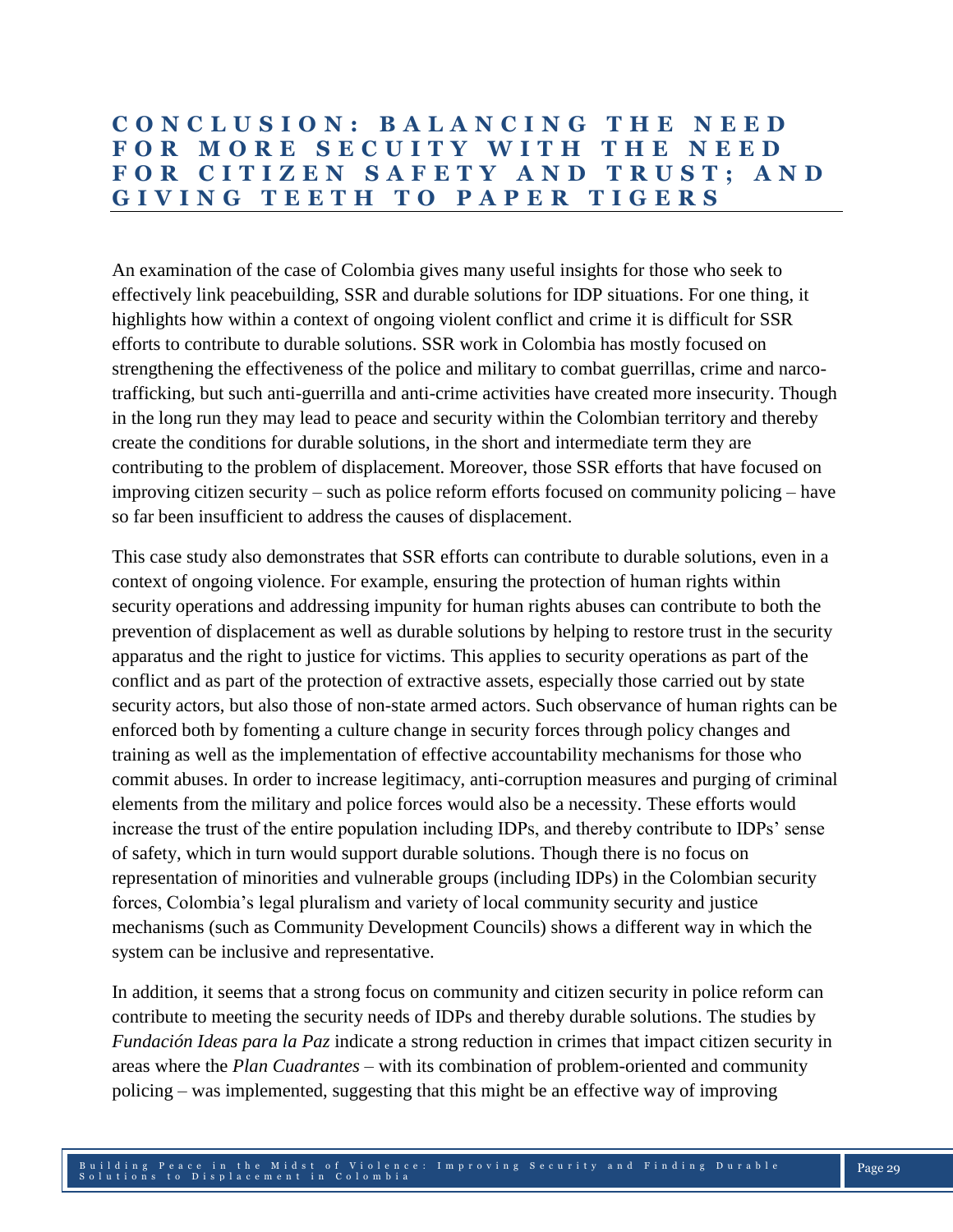security for the inhabitants of violent and insecure areas. This suggests that such programs might also improve the security of IDPs, as they often live in such areas, though the programs do not include a specific focus on IDPs, and no disaggregated data on IDP security needs and the extent to which police and justice services meet those needs is available. Further research would be required to understand exactly what IDPs' security needs are, and how community policing and community security mechanisms can contribute to addressing such needs, in order to fully understand how they can contribute to durable solutions.

Thirdly, the Colombian case demonstrates that an elaborate system of justice and human rights institutions (in the Constitution, within the government and in civil society), a strong legal protection framework for IDPs and victims, and well thought out security and justice policies do not necessarily lead to improvements in the practical security and justice situation of IDPs. Colombia's national capacity for planning and developing laws, standards and policies is very high, but the implementation at the local level of these frameworks often lags. This is often because of an absence of involvement of the local level at the planning phase, a lack of local political will, inadequate resource allocation, and insufficient capacity of local staff (municipal personnel, judiciary staff, but also police officers, soldiers) working to implement the plans, policies, and standards. To ensure that plans and laws are more than an empty shell - a 'paper tiger'-, inclusive planning and fomenting local political will, capacity-building at the local level, and sufficient resource allocation are necessary.

For international actors, the Colombian case demonstrates that security and justice reform efforts have an impact on durable solutions. In fact, when SSR efforts only focus on the effectiveness of the security sector, they may detract from the safety of IDPs and cause more displacement. Alternatively, when such efforts include a focus on the security and justice needs of IDPs, improvements in the security and justice sector can make important contributions to durable solutions and the prevention of displacement. Communication and coordination between those actors working on SSR and those working on durable solutions is therefore imperative for effective and holistic peacebuilding. However, in many situations this requires bridging a wide divide between humanitarian and development actors and those actors working on peacebuilding and security sector reform, at the international, national, regional and local level. Security actors are often – and certainly in Colombia – perceived as part of the problem by many in the humanitarian and development community who feel hesitant to contemplate coordination and cooperation. In the interest of ensuring that SSR efforts not only 'do no harm' to activities to achieve durable solutions for displacement, but even contribute to it, overcoming such weariness is of key importance.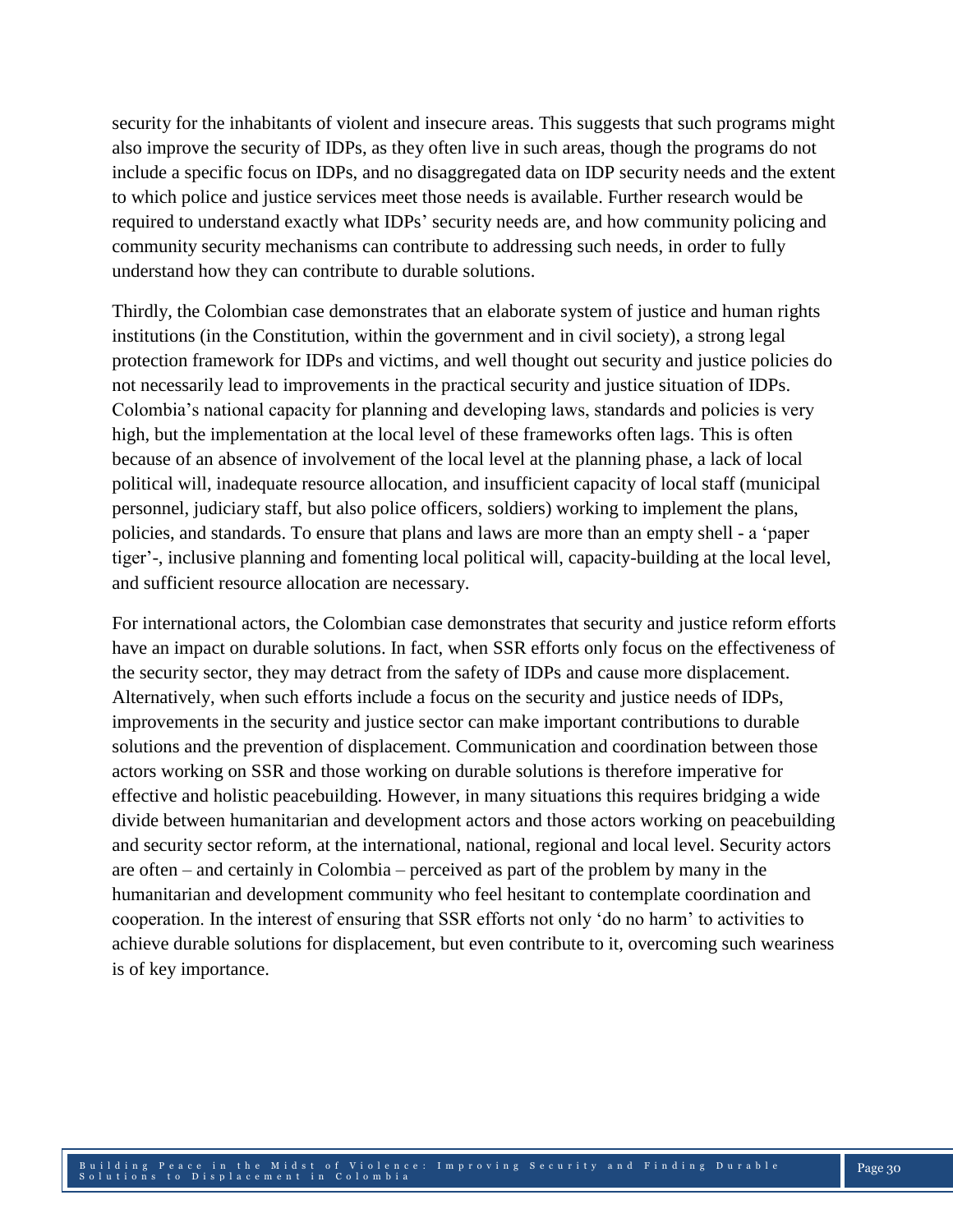## **REFERENCES**

Acción Social (2010). *Desplazamiento Forzado en Colombia.* Available online: [http://www.dps.gov.co/documentos/CIDH\\_Desplazamiento\\_Forzado\\_en\\_Colombia\\_Marzo\\_201](http://www.dps.gov.co/documentos/CIDH_Desplazamiento_Forzado_en_Colombia_Marzo_2010_para_Canciller%C3%ADa1.pdf) [0\\_para\\_Canciller%C3%ADa1.pdf](http://www.dps.gov.co/documentos/CIDH_Desplazamiento_Forzado_en_Colombia_Marzo_2010_para_Canciller%C3%ADa1.pdf) (Retrieved: August 7, 2014).

Agencia Colombiana para la Reintegración (2013). *Agencia Colombiana para la Reintegración (2013). La Reintegración en Colombia. Hechos & Datos.* Available online: <http://www.reintegracion.gov.co/ACR/cifras/colombia.pdf> (Retrieved: August 14, 2013).

Andreu-Guzmán, F. (2012). *Criminal Justice and Forced Displacement in Colombia.* Available online:

[http://www.brookings.edu/~/media/Projects/idp/tj%20case%20studies/AndreuGuzman%20Crimi](http://www.brookings.edu/~/media/Projects/idp/tj%20case%20studies/AndreuGuzman%20Criminal%20Justice%20Colombia.pdf) [nal%20Justice%20Colombia.pdf](http://www.brookings.edu/~/media/Projects/idp/tj%20case%20studies/AndreuGuzman%20Criminal%20Justice%20Colombia.pdf) (Retrieved: August 7, 2014).

Anti-Corruption Resource Centre (2010). *Anti-corruption and Police Reform.* U4 Expert Answer. Available online: [http://www.u4.no/publications/anti-corruption-and-police](http://www.u4.no/publications/anti-corruption-and-police-reform/downloadasset/436)[reform/downloadasset/436](http://www.u4.no/publications/anti-corruption-and-police-reform/downloadasset/436) (Retrieved: September 9, 2014).

Bastick, M. & Valasek, K. (2008). *Gender & Security Sector Reform Toolkit.* Available online: <http://www.dcaf.ch/Publications/Gender-Security-Sector-Reform-Toolkit> (Retrieved: August 18, 2014).

Bastick, M. (2007). *Integrating Gender in Post-Conflict Security Sector Reform.* Available online: [http://www.dcaf.ch/Publications/Integrating-Gender-in-Post-Conflict-Security-Sector-](http://www.dcaf.ch/Publications/Integrating-Gender-in-Post-Conflict-Security-Sector-Reform)[Reform](http://www.dcaf.ch/Publications/Integrating-Gender-in-Post-Conflict-Security-Sector-Reform) (Retrieved: August 18, 2014).

Brodzinsky, S. (2007). *Mining giant accused of profiting from abuse by Colombian Army.* The Guardian, 3 August 2007. Available online:

<http://www.theguardian.com/business/2007/aug/03/colombia.internationalnews> (Retrieved: August 18, 2014).

Caparini, M. (2012). 'Ensuring Long-Term Protection: Justice-Sensitive Security Sector Reform and Displacement'. In: Duthie, R. (ed.) (2012). *Transitional Justice and Displacement*. New York: Social Science Research Council.

Caparini, M. (2013). *Ensuring Long-Term Protection: Justice-Sensitive Security Sector Reform and Displacement.* Available online: [http://ictj.org/publication/ensuring-long-term-protection](http://ictj.org/publication/ensuring-long-term-protection-justice-sensitive-security-sector-reform-and-displacement)[justice-sensitive-security-sector-reform-and-displacement](http://ictj.org/publication/ensuring-long-term-protection-justice-sensitive-security-sector-reform-and-displacement) (Retrieved: June 28, 2014).

Casas Dupuy, P. (2005). *Reformas y Contrarreformas en la Policía Colombiana*. Available online: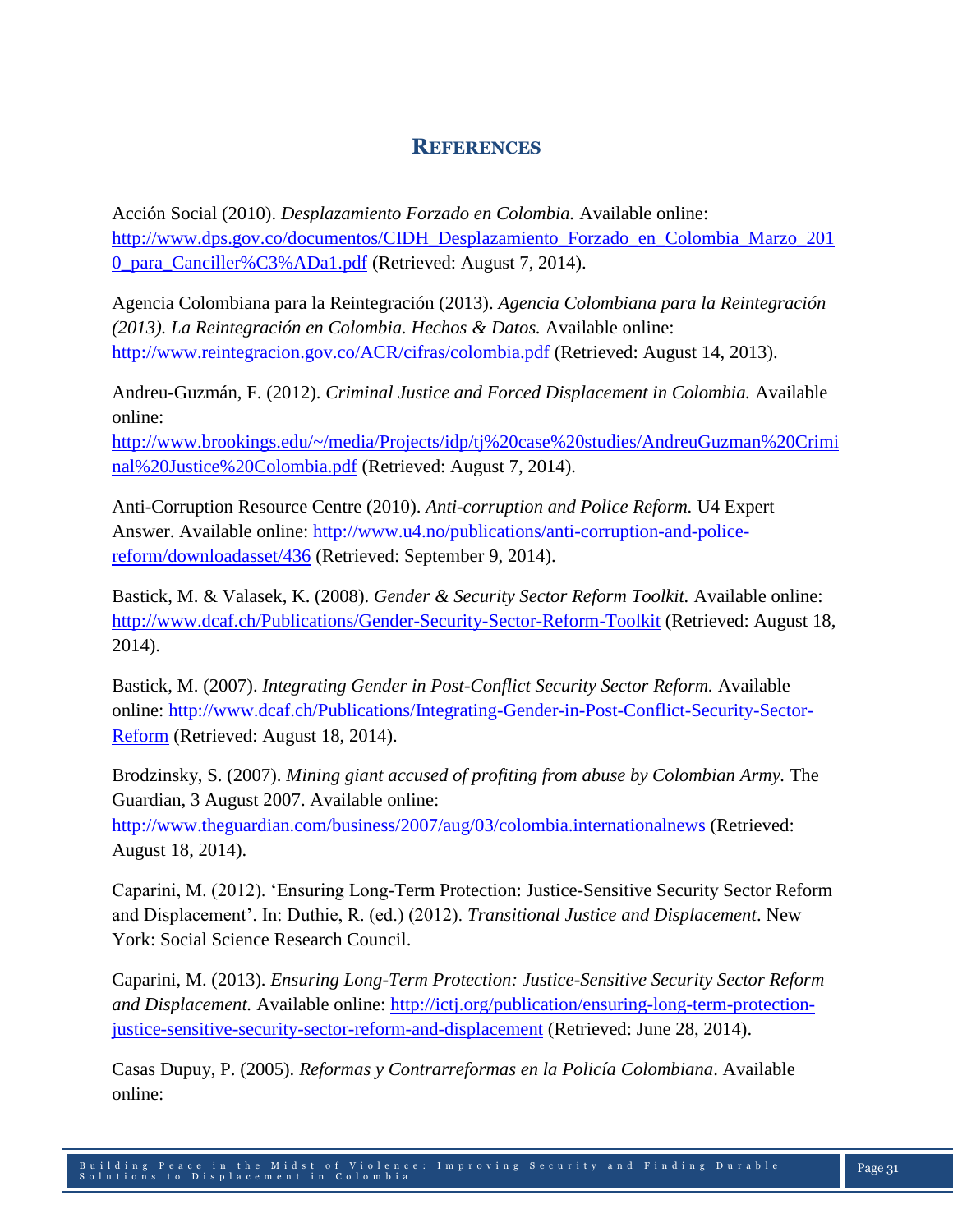[http://pdba.georgetown.edu/Security/citizensecurity/Colombia/evaluaciones/reformasycontrarref](http://pdba.georgetown.edu/Security/citizensecurity/Colombia/evaluaciones/reformasycontrarreformas.pdf) [ormas.pdf](http://pdba.georgetown.edu/Security/citizensecurity/Colombia/evaluaciones/reformasycontrarreformas.pdf) (Retrieved: August 11, 2014).

Choudhury, N. (2010). *Legal Pluralism – A Primer.* Available online: <http://www.legalfrontiers.ca/2010/06/legal-pluralism-a-primer/> (Retrieved: August 19, 2014).

CODHES (2009). *Víctimas Emergentes. Desplazamiento, Derechos Humanos y Conflicto Armado en 2008.* Codhes Informa. Boletín informativo de la Consultoría para los Derechos Humanos y el Desplazamiento, No. 75. Available online: [http://www.codhes.org/index.php?option=com\\_si&type=4](http://www.codhes.org/index.php?option=com_si&type=4) (Retrieved: August 27, 2014).

CODHES (2013). *Grupos Posdesmovilización y Desplazamiento Forzado en Colombia: Una Aproximación Cuantitativa.* Available online: [http://www.codhes.org/index.php/14-articulos-de](http://www.codhes.org/index.php/14-articulos-de-opinion/122-grupos-posdesmovilizacion-y-desplazamiento-forzado-en-colombia-una-aproximacion-cuantitativa?templateStyle=8)[opinion/122-grupos-posdesmovilizacion-y-desplazamiento-forzado-en-colombia-una](http://www.codhes.org/index.php/14-articulos-de-opinion/122-grupos-posdesmovilizacion-y-desplazamiento-forzado-en-colombia-una-aproximacion-cuantitativa?templateStyle=8)[aproximacion-cuantitativa?templateStyle=8](http://www.codhes.org/index.php/14-articulos-de-opinion/122-grupos-posdesmovilizacion-y-desplazamiento-forzado-en-colombia-una-aproximacion-cuantitativa?templateStyle=8) (Retrieved: August 4, 2014).

Congreso de la República de Colombia (2011). *Ley 147 de 2011.* Available online: [http://www.secretariasenado.gov.co/senado/basedoc/ley\\_1474\\_2011.html](http://www.secretariasenado.gov.co/senado/basedoc/ley_1474_2011.html) (Retrieved: August 19, 2014).

Corte Constitucional (2004). *SentenciaT-025/04*. Available online: <http://www.corteconstitucional.gov.co/relatoria/2004/t-025-04.htm> (Retrieved: August 12, 2014).

DCAF (2010). *Gender and Security Sector Reform.* Available online: <http://www.dcaf.ch/Publications/Gender-and-Security-Sector-Reform> (Retrieved: August 18, 2014).

Departamento Nacional de Planeación República de Colombia (2010). *Prosperidad Para Todos. Plan Nacional De Desarrollo 2010-2014 Tomo 1. Más Empleo, Menos Pobreza, y Más Seguridad*. Available online: [https://sinergia.dnp.gov.co/SISMEG/Archivos/PND2010-](https://sinergia.dnp.gov.co/SISMEG/Archivos/PND2010-2014%20Tomo%20I%20CD.pdf) [2014%20Tomo%20I%20CD.pdf](https://sinergia.dnp.gov.co/SISMEG/Archivos/PND2010-2014%20Tomo%20I%20CD.pdf) (Retrieved: August 5, 2014).

Departamento Para la Prosperidad Social, República de Colombia. (s.d.) *Laboratorios de Paz.*  Available online: [http://www.dps.gov.co/Programas\\_Especiales/Convocatorias\\_LP.aspx](http://www.dps.gov.co/Programas_Especiales/Convocatorias_LP.aspx) (Retrieved: August 5, 2014).

El Universal (2011). *Minería y palmicultura, nuevas causas de desplazamiento en Colombia.* Available online: [http://www.eluniversal.com.co/cartagena/nacional/mineria-y-palmicultura](http://www.eluniversal.com.co/cartagena/nacional/mineria-y-palmicultura-nuevas-causas-de-desplazamiento-en-colombia-9783)[nuevas-causas-de-desplazamiento-en-colombia-9783](http://www.eluniversal.com.co/cartagena/nacional/mineria-y-palmicultura-nuevas-causas-de-desplazamiento-en-colombia-9783) (Retrieved: August 18, 2014).

Embassy of the United States Bogotá-Colombia. *Plan Colombia.* Available online: <http://bogota.usembassy.gov/plancolombia.html> (Retrieved: September 4, 2014).

England, M. (2012), *Linkages between Justice-Sensitive Security Sector Reform and Displacement. Examples of Police and Justice Reform from Liberia and Kosovo.* Available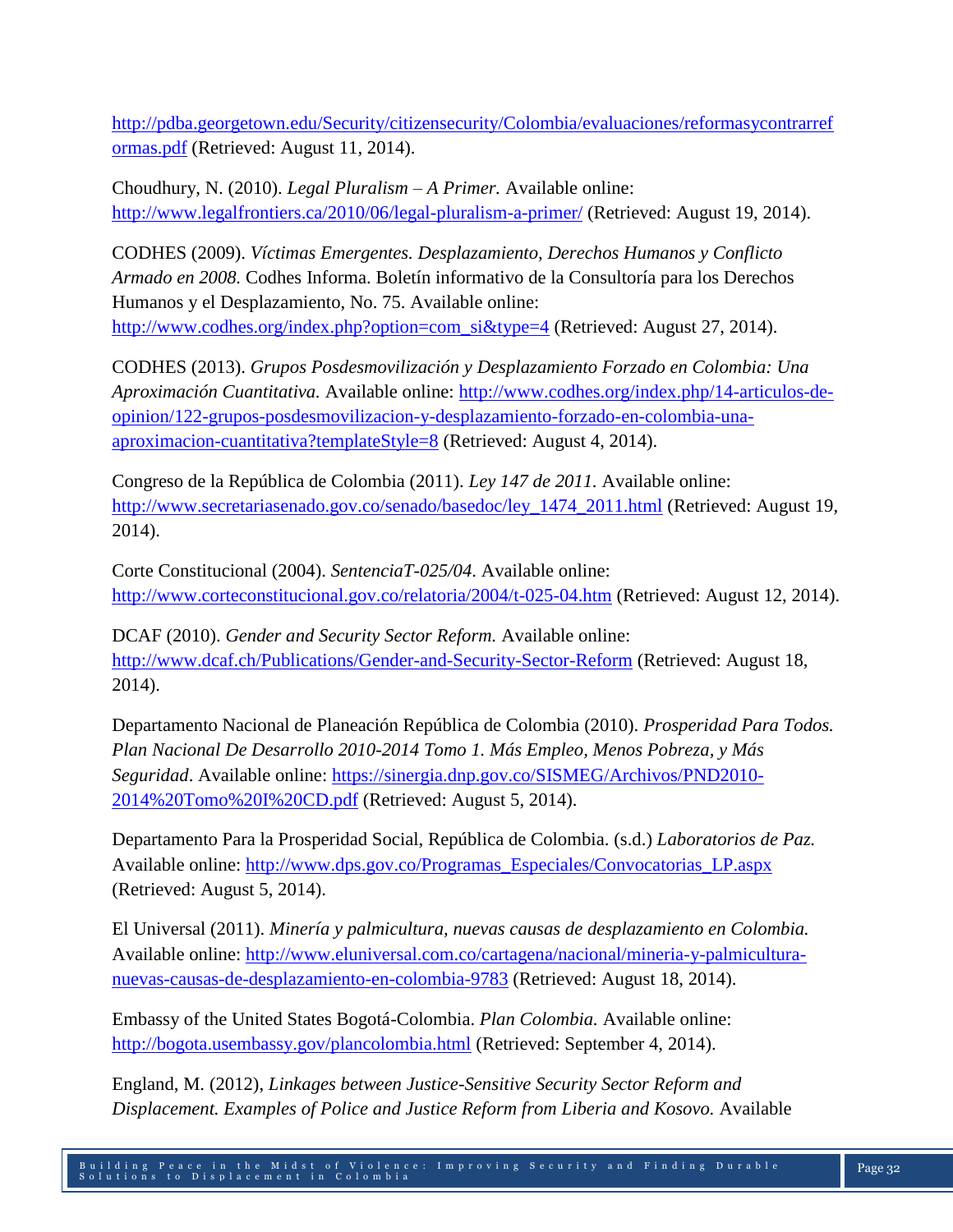online:

[http://www.brookings.edu/~/media/Projects/idp/tjpercent20casepercent20studies/Englandpercent](http://www.brookings.edu/~/media/Projects/idp/tj%20case%20studies/England%20SSR%20Liberia%20and%20Kosovo.pdf) [20SSRpercent20Liberiapercent20andpercent20Kosovo.pdf](http://www.brookings.edu/~/media/Projects/idp/tj%20case%20studies/England%20SSR%20Liberia%20and%20Kosovo.pdf) (Retrieved: June 20, 2014).

Fagen, P. (2011) "Colombian IDPS in Protracted Displacement: Is Local Integration a Solution?" In: Ferris, E. (ed.) (2011). *Resolving Internal Displacement: Prospects for Local Integration.* Available online:

[http://www.brookings.edu/~/media/research/files/reports/2011/6/01%20protracted%20displace%](http://www.brookings.edu/~/media/research/files/reports/2011/6/01%20protracted%20displace%20local/resolving_id_prospects_for_local_integration_june2011.pdf) 20local/resolving id prospects for local integration june2011.pdf (Retrieved: August 2, 2014).

Ferris, E. (2008). *Protecting the Displaced in Colombia: The Role of Municipal Authorities.* The Brookings Institution – University of Bern Project on Internal Displacement; Universidad de Los Andes.

Fundación Ideas Para La Paz (2012). *Evaluación de impacto del Plan Nacional de Vigilancia Comunitaria por Cuadrantes.* Available online:

[http://archive.ideaspaz.org/images/Informe%20Fip%2018%20PNVCC\\_web.pdf](http://archive.ideaspaz.org/images/Informe%20Fip%2018%20PNVCC_web.pdf) (Retrieved: August 10, 2014).

Gardner, L. (2012). *Colombia: Going for Gold.* Mines and Communities. Available online: <http://www.minesandcommunities.org/article.php?a=11642> (Retrieved: September 9, 2014).

Grabendorff, W. (2009). 'Limited Security Sector Reform in Colombia.' In: Hans Born and Albrecht Schnabel (Eds.) (2009). *Security Sector Reform in Challenging Environments*. Chapter 3, p. 69 – 86. Available online: [http://www.dcaf.ch/Publications/Security-Sector-Reform-in-](http://www.dcaf.ch/Publications/Security-Sector-Reform-in-Challenging-Environments)[Challenging-Environments](http://www.dcaf.ch/Publications/Security-Sector-Reform-in-Challenging-Environments) (Retrieved: August 4, 2014).

Hill, R., Temin, J. and Pacholek, L. (2007). "Building Security Where There is No Security". *Journal of Peacebuilding and Development,* Vol. 3. No.2, p. 38-51.

Human Rights Watch (2011). *Colombia: Victims Law a Historic Opportunity.* Available online: <http://www.hrw.org/news/2011/06/10/colombia-victims-law-historic-opportunity> (Retrieved: August 19, 2014).

Human Rights Watch (2013). *World Report 2013*. *Colombia.* Available online: <http://www.hrw.org/world-report/2013/country-chapters/colombia> (Retrieved: August 19, 2014).

Human Rights Watch (2014). *Colombia: Withdraw Military Jurisdiction Expansion Bill*. Available online: [http://www.hrw.org/news/2014/07/08/colombia-withdraw-military](http://www.hrw.org/news/2014/07/08/colombia-withdraw-military-jurisdiction-expansion-bill)[jurisdiction-expansion-bill](http://www.hrw.org/news/2014/07/08/colombia-withdraw-military-jurisdiction-expansion-bill) (Retrieved: August 3, 2014).

Ibáñez, A.M. & Velásquez, A. (2008). *El impacto del desplazamiento forzoso en Colombia: Condiciones Socioeconómicas de la Población desplazada, vinculación a los mercados laborales y políticas públicas* Santiago de Chile: CEPAL. Available online: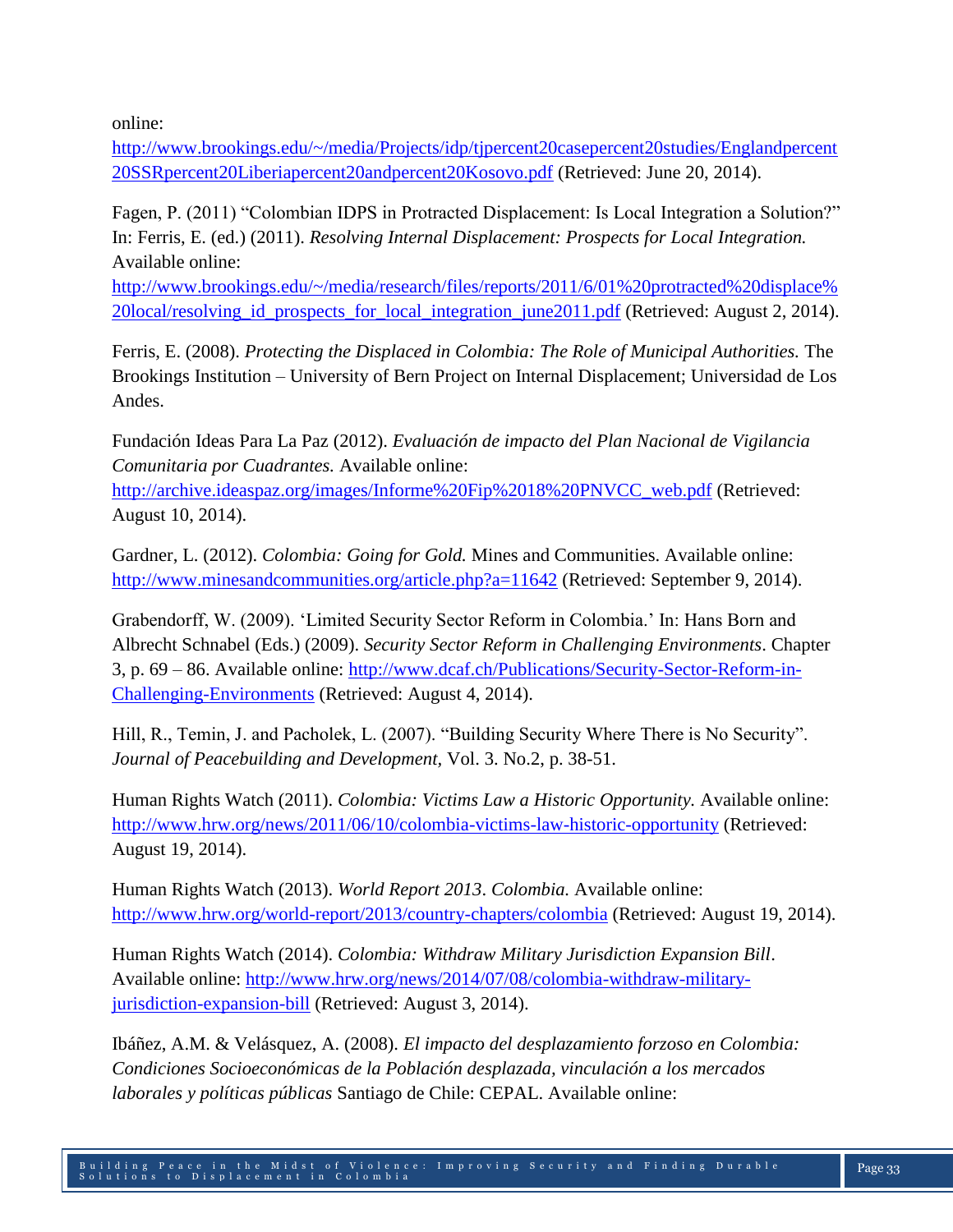<http://www.cepal.org/publicaciones/xml/2/35022/sps145-Desplazamiento-Colombia.pdf> (Retrieved: August 4, 2014).

ICG (2007). *Colombia's New Armed Groups*. Crisis Group Latin America Report No. 20, May 10, 2007.

ICG (2011). *Cutting the Links between Crime and Local Politics: Colombia's 2011 Elections.*  Crisis Group Latin America Report No. 37, July 25, 2011.

ICG (2012). *Dismantling Colombia's New Illegal Armed Groups: Lessons from a Surrender*. Crisis Group Latin America Report No. 41, June 8, 2012.

ICG (2014). *Left in the Cold: The ELN and Colombia's Peace Talks*. Latin America Report No. 51, February 28, 2014.

INDEPAZ (2010). *Cuarto Informe Sobre Grupus Narcoparamilitares.* Available online: <http://www.indepaz.org.co/?p=1236> (Retrieved: September 7, 2014).

Internal Displacement Monitoring Centre (2013). *Colombia: Internal Displacement in Brief.*  Available online:<http://www.internal-displacement.org/americas/colombia/summary/> (Retrieved: August 7, 2014).

Internal Displacement Monitoring Centre (2013). *Displacement Continues Despite Hopes for Peace.* Available online: [http://www.internal-](http://www.internal-displacement.org/assets/library/Americas/Colombia/pdf/201401-am-colombia-overview-en.pdf)

[displacement.org/assets/library/Americas/Colombia/pdf/201401-am-colombia-overview-en.pdf](http://www.internal-displacement.org/assets/library/Americas/Colombia/pdf/201401-am-colombia-overview-en.pdf) (Retrieved: July 31, 2014).

Internal Displacement Monitoring Centre (2014). *Colombia.* Available online: <http://www.internal-displacement.org/americas/colombia/> (Retrieved: July 31, 2014).

International Crisis Group (2010). *Improving Security Policy in Colombia.* Crisis Group Latin America Briefing No. 23, June 29, 2010.

Isacson, A. & Poe, A. (2009). *After Plan Colombia: Evaluating "Integrated Action", the next phase of U.S. Assistance.* Available online: [http://ccai](http://ccai-colombia.org/files/primarydocs/091203_col.pdf)[colombia.org/files/primarydocs/091203\\_col.pdf](http://ccai-colombia.org/files/primarydocs/091203_col.pdf) (Retrieved: August 4, 2014).

Isacson, A. (2012). *Consolidating "Consolidation". Colombia's "Security and Development" zones await a civilian handoff, while Washington Backs Away from the Concept.* Washington: Washington Office on Latin America. Available online:

[http://www.wola.org/files/Consolidating\\_Consolidation.pdf](http://www.wola.org/files/Consolidating_Consolidation.pdf) (Retrieved: August 21, 2014).

Johnson, S., Mendelson Forman, J. & Bliss, K. (2012). *Police Reform in Latin America. Implications for U.S. Policy.* Washington D.C.: Center for Strategic 7 International Studies.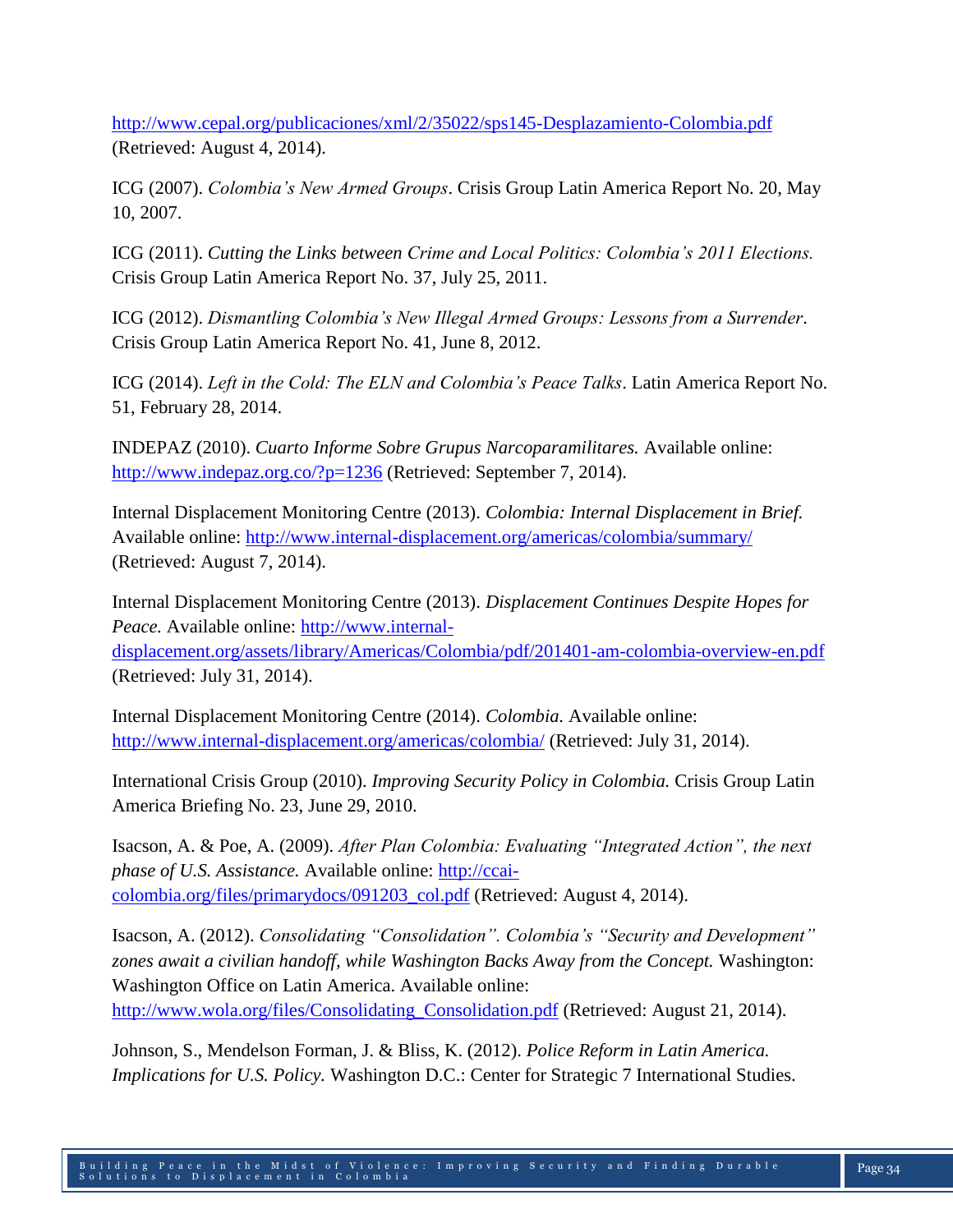Available online: [http://csis.org/files/publication/120228\\_Johnson\\_PoliceReform\\_web.pdf](http://csis.org/files/publication/120228_Johnson_PoliceReform_web.pdf) (Retrieved: August 11, 2014).

Kelly, A. (2013). *Can post-conflict Colombia be a business and human rights leader?* The Guardian, 7 June 2013. Available online: [http://www.theguardian.com/sustainable](http://www.theguardian.com/sustainable-business/colombia-business-and-human-rights-leader)[business/colombia-business-and-human-rights-leader](http://www.theguardian.com/sustainable-business/colombia-business-and-human-rights-leader) (Retrieved: August 20, 2014).

Koth, M. (2005). *To End a War: Demobilization and Reintegration of Paramilitaries in Colombia.* Bonn: Bonn International Center for Conversion. Available online [http://www.isn.ethz.ch/Digital-Library/Publications/Detail/?ots591=0c54e3b3-1e9c-be1e-2c24](http://www.isn.ethz.ch/Digital-Library/Publications/Detail/?ots591=0c54e3b3-1e9c-be1e-2c24-a6a8c7060233&lng=en&id=10864) [a6a8c7060233&lng=en&id=10864](http://www.isn.ethz.ch/Digital-Library/Publications/Detail/?ots591=0c54e3b3-1e9c-be1e-2c24-a6a8c7060233&lng=en&id=10864)

Lopez Riaño, Y.L. (s.d.) *Modelo de Vigilancia Comunitaria en Colombia.* Available online: <http://www.comunidadesegura.org/files/modelodevigilanciacomunitaria.pdf> (Retrieved: August 15, 2015).

MAPP-OEA (s.d.). *Mandato MAPP/OEA.* Available online: [http://www.mapp](http://www.mapp-oea.net/images/banners/revista.swf)[oea.net/images/banners/revista.swf](http://www.mapp-oea.net/images/banners/revista.swf) (Retrieved: August 7, 2014).

McDermott, J. (2013). *Criminal Activities of the FARC and Rebel Earnings.* May 20, 2013: Insight Crime. Organized Crime in the Americas. Available online: [http://www.insightcrime.org/farc-peace/farc-criminal-activities-income.](http://www.insightcrime.org/farc-peace/farc-criminal-activities-income)

McDermott, J. (2014). *The BACRIM and Their Position in Colombia's Underworld.* InSight Crime. Organized crime in the Americas. Available online: <http://www.insightcrime.org/investigations/bacrim-and-their-position-in-colombia-underworld> (Retrieved: August 8, 2014).

Meertens, D. (2012). *Forced Displacement and Gender Justice in Colombia. Between Disproportional Effects of Violence and Historical Injustice*. Available online: [http://ictj.org/sites/default/files/ICTJ-Brookings-Displacement-Gender-Colombia-CaseStudy-](http://ictj.org/sites/default/files/ICTJ-Brookings-Displacement-Gender-Colombia-CaseStudy-2012-English.pdf)[2012-English.pdf](http://ictj.org/sites/default/files/ICTJ-Brookings-Displacement-Gender-Colombia-CaseStudy-2012-English.pdf) (Retrieved: August 8, 2014)

Mejía, D., Ortega, D. & García, J.F. (2013). *Police Reform, Training and Crime. Experimental Evidence from Colombia's Plan Cuadrantes.* Working Paper 11. Bogotá: Fundación Ideas Para La Paz. Available online:

[http://archive.ideaspaz.org/images/Police%20reform%20WP11\\_web.pdf](http://archive.ideaspaz.org/images/Police%20reform%20WP11_web.pdf) (Retrieved: August 10, 2014).

Ministerio de Defensa Nacional República de Colombia (2014). *Manual de Convenios de Colaboración, Cooperación, y/o Coordinación para la defensa y/o Seguridad del Ministerio de Defensa Nacional, Y sus Unidades Ejecutoras.* Available online: [http://cmecolombia.co/wp](http://cmecolombia.co/wp-content/uploads/2014/07/RESOLUCION-5342_l.pdf)[content/uploads/2014/07/RESOLUCION-5342\\_l.pdf](http://cmecolombia.co/wp-content/uploads/2014/07/RESOLUCION-5342_l.pdf) (Retrieved: August 20, 2014).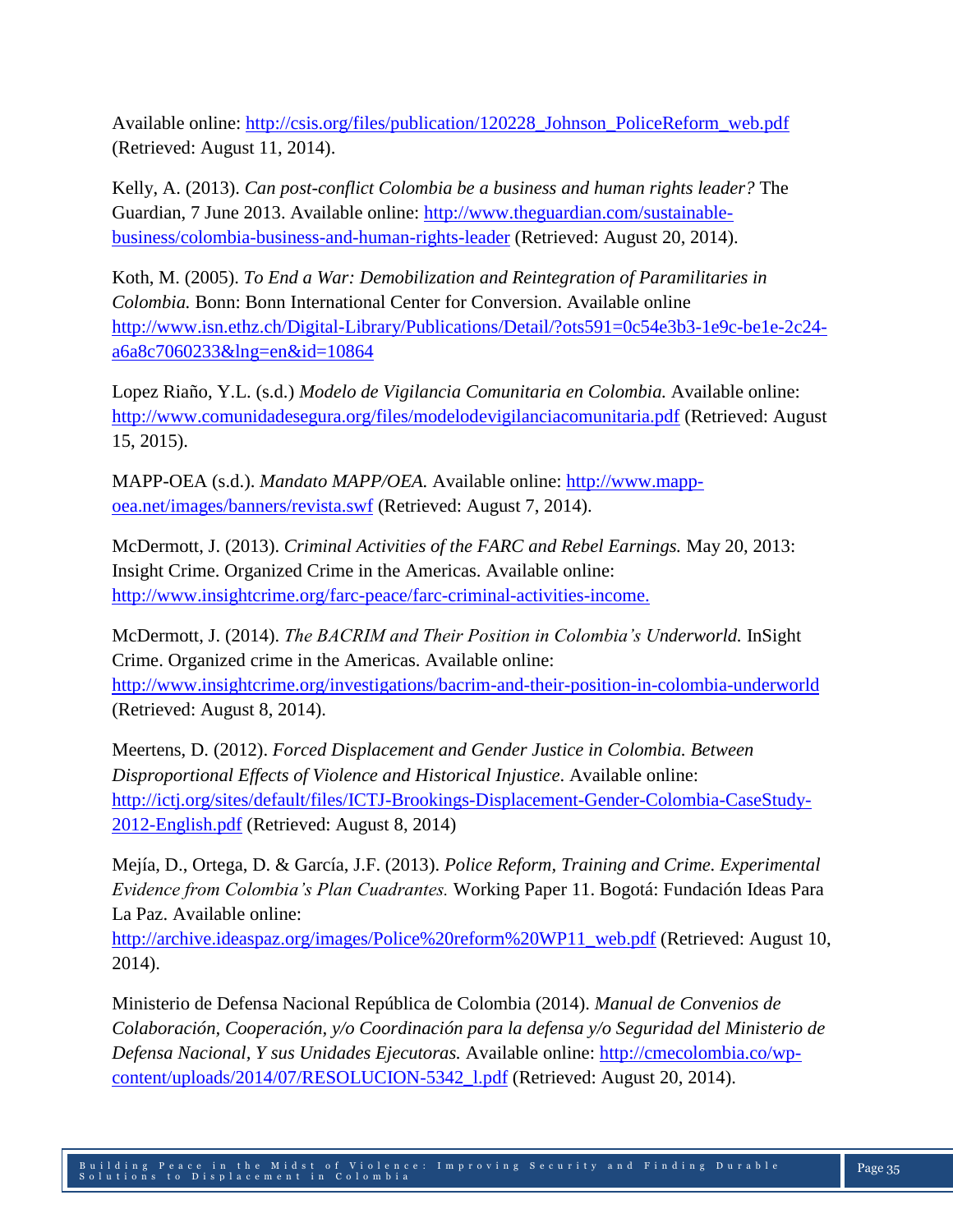Ministerio de Defensa República de Colombia (2012). *"Las Fuerzas Armadas Han Elevado Notablemente Su Formación en el Respeto por los DD. HH." Ministro Pinzón.* Available online: [http://www.mindefensa.gov.co/irj/go/km/docs/documents/News/NoticiaGrandeMDN/5046acec](http://www.mindefensa.gov.co/irj/go/km/docs/documents/News/NoticiaGrandeMDN/5046acec-f393-2f10-5cb2-ee8bfaf1c38f.xml)[f393-2f10-5cb2-ee8bfaf1c38f.xml](http://www.mindefensa.gov.co/irj/go/km/docs/documents/News/NoticiaGrandeMDN/5046acec-f393-2f10-5cb2-ee8bfaf1c38f.xml) (Retrieved: August 5, 2014).

Norwegian Refugee Council/Internal Displacement Monitoring Centre (2014). *Global Overview 2014. People Internally Displaced by Conflict and Violence*. Available online: [www.internal](http://www.internal-displacement.org/assets/publications/2014/201405-global-overview-2014-en.pdf)[displacement.org/assets/publications/2014/201405-global-overview-2014-en.pdf](http://www.internal-displacement.org/assets/publications/2014/201405-global-overview-2014-en.pdf) (Retrieved: August 2, 2014).

Núñez, C.E. & Hurtado, I.P. (s.d.). *El Desplazamiento Forzado en Colombia: La Huella del Conflicto*. Available online: [www.codhes.org/images/Articulos/AnalisisSituacionalfinal.pdf](http://www.codhes.org/images/Articulos/AnalisisSituacionalfinal.pdf) (Retrieved: August 4, 2014).

O'Neill, W.G. (2012). *Police Reform in Situations of Forced Displacement Chad, Eastern Zaire, and Kosovo.* Available online:

[http://www.brookings.edu/~/media/Projects/idp/tj%20case%20studies/ONeill%20Police%20Ref](http://www.brookings.edu/~/media/Projects/idp/tj%20case%20studies/ONeill%20Police%20Reform.pdf) [orm.pdf](http://www.brookings.edu/~/media/Projects/idp/tj%20case%20studies/ONeill%20Police%20Reform.pdf) (Retrieved: June 20, 2014).

OCHA (2004). *Guiding Principles on Internal Displacement.* Available online: <http://www.brookings.edu/~/media/Projects/idp/GPEnglish.pdf> (Retrieved: June 26, 2014).

OECD. (2005). *Security System Reform and Governance.* Available online: <http://www.oecd.org/development/incaf/31785288.pdf> (Retrieved: July 23, 2014).

OECD. (2007). *OECD-DAC Handbook on Security Sector Reform. Supporting Security and Justice.* Available online:<http://www.oecd.org/development/incaf/38406485.pdf> (Retrieved: July 23, 2014).

Pizarro Leongómez, E. (2010). *Victims and Reparation: The Colombian Experience*. Available online: [http://www.icc-cpi.int/iccdocs/asp\\_docs/RC2010/Stocktaking/CNRR-Pizarro.pdf](http://www.icc-cpi.int/iccdocs/asp_docs/RC2010/Stocktaking/CNRR-Pizarro.pdf) (Retrieved: August 8, 2014).

Policía Nacional de Colombia (2010). *Estrategia Institucional* para la Seguridad Ciudadana: Plan Nacional de Vigilancia Comunitaria Por Cuadrantes (PNVCC). Available online: [http://oasportal.policia.gov.co/portal/page/portal/INSTITUCION/Cartelera\\_New/doctrina/tomos/](http://oasportal.policia.gov.co/portal/page/portal/INSTITUCION/Cartelera_New/doctrina/tomos/08.pdf) [08.pdf](http://oasportal.policia.gov.co/portal/page/portal/INSTITUCION/Cartelera_New/doctrina/tomos/08.pdf) (Retrieved: August 18, 2014).

Policía Nacional de Colombia. (s.d.) *Programas Comunitarios.* Available online: [http://www.policia.gov.co/portal/page/portal/SERVICIOS\\_AL\\_CIUDADANO/PROGRAMAS\\_](http://www.policia.gov.co/portal/page/portal/SERVICIOS_AL_CIUDADANO/PROGRAMAS_COMUNITARIOS) [COMUNITARIOS](http://www.policia.gov.co/portal/page/portal/SERVICIOS_AL_CIUDADANO/PROGRAMAS_COMUNITARIOS) (Retrieved: August 18, 2014).

Policía Nacional, Dirección General/ Inspección General (s.d.). *Documento Guía sobre el Desplazamiento Forzado.* Available online: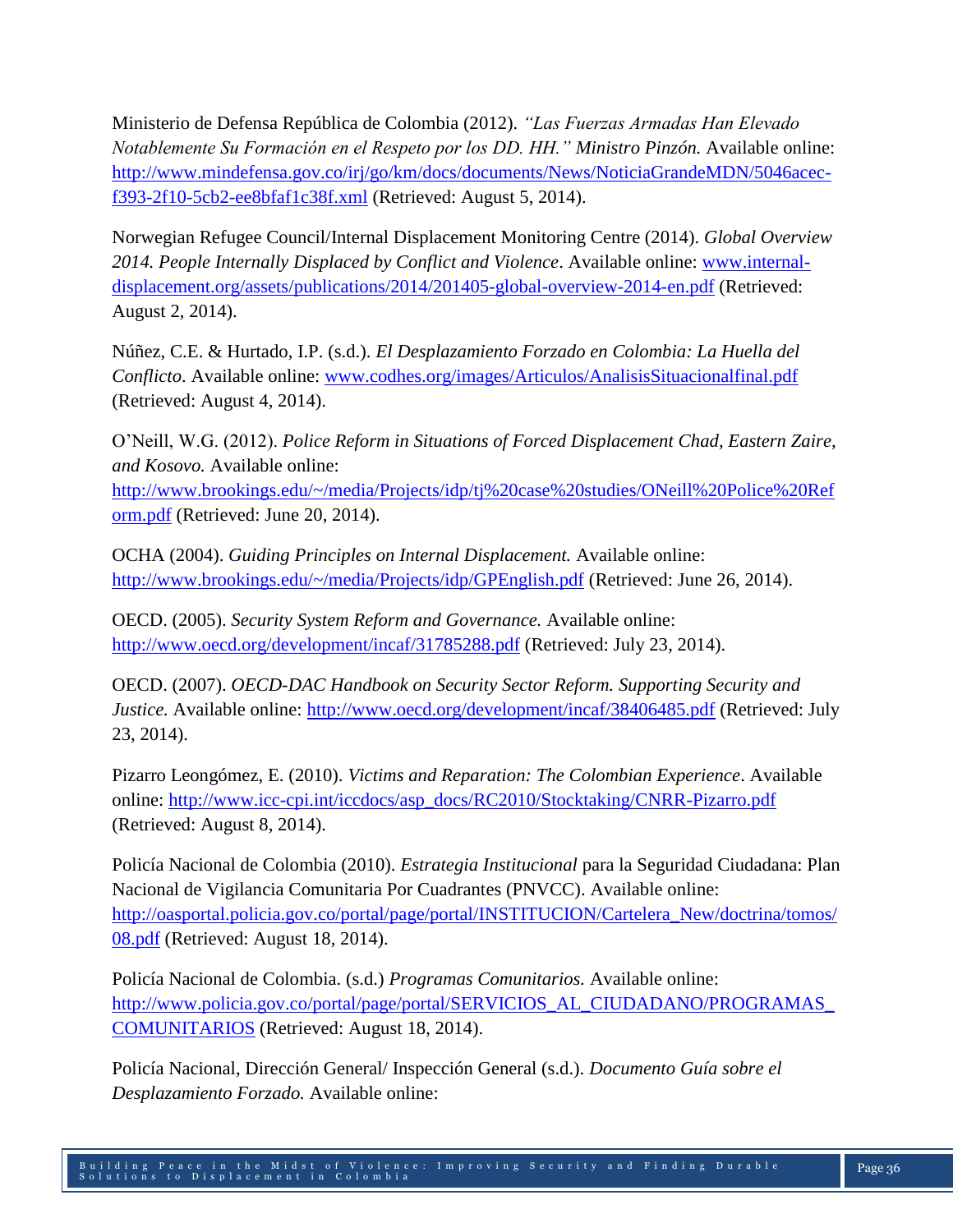<http://www.policia.gov.co/portal/page/portal/HOME/Lineamientos/LIBRO%205.pdf> (Retrieved: August 14, 2014).

Ramsey, G. (2012). *FARC 'Earns \$2.4 to 3.5 Billion' from Drugs: Govt.*24 October 2012, Insight Crime. Organized Crime in the Americas. Available online: [http://www.insightcrime.org/news-briefs/farc-earns-24-to-35-billion-drugs.](http://www.insightcrime.org/news-briefs/farc-earns-24-to-35-billion-drugs)

Red Nacional de Información (2014). *Reporte General.* 1 August 2014. Available online: <http://rni.unidadvictimas.gov.co/?q=v-reportes> (Retrieved: August 6, 2014).

República de Colombia (2010). *Plan Nacional de Desarrollo 2010-2014. Más Empleo, Menos Pobreza y Más Seguridad.* Available online: <https://sinergia.dnp.gov.co/SISMEG/Archivos/PND2010-2014%20Tomo%20I%20CD.pdf> (Retrieved: August 4, 2014).

Rivadeneira, R.A. (Ed.) (2009). *Judicial Protection of Internally Displaced Persons: The Colombian Experience* The Brookings Institution – University of Bern Project on Internal Displacement.

Rojas Andrade, G. & Hurtado, P. (2014). *Grupos posdesmovilización y desplazamiento forzado en Colombia: una aproximación cuantitativa.* Available online: [http://www.codhes.org/images/Articulos/GPD\\_y\\_desplazamiento\\_forzado\\_en\\_Colombia.pdf](http://www.codhes.org/images/Articulos/GPD_y_desplazamiento_forzado_en_Colombia.pdf) (Retrieved: August 4, 2014).

Scheye, E. (2011). *Local Justice and Security Mechanisms in Selected Neighborhoods in Colombia.* The Hague: Clingendael Institute.

Serrano, A. (2014). *Dying for the promised land: Colombia struggles with land restitution law.*  Aljazeera America, 6 February 2014. Available online: [http://america.aljazeera.com/articles/2014/2/6/dying-for-the](http://america.aljazeera.com/articles/2014/2/6/dying-for-the-romisedlandcolombiastruggleswithlandrestitutionla.html)[romisedlandcolombiastruggleswithlandrestitutionla.html](http://america.aljazeera.com/articles/2014/2/6/dying-for-the-romisedlandcolombiastruggleswithlandrestitutionla.html) (Retrieved: August 19, 2014).

Small Arms Survey (2011). *Small Arms Survey 2011.* Geneva: Graduate Institute of International and Development Studies.

Stirk, C. (2013). *Colombia. Resources for Humanitarian Response and Poverty Reduction.* Global Humanitarian Assistance. Available online: [http://www.globalhumanitarianassistance.org/wp-content/uploads/2013/04/Colombia-final](http://www.globalhumanitarianassistance.org/wp-content/uploads/2013/04/Colombia-final-draft.pdf)[draft.pdf](http://www.globalhumanitarianassistance.org/wp-content/uploads/2013/04/Colombia-final-draft.pdf) (Retrieved: August 7, 2014).

The Brookings Institution/University of Bern Project on Internal Displacement (2010). *IASC Framework on Durable Solutions for Internally Displaced Persons.* Available online: [http://www.brookings.edu/~/media/Research/Files/Reports/2010/4/durable%20solutions/04\\_dura](http://www.brookings.edu/~/media/Research/Files/Reports/2010/4/durable%20solutions/04_durable_solutions.PDF) [ble\\_solutions.PDF](http://www.brookings.edu/~/media/Research/Files/Reports/2010/4/durable%20solutions/04_durable_solutions.PDF) (Retrieved: June 20, 2014).